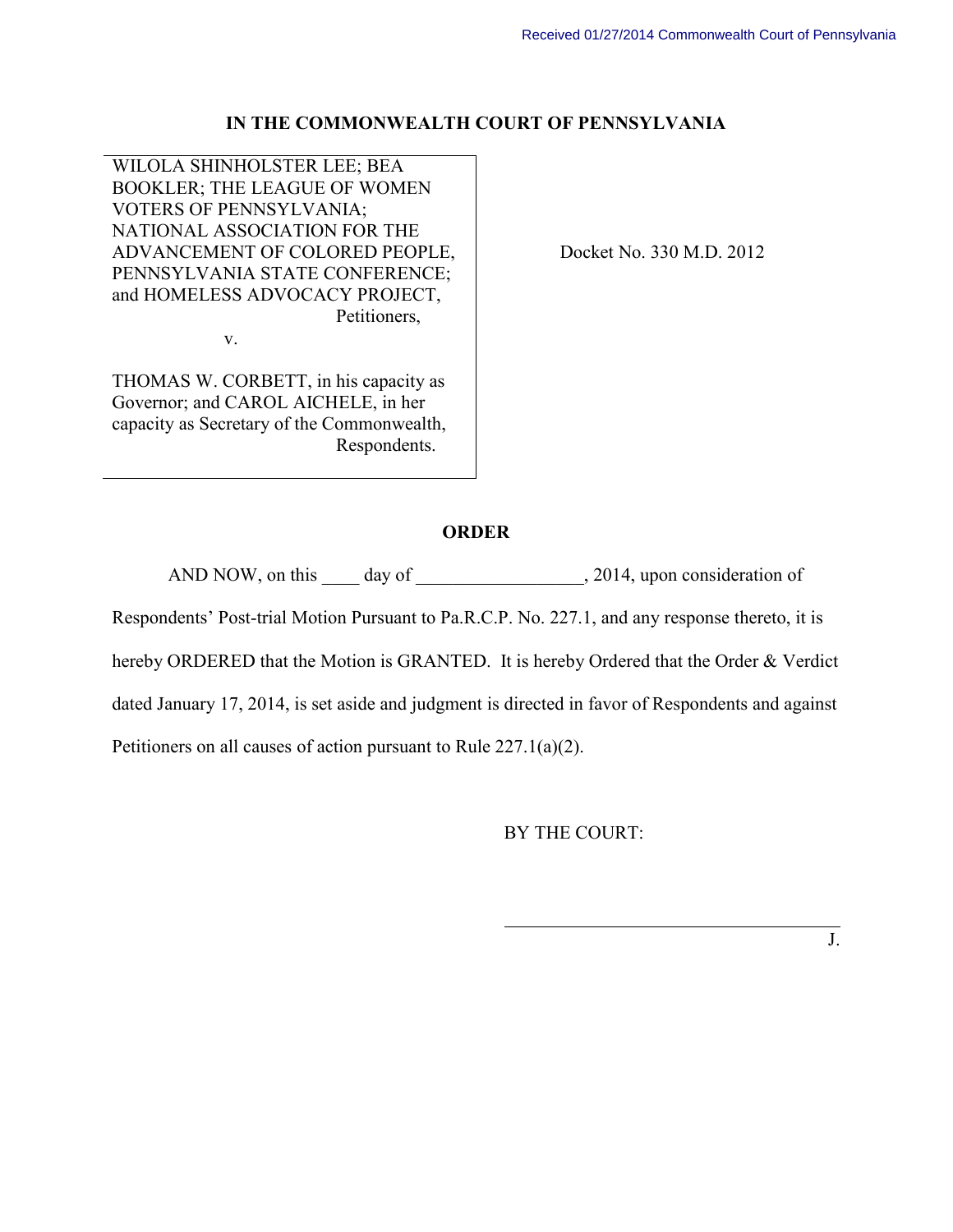DRINKER BIDDLE & REATH LLP Alfred W. Putnam, Jr. D. Alicia Hickok Todd N. Hutchison One Logan Square, Suite 2000 Philadelphia, PA 19103 (215) 988-2700 alfred.putnam@dbr.com alicia.hickok@dbr.com todd.hutchison@dbr.com

KATHLEEN G. KANE Attorney General TIMOTHY P. KEATING Senior Deputy Attorney General Office of the Attorney General Strawberry Square, 15th Floor Harrisburg, PA 17120 (717) 705-8580 tkeating@attorneygeneral.gov

*Attorneys for Respondents* 

## **IN THE COMMONWEALTH COURT OF PENNSYLVANIA**

WILOLA SHINHOLSTER LEE; BEA BOOKLER; THE LEAGUE OF WOMEN VOTERS OF PENNSYLVANIA; NATIONAL ASSOCIATION FOR THE ADVANCEMENT OF COLORED PEOPLE, PENNSYLVANIA STATE CONFERENCE; and HOMELESS ADVOCACY PROJECT, Petitioners,

v.

THOMAS W. CORBETT, in his capacity as Governor; and CAROL AICHELE, in her capacity as Secretary of the Commonwealth, Respondents.

Docket No. 330 M.D. 2012

## **RESPONDENTS' POST-TRIAL MOTION PURSUANT TO Pa.R.C.P. No. 227.1** \_\_\_\_\_\_\_\_\_\_\_\_\_\_\_\_\_\_\_\_\_\_\_\_\_\_\_\_\_\_\_\_\_\_\_\_\_\_\_\_\_\_\_\_\_\_\_\_\_\_\_\_\_\_\_\_\_\_\_\_\_\_\_\_\_\_\_\_\_\_\_\_\_\_\_\_\_\_

\_\_\_\_\_\_\_\_\_\_\_\_\_\_\_\_\_\_\_\_\_\_\_\_\_\_\_\_\_\_\_\_\_\_\_\_\_\_\_\_\_\_\_\_\_\_\_\_\_\_\_\_\_\_\_\_\_\_\_\_\_\_\_\_\_\_\_\_\_\_\_\_\_\_\_\_\_\_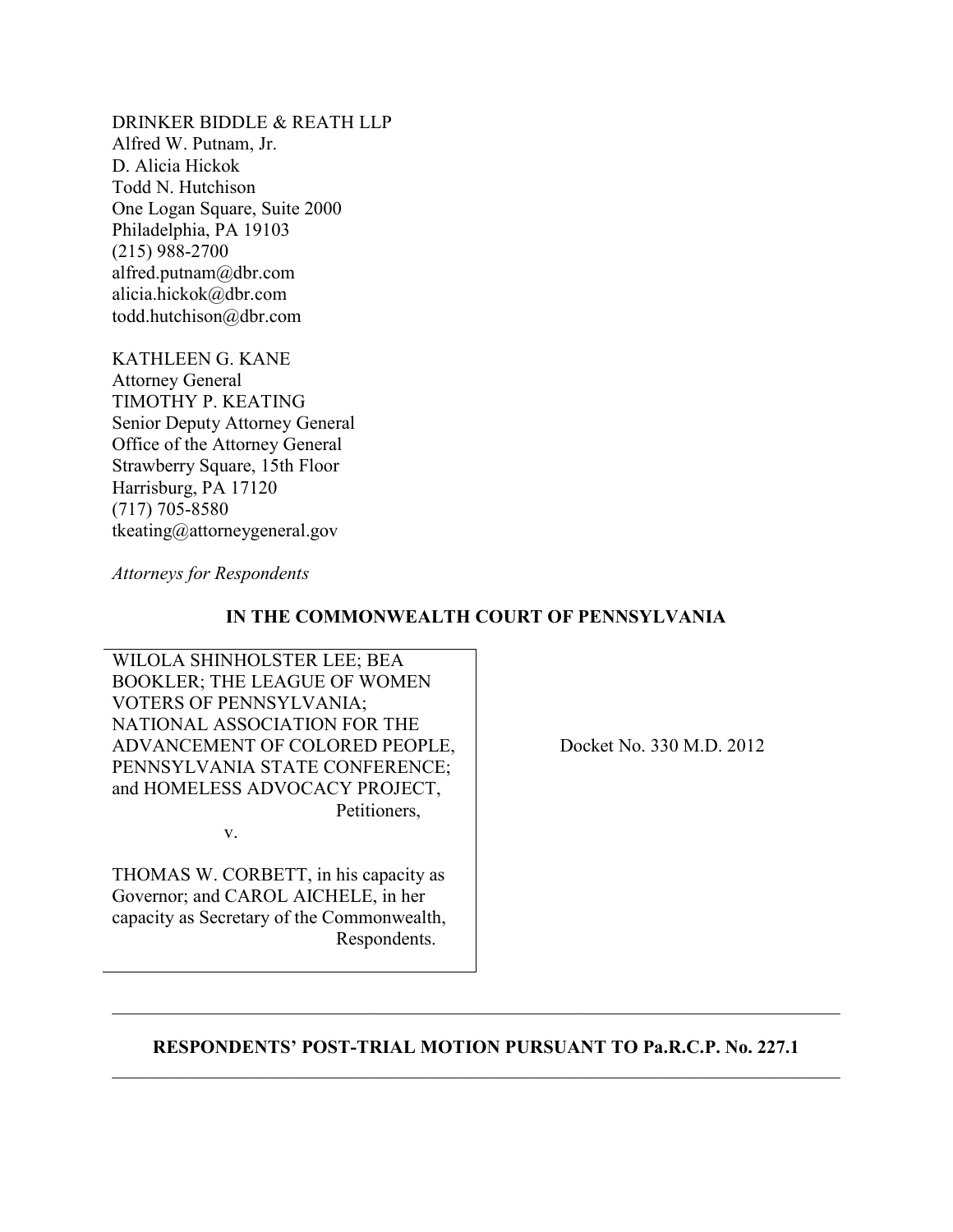In accordance with Rule 227.1 of the Pennsylvania Rules of Civil Procedure and this Court's scheduling orders as incorporated into the January 17, 2014 Order, Respondents Thomas W. Corbett, in his capacity as Governor, and Carol Aichele, in her capacity as Secretary of the Commonwealth, hereby submit the following motion pursuant to Rule  $227.1(a)(1)$ ,  $(2)$ , and  $(4)$ .

#### **I. INTRODUCTION**

A judge of this Court (Judge McGinley) conducted the permanent injunction hearing in this case. The permanent injunction proceedings built upon the record of a lengthy preliminary injunction hearing conducted by another judge of this Court (Judge Simpson), full consideration by the Pennsylvania Supreme Court of Petitioners' appeal of this Court's denial of preliminary injunctive relief, a remand to this Court for further consideration of the preliminary injunction request based on Supreme Court instructions, and additional preliminary injunction proceedings conducted by Judge Simpson in accordance with the remand order. The trial judge's verdict and decision issued in this case is not consonant with the opinion of the Supreme Court, departs from established principles of statutory construction, and employs a flawed constitutional standard. This Court should correct those errors of law.

In its opinion in *Applewhite v. Commonwealth*, 54 A.3d 1 (Pa. 2012) (*per curiam*) (*Applewhite II*), the Supreme Court cited and expressed agreement with Petitioners' concession made during oral argument that "there is no constitutional impediment to the Commonwealth's implementation of a voter identification requirement, at least in the abstract." *Id.* at 4-5. It is against the backdrop of the Supreme Court's express validation of the General Assembly's constitutional power to require photo identification of voters and the manner in which it chose to do so in Act 2012-18 that Petitioners' challenge to that law must be judged by this Court.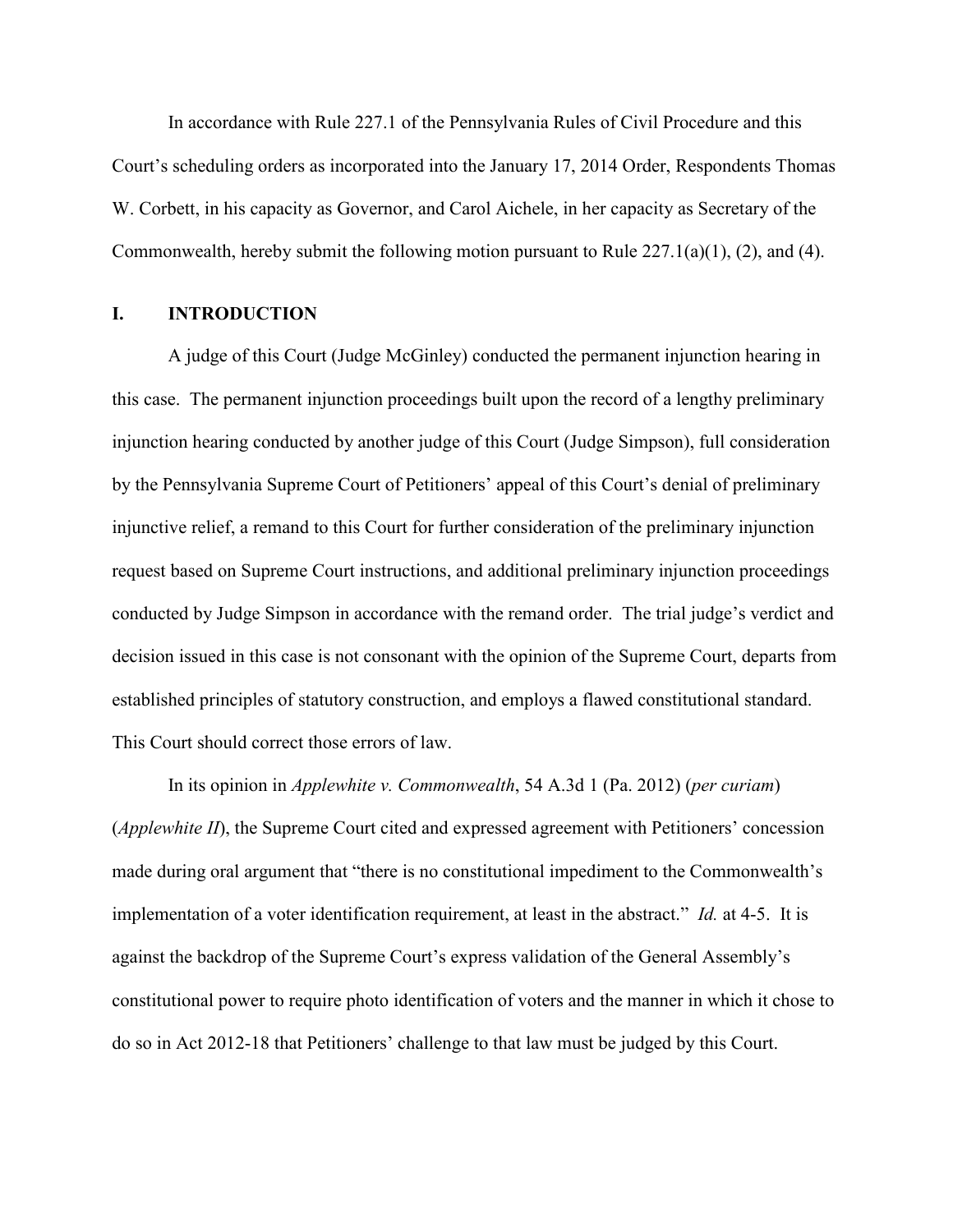In evaluating the evidence presented at the permanent injunction hearing, this Court properly recognized that Petitioners' claim based on the equal protection provisions of the Pennsylvania Constitution must fail. That is so because Pennsylvania's equal protection guarantees are coterminous with those granted under the Equal Protection Clause of the Fourteenth Amendment, and the U.S. Supreme Court has rejected a similar equal protection claim challenging a substantially similar state law. Nonetheless, this Court's trial judge declared void all of the photo identification provisions included in Act 18 based on the Pennsylvania Constitution's Free and Equal Elections Clause, despite the fact that the protections under the Free and Equal Clause are no greater than those under the Equal Protection Clause.

Because the trial judge so invalidated the statute without employing proper statutory or constitutional analysis and without requiring Petitioners to sustain their burden, Respondents respectfully request that this Court correct the errors of the trial judge in its final determination of this case.

Act 18 was enacted to protect the integrity of the electoral process and to better assure the people of the Commonwealth that only qualified electors are casting ballots. Toward that end, the General Assembly required that all who present themselves to vote produce proof of identification before they are able to cast a ballot. To enable all qualified electors to obtain proof of identification, the General Assembly crafted a provision designed to ensure that anyone who needs compliant ID would be able to get it from the Department of Transportation ("DOT"), an agency that already provides 9.8 million Pennsylvanians with secure identification. To make it liberally accessible and free, the General Assembly provided for exceptions to the requirements imposed by DOT and the General Assembly to obtain a secure identification.

- 2 -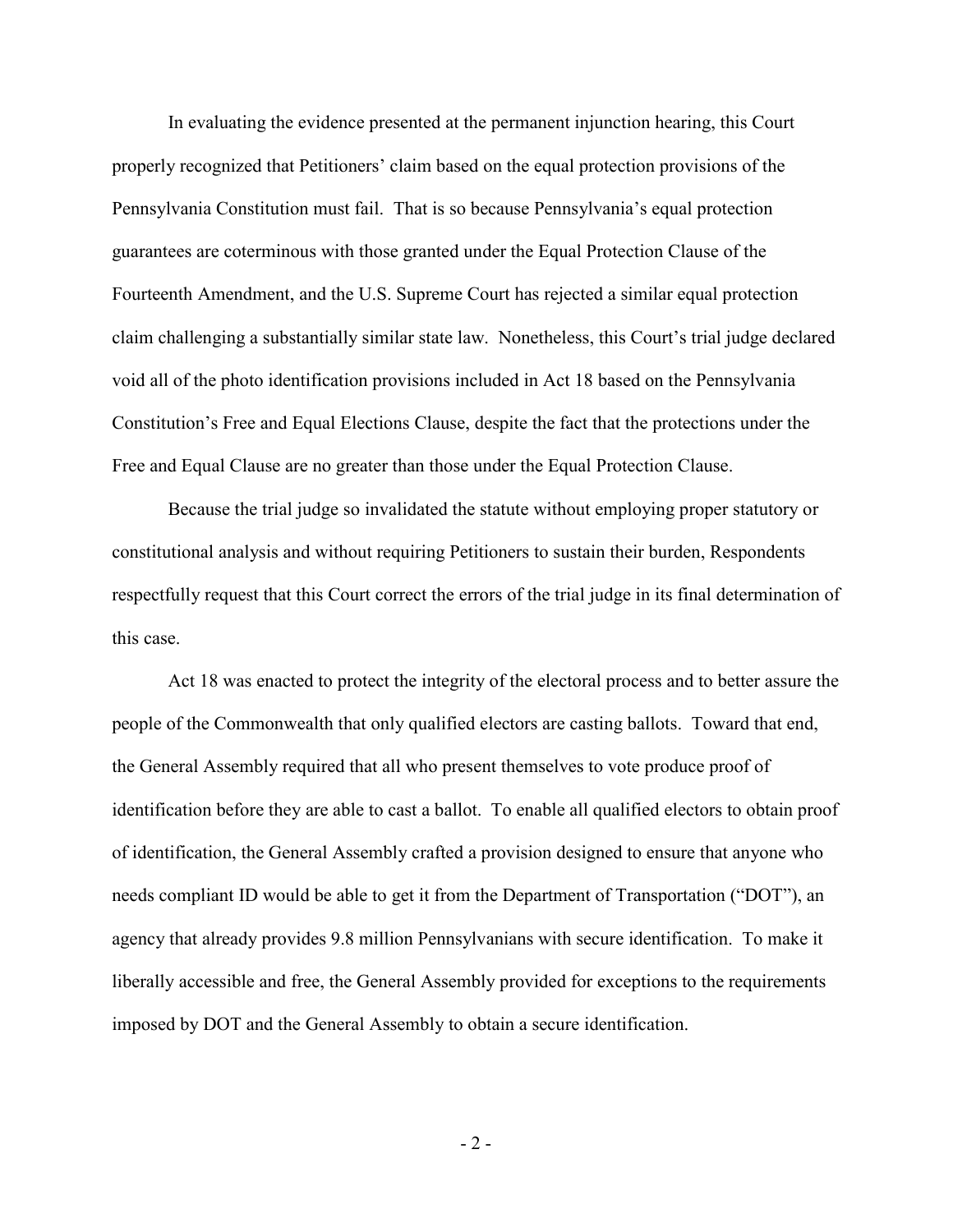To accommodate those who – for whatever reason – would not be able to obtain identification from DOT, the General Assembly has provided four alternatives: (1) several forms of acceptable identification that most people who do not have a DOT-issued driver's license would have or could readily obtain; (2) an indigency provision giving a person who is unable because of the costs involved in obtaining proof of identification from DOT an alternative way to qualify to vote; (3) absentee ballot provisions for those who are not sufficiently mobile to vote at a polling place or are away from their home municipality on Election Day; and (4) the right of a voter to cast a provisional ballot if he or she is unable to present proof of identification at the polling place.

Judge McGinley declared the statute to be facially invalid under the Free and Equal Elections Clause of the Pennsylvania Constitution because he found that the way in which the Department of State and DOT are (and were) implementing the law is (and was) faulty. Said another way, Judge McGinley decided that the executive agencies' implementation of the statute in a manner different than the trial judge believed the General Assembly intended is a proper measure of whether the statute itself is constitutional on its face. This conclusion was error. The statute cannot be declared facially unconstitutional based solely on flaws found in the executive's reading or administration of the statute.

Moreover, the trial judge committed error in interpreting the statute. These errors of statutory construction further undermine the trial judge's constitutional analysis. Compounding his misinterpretation of the statute, the trial judge found that there are "hundreds of thousands" of people harmed by the flawed implementation of the statute based upon a statistical assessment of DOT products and out-of-court assertions made by two Petitioners who did not even testify. If a law is to be struck down based on the harm it will cause to qualified electors, the decision should

- 3 -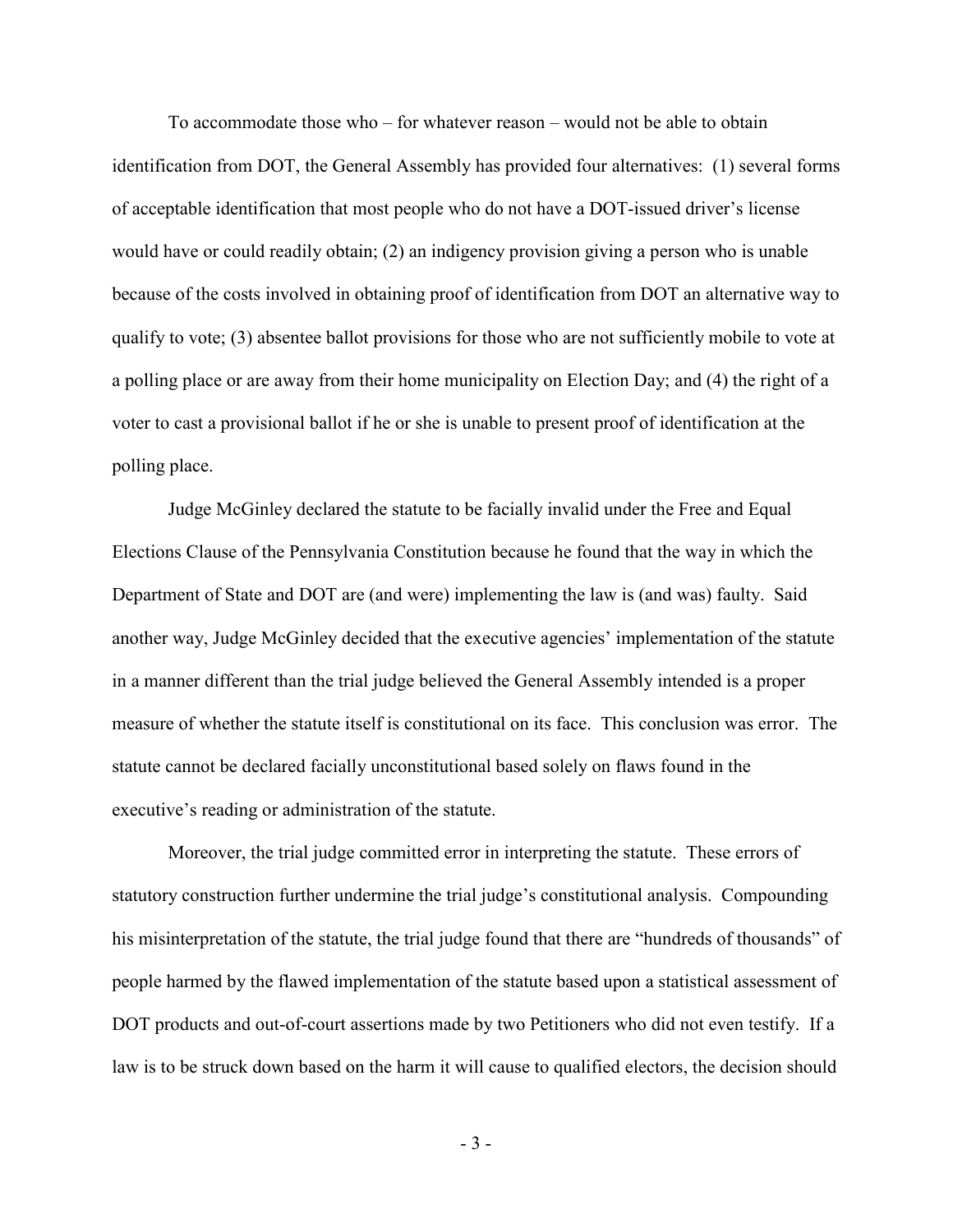be grounded on evidence showing harm to actual people – not arguments made by lawyers designed to make it *sound* like some people out there might be hurt by the law's application.

Judge McGinley concluded: "Like a house of cards, everything rises and falls upon the legitimacy of the [Department of State] ID [("DOS ID"] . . . . [T]he DOS ID is an unauthorized agency creation, and difficult to obtain." Op. at  $35<sup>1</sup>$  From that statement, Judge McGinley concluded that the law itself is facially unconstitutional. Using implementation as the measure of the statute itself, the trial judge found that the right to vote should be subject to a strict scrutiny standard, and that (1) the burden and inconvenience of getting photo ID from DOT amounts to a denial of the right to vote; (2) the alternatives that the General Assembly put in place are of no significance; and (3) the General Assembly did not have a compelling reason to enact the law, did not list enough forms of alternative identification, and did not mandate that the issuers provide those forms of identification.

These conclusions do not give proper deference to the role of the Secretary of the Commonwealth, the statutory authorization, or the public policy that favors agency cooperation. The DOS ID is not *ultra vires*. Because it is not, ordinary principles of statutory construction show that the General Assembly properly crafted a statute to protect the interests of its citizens while enhancing the integrity – and the perception of integrity – of elections.

The statute was intended to be, and is in practice, a regulation of the exercise of the right to vote; and it is valid as enacted. If the trial judge had employed proper constitutional analysis, he would not have seen the statute as a house of cards construct, but as a carefully integrated

-

<sup>1</sup> The trial trial judge's decision was comprised of three documents: an Opinion ("Op."), Findings of Fact ("FOF"), and Conclusions of Law ("COL").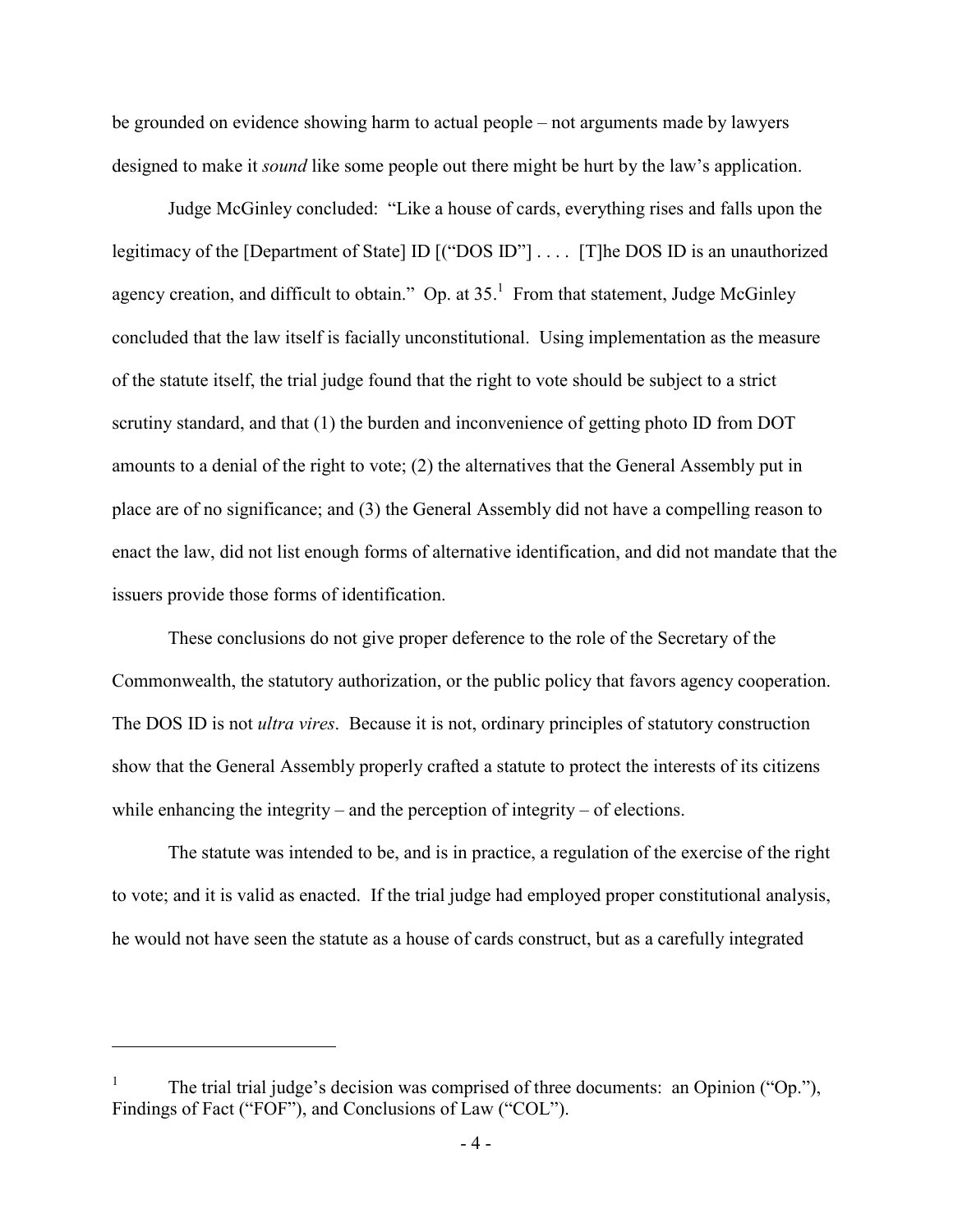measure to protect the right of all to vote without having legitimate votes diluted by fraudulent votes cast by those who are not eligible to vote.

Even if, *arguendo*, there are areas of *administrative implementation* that do not fully carry forth the intent or the letter of the statute or satisfy constitutional limits, it is not the practice or proper role of courts to declare the statute at issue facially unconstitutional. Rather, a court that finds flawed implementation of a statute should declare the proper interpretation of the statute, instruct in the means of administration that are mandated by the statute and the Constitution, and require through declaratory and equitable measures that the statute be implemented and administered properly. That is precisely what the Supreme Court did in *Applewhite II* in issuing its instructions to this Court on remand for further consideration of Petitioners' request for a preliminary injunction. Indeed, the Department of State on its own initiative responded immediately following *Applewhite II* to modify its administrative procedures to comply with the Supreme Court's instruction.

In the matter before the Court now, the verdict and decision of the trial judge is replete with criticism as to how DOT and the Department of State failed to respond sufficiently to the Supreme Court's direction in *Applewhite II* and did not execute well enough their responsibilities under the law. But rather than instruct them in the proper interpretation of the statute and the required manner for its implementation, the trial judge leaped to the illogical conclusion that the statute itself is facially unconstitutional and must be permanently enjoined. This was error.

If there are ways in which the agencies have erred in their *construction* of the statute or in their efforts to *implement* the statute as mandated by the General Assembly and consistent with constitutional commands, the proper role of the Court – exercising its powers as a court of equity – is to authoritatively interpret the statute and instruct the executive as to the manner in which it

- 5 -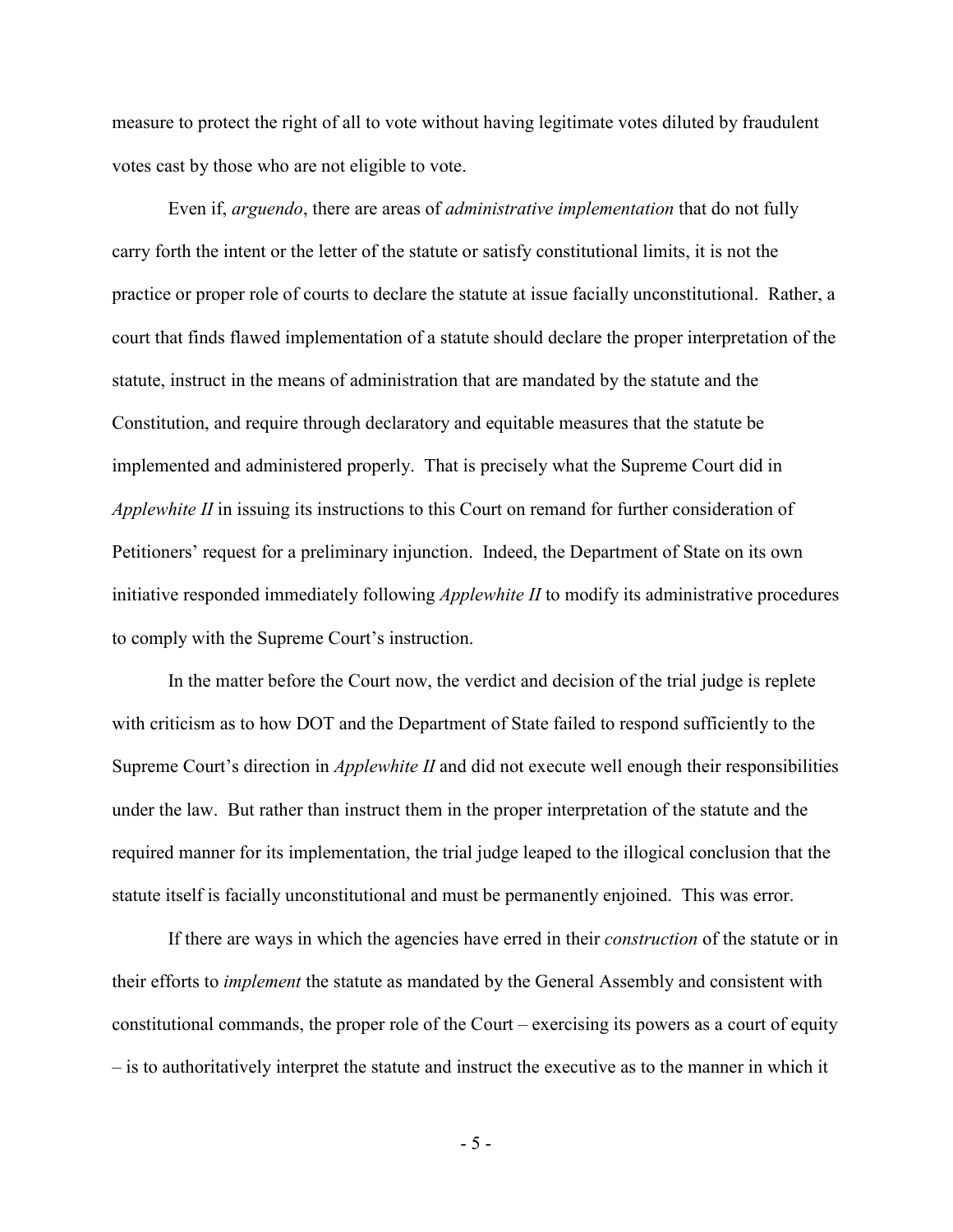must be administered to comply with the law. As they have demonstrated throughout these proceedings, the Secretary of the Commonwealth and other executive officials are ready, willing, and able to implement the statute as required by law and for the welfare and benefit of all Pennsylvanians.

# **II. POST-TRIAL MOTION**

## **A. The Trial Judge Erred in His Approach to Statutory Construction and in the Conclusions He Reached Based Upon that Flawed Approach.**

1. At page 35 of his decision, the trial judge summarized his opinion thusly:

Like a house of cards, everything rises and falls upon the legitimacy of the DOS ID. As analyzed above, the DOS ID is an unauthorized agency creation, and difficult to obtain.

From that statement, the trial judge concluded that the law itself is facially unconstitutional. Op. at 35.

2. To reach these conclusions, the trial judge construed Act 18 without actually

applying or adhering to statutory construction principles and by ignoring well-established

presumptions regarding the way in which courts review executive and legislative action.

Accordingly, Respondents are entitled to have the verdict set aside and judgment directed in their

favor pursuant to Rule 227.1(a)(2). The following sections explain in greater depth the trial

judge's statutory construction errors and their effects.

# **1. The Trial Judge Erred in Ignoring Established Principles of Statutory Construction.**

# *Places of Preservation: Respondents' Pretrial Memorandum; Respondents' Proposed Conclusions of Law; Respondents' Brief in Support of Proposed Findings of Fact and Conclusions of Law*

3. First and foremost, the principles of statutory construction do not ask a court to find everything that could be construed as problematic in a statute and then identify the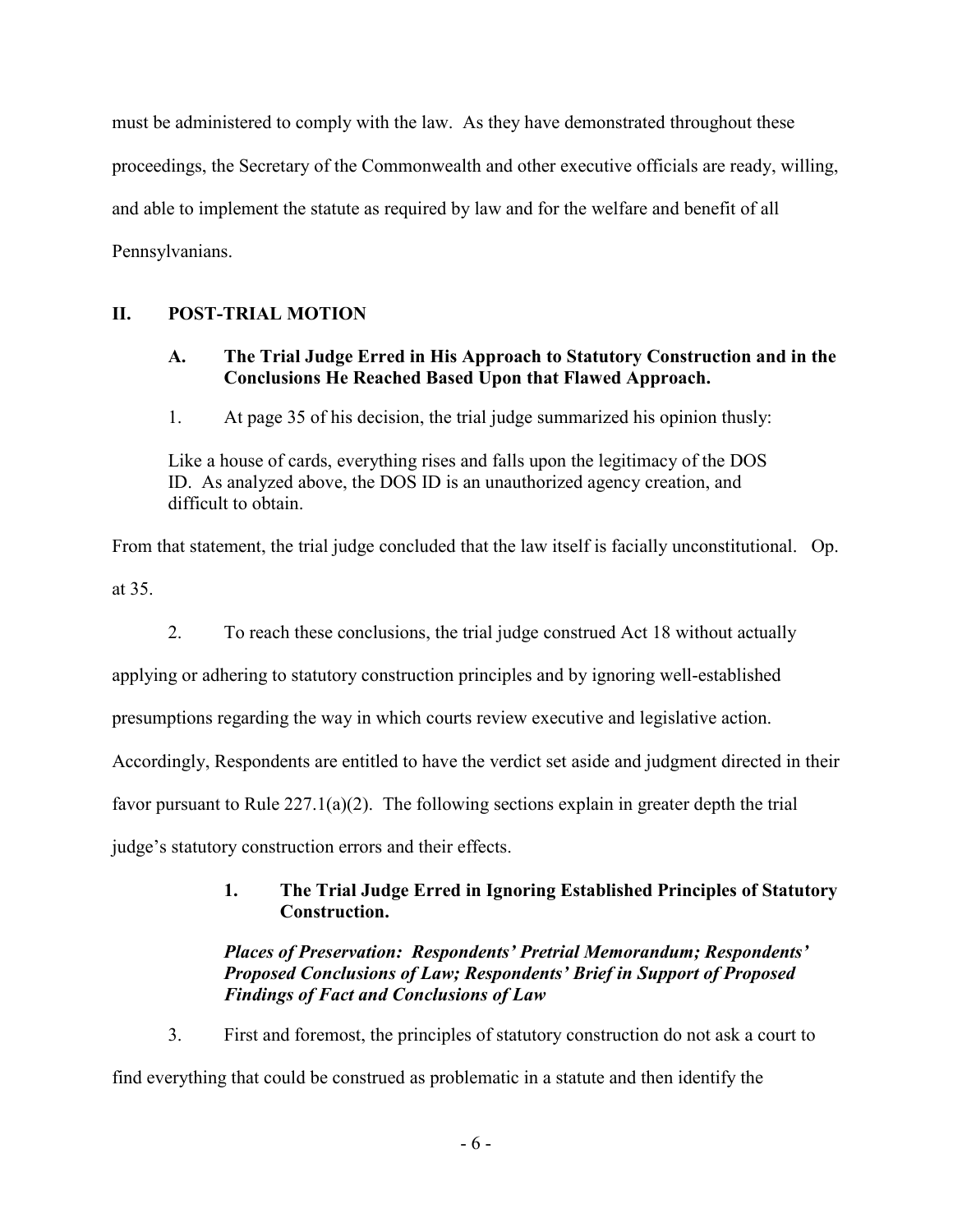problematic construction as controlling and indicative of unconstitutionality. Instead, the Statutory Construction Act of 1972 is clear that courts are to presume that the General Assembly "does not intend a result that is absurd, impossible of execution, or unreasonable"; that it "intends the entire statute to be effective and certain"; that it does not intend to violate the Pennsylvania or United States Constitution; that the same construction is to be placed on language as the Supreme Court has employed in predecessor statutes; and that it "intends to favor the public interest as against any private interest." 1 Pa.C.S. § 1922.

4. The trial judge's decision is replete with reversed presumptions, ranging from its condemnation of indigency as "[un]defined" in the statute, to its conclusion that indigence is "a difficult, if not impossible status to profess, much less affirm under criminal penalties, when Respondents ostensibly provide 'free' compliant photo ID." Op. at 43; COL 25.

5. In general, "[a]n administrative agency has 'wide discretion in establishing rules, regulations and standards, and also in the performance of its administrative duties and functions. Where an agency has not abused its discretion in the exercise of its duties or functions, we must defer to its expertise and cannot substitute judicial discretion for administrative discretion.'" *Daneker v. State Emps.' Ret. Bd*., 156 Pa. Cmwlth. 511, 520-21, 628 A.2d 491, 496 (1993) (citations omitted). Indeed, the Supreme Court has defined the measure of whether an agency acts "in accordance with law" as whether the decision "was made in bad faith, and whether it was fraudulent or capricious." *Slawek v. Cmwlth. Bd. of Med. Educ. & Licensure*, 526 Pa. 316, 321, 586 A.2d 362, 365 (1991).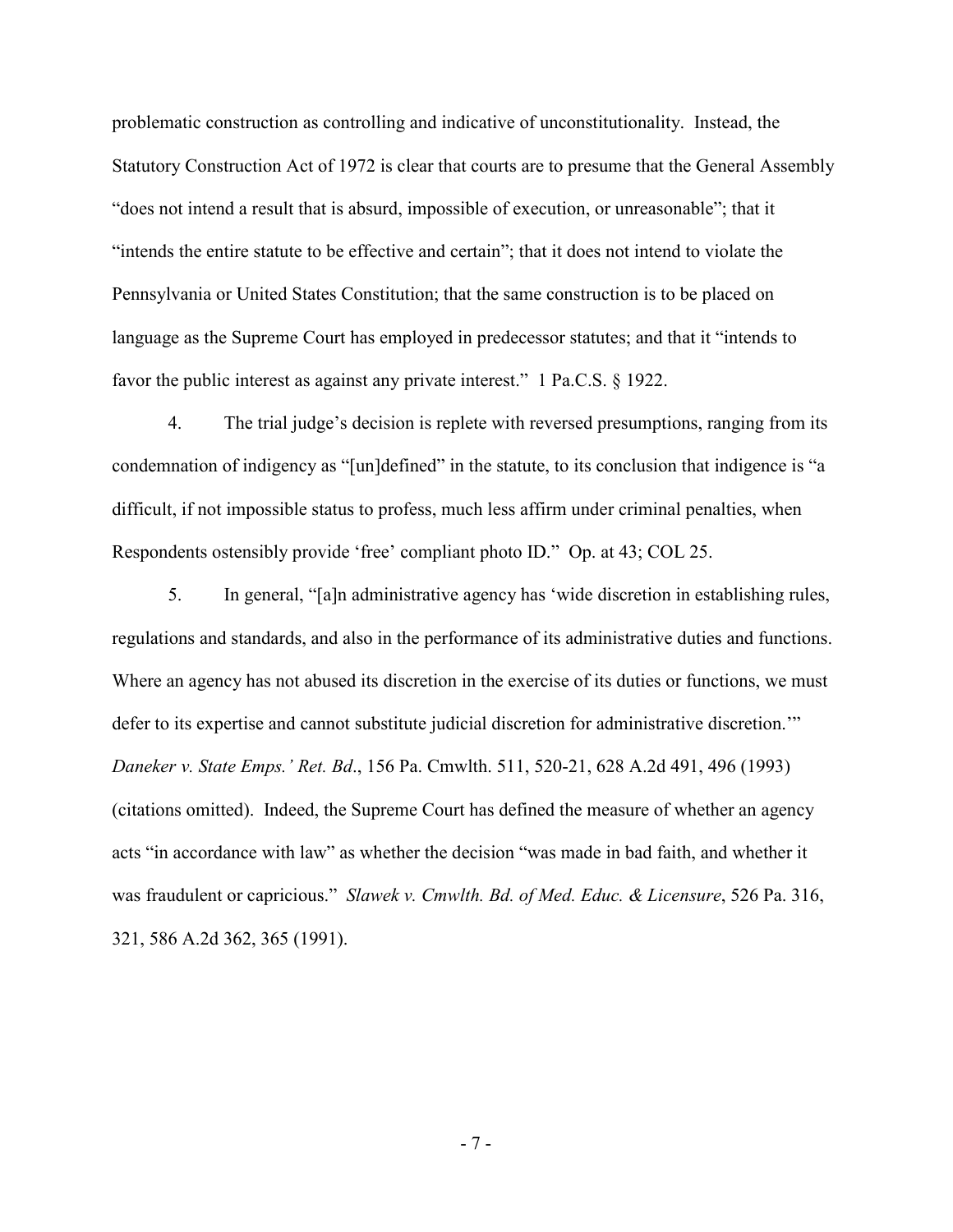**2. The Trial Judge Erred in Concluding that the DOS ID was** *Ultra Vires***.** 

*Places of Preservation: Respondents' Answer to Amended Petition for Review with New Matter; Respondents' Pretrial Memorandum; Respondents' Proposed Findings of Fact and Conclusions of Law; Respondents' Brief in Support of their Proposed Findings of Fact and Conclusions of Law*

6. The trial judge's conclusion that the "DOS ID" card is "unauthorized" and thus incapable of satisfying the statutory requirements is grounded in three incorrect constructions of the statute: the misapprehension of the breadth of the Secretary's role; the meaning of the word "issue"; and the requirements placed on DOT by section 206(b) of the Election Code, 25 P.S.  $\S$ 2626(b). These are legal errors that separately and together warrant overturning the verdict and entering judgment in Respondents' favor.

7. Section 206 of the Election Code (25 P.S. § 2626) is part of Article II, titled "The Secretary of the Commonwealth." The Secretary's authority includes, *inter alia*, "prescrib[ing] suitable rules and regulations to carry out the provisions of the [Election Code]," 25 P.S. § 3260(2), and "exercis[ing] in the manner provided by [Election Code] all powers granted," 25 P.S. § 2621.

8. The Supreme Court has recognized that the Secretary has great discretion in carrying out her responsibilities, including the implementation of applicable federal and state law. *See Kuznik v. Westmoreland Cnty. Bd. of Comm'rs*, 588 Pa. 95, 149, 902 A.2d 476, 508 (2006); *see also id.* at 143, 902 A.2d at 504.

9. Both DOT and the Department of State are specifically referenced in section 206(b) of the Election Code, 25 P.S. § 2626(b). Since the 1990s, the Department of Transportation and the Department of State have worked together to fulfill obligations under federal and state election law. FOF 42; R-2 (Memorandum of Understanding re Voter Registration Applications), June 10, 2002; R-3 (Memorandum of Understanding re HAVA and

- 8 -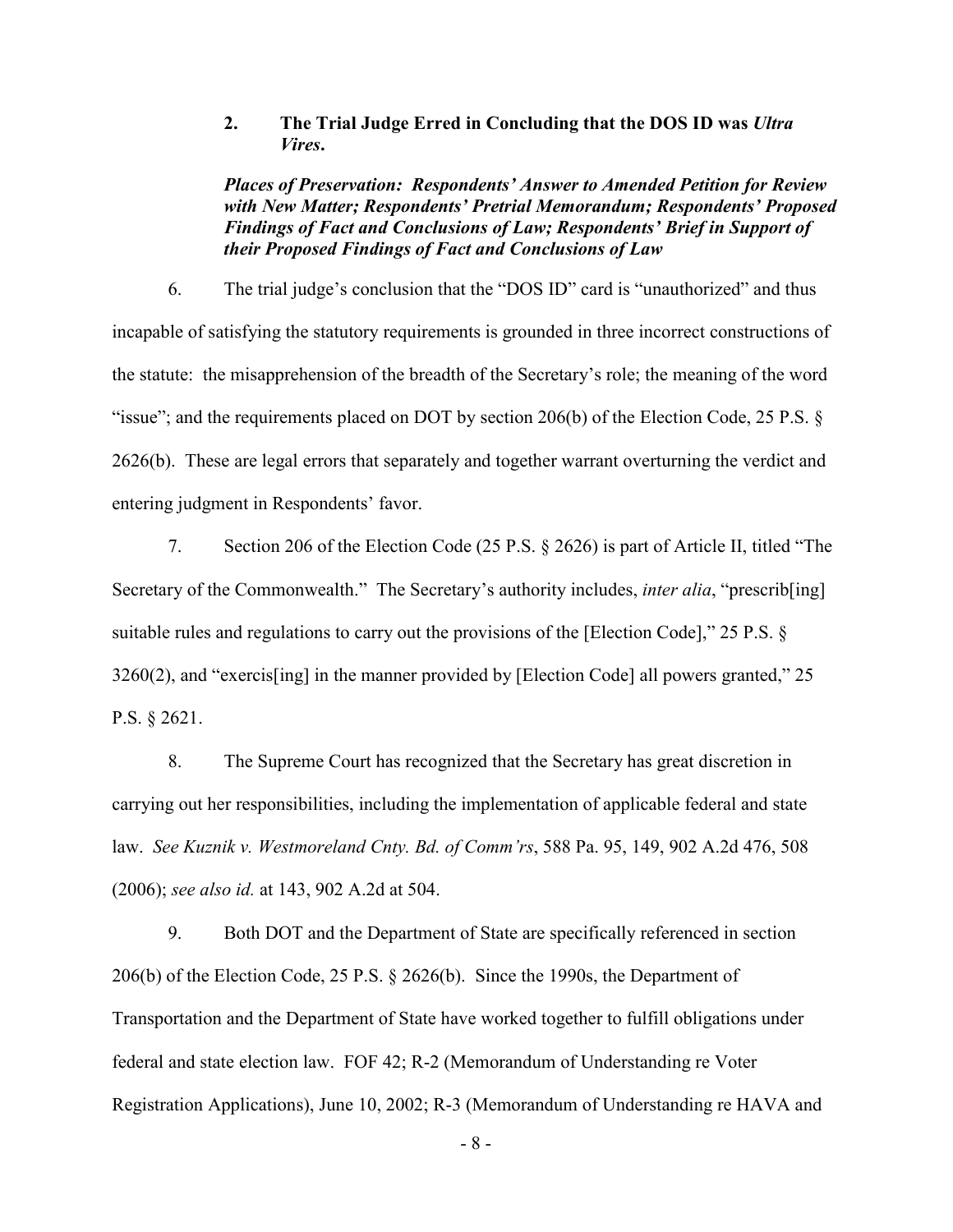SURE), October 5, 2005; R-4 (Memorandum of Understanding re issuance, replacement, and updating of Voter IDs), August 15, 2012; R-5 (Memorandum of Understanding, amended) September 24, 2012.

## **3. The Trial Judge Erred in Concluding that the Department of State Usurped DOT's Role as Issuer of the ID under Section 206(b) of the Election Code.**

## *Places of Preservation: Respondents' Answer to Amended Petition for Review with New Matter; Respondents' Pretrial Memorandum; Respondents' Proposed Conclusions of Law; Respondents' Brief in Support of Proposed Findings of Fact and Conclusions of Law*

10. DOT is issuing the "DOS ID" card, and the trial judge erred as a matter of law in characterizing the card as *issued by* the Department of State. Indeed, at note 19 of his decision, the trial judge candidly credited the testimony that "the DOS ID must be issued through PennDOT in order to comport with the statute," but then turned this statement on its head, reasoning that if the DOS ID were just another form of a Commonwealth ID, it could be distributed anywhere – *e.g.*, "at any county election office or polling place, and truly address the liberal access criticism." Op. at 21 n.19. The August 2012 Memorandum of Understanding states: "PennDOT shall issue a DOS Voter ID . . . ." R-3.

11. The ordinary meaning of "issue" includes, *inter alia*, "to send out or distribute officially." *Stas v. Pa. Sec. Comm'n*, 910 A.2d 125, 130 (Pa. Cmwlth. 2006) (citation omitted). Here, the distributor of the card is DOT. To be issued by DOT the identification need not be generated solely based on DOT records. *Office of the Governor v. Raffle*, 65 A.3d 1105, 1110- 11 (Pa. Cmwlth. 2013) (*en banc*). In the same way, DOT issues the DOS ID based on Department of State records, which is consistent with section 206(b) of the Election Code, 25 P.S. § 2626(b).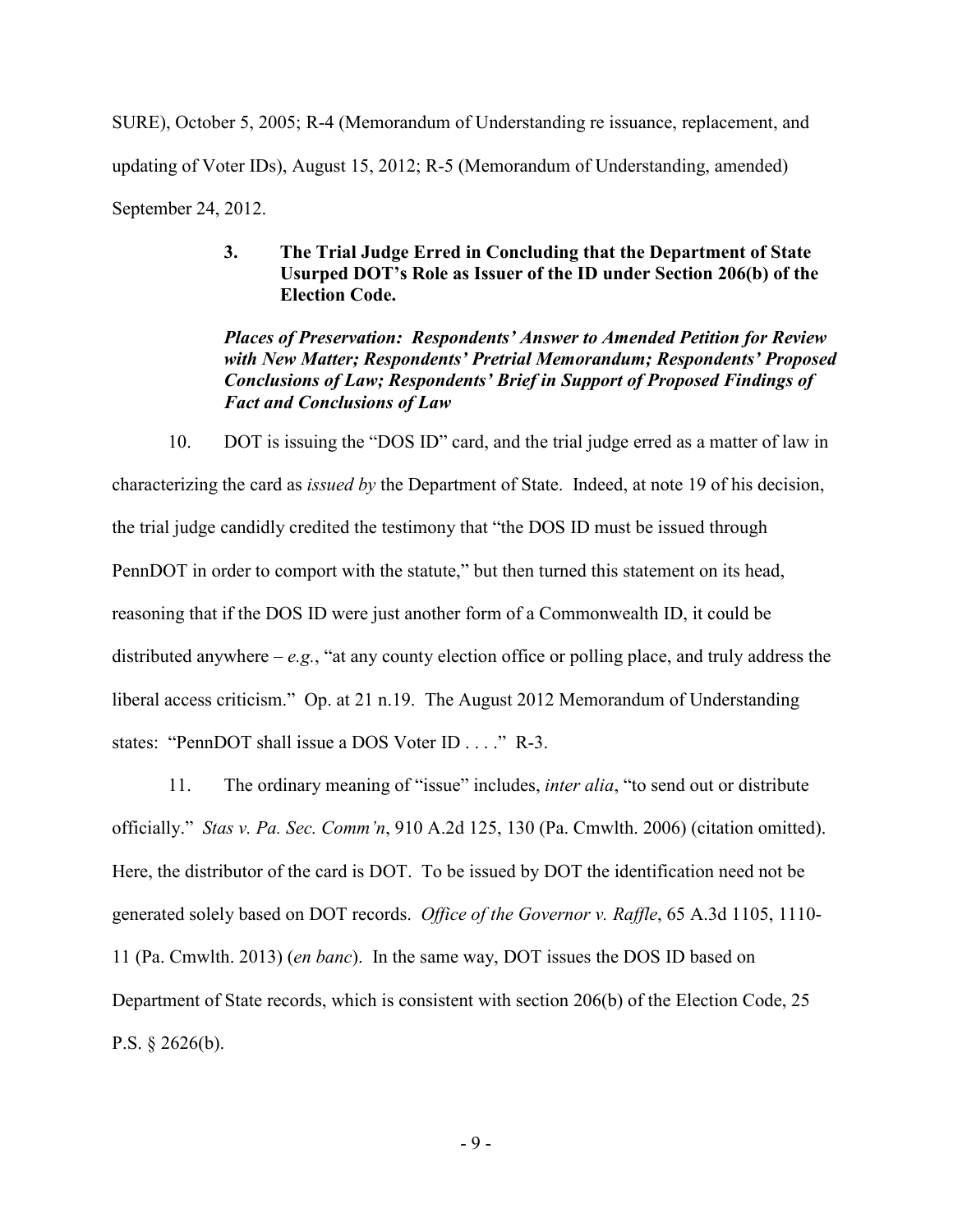**4. The Trial Judge Erred in Concluding that DOT had no Flexibility under Section 206(b) of the Election Code.** 

*Places of Preservation: Respondents' Pretrial Memorandum; Respondents' Proposed Findings of Fact and Conclusions of Law; Respondents' Brief in Support of Proposed Findings of Fact and Conclusions of Law*

12. Section 206(b) of the Election Code provides that,"*[n]otwithstanding the provisions of 75 Pa.C.S. § 1510(b)*," DOT shall "issue *an identification card* described in 75 Pa.C.S. § 1510(b) at no cost to any registered elector who . . . sign[s] . . . [an] oath or affirmation." 25 P.S. § 2626(b) (emphasis added). In his decision, the trial judge simply concluded that DOT is not "'issuing' the free ID." Op. at 18; *see* FOF 46. The judge put an entirely different gloss on that finding in his findings of fact, however, characterizing DOT as having "refused to implement . . . the Voter ID Law in accordance with its terms," FOF 114, and considering that to have prompted the Department of State to act in an *ultra vires* manner.

13. The first question that the trial judge needed to ask – but did not – is how the exception – the "notwithstanding" language in section 206(b) of the Election Code (25 P.S. § 2626(b)) – affects the general practice in 75 Pa.C.S. § 1510(b). Given that the remainder of section 206(b) calls for "a" card "described," it is clear that the General Assembly intended DOT to issue a card to registered electors, that the card be free, that the only documentation be an oath or affirmation, and that whatever requirements in 75 Pa.C.S. § 1510(b) stand in the way of such a card be removed. *See also Commonwealth v. Ramos*, No. 11 MAP 2013, 2013 Pa. LEXIS 3246, at \*4 n.3 (Dec. 27, 2013).

14. DOT retained many of the features (including facial recognition software – *see*  Op. at 7 n.11) of a secure card issued under 75 Pa.C.S. § 1510(b), and eliminated only those features that were inconsistent with the specific requirements in section 206(b) of the Election

- 10 -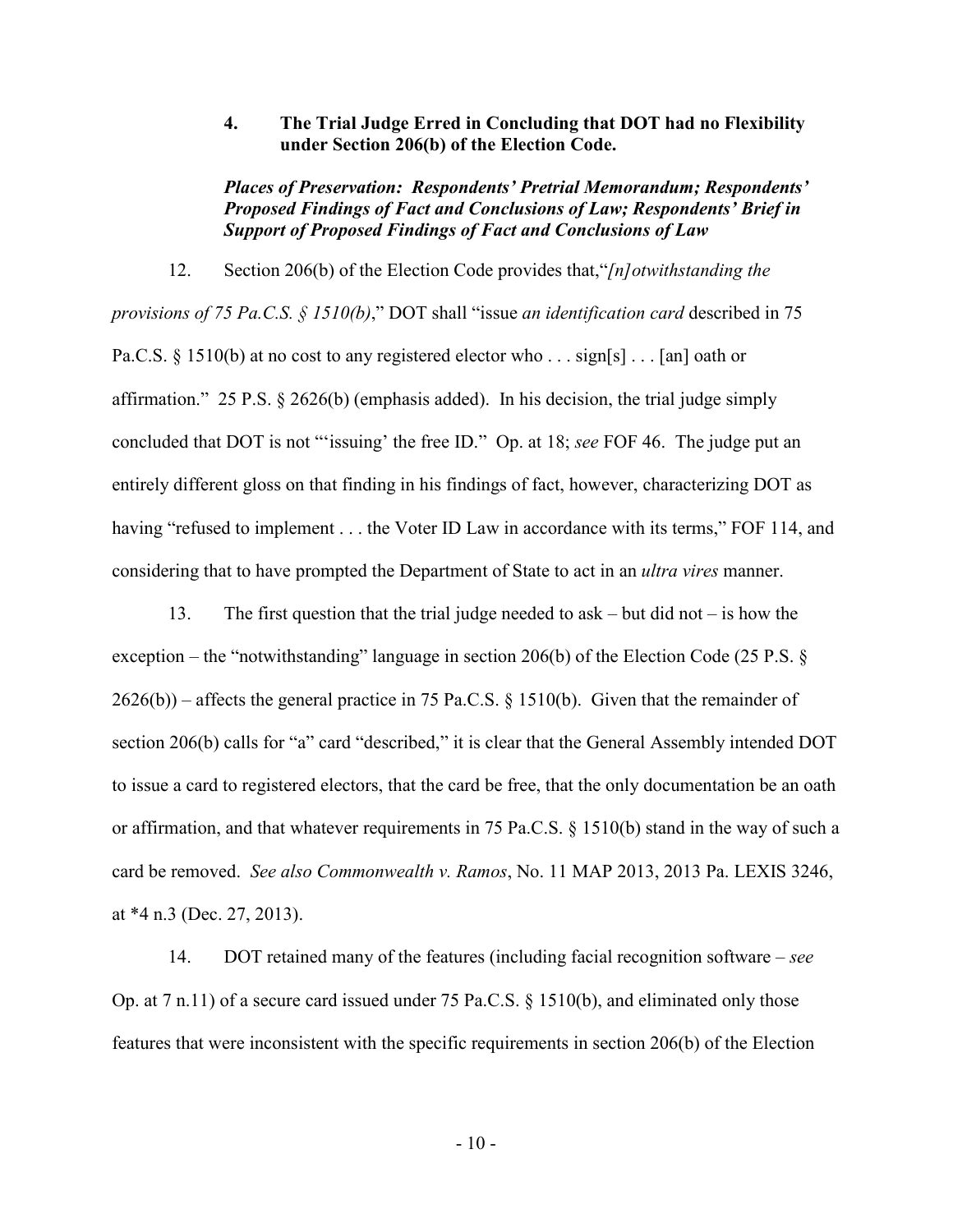Code, 25 P.S. § 2626(b). One of the features that needed to be eliminated was the "look" and "name" that a conventional  $75$  Pa.C.S.  $\S$  1510(b) card has.

# **5. The Trial Judge Erred in Making Findings about 75 Pa.C.S. § 1510(b) and its Implementing Regulations – And in Enjoining DOT.**

# *Places of Preservation: Answer to Amended Petition for Review with New Matter*

15. As the trial judge saw it, if there is no DOS ID, there is only the secure DOT ID.

And although DOT is not a party and there is no challenge to 75 Pa.C.S.  $\S$  1510(b), the trial judge found: "The rigorous documentation requirement PennDOT imposes for issuance of its secure IDs disenfranchises qualified electors, and is facially unconstitutional." COL 31. It was error for the trial judge to so conclude. *Commonwealth v. Alessi*, 119 Pa. Cmwlth. 160, 163-64, 546 A.2d 157, 158-59 (1988); *Consulting Eng'rs Council v. State Architects Licensure Bd*., 522 Pa. 204, 211-12, 560 A.2d 1375, 1378-79 (1989).

# **6. The Trial Judge Erred in Holding that the Statute was Deficient because Certain Terms were Undefined.**

## *Places of Preservation: Respondents' Proposed Findings of Fact and Proposed Conclusions of Law; Respondents' Brief in Support of Proposed Findings of Fact and Conclusions of Law; during the preliminary injunction and permanent injunction hearings*

16. The trial judge also erred when he took the General Assembly to task for failing to define "indigency" and "substantially conform[]" within the statute. *See* COL 25. If every term in every statute had to be defined before any law could be implemented, 1 Pa.C.S. §  $1921(c)$  – the statutory construction principles "[w]hen the words of a statute are not explicit" – would themselves be superfluous.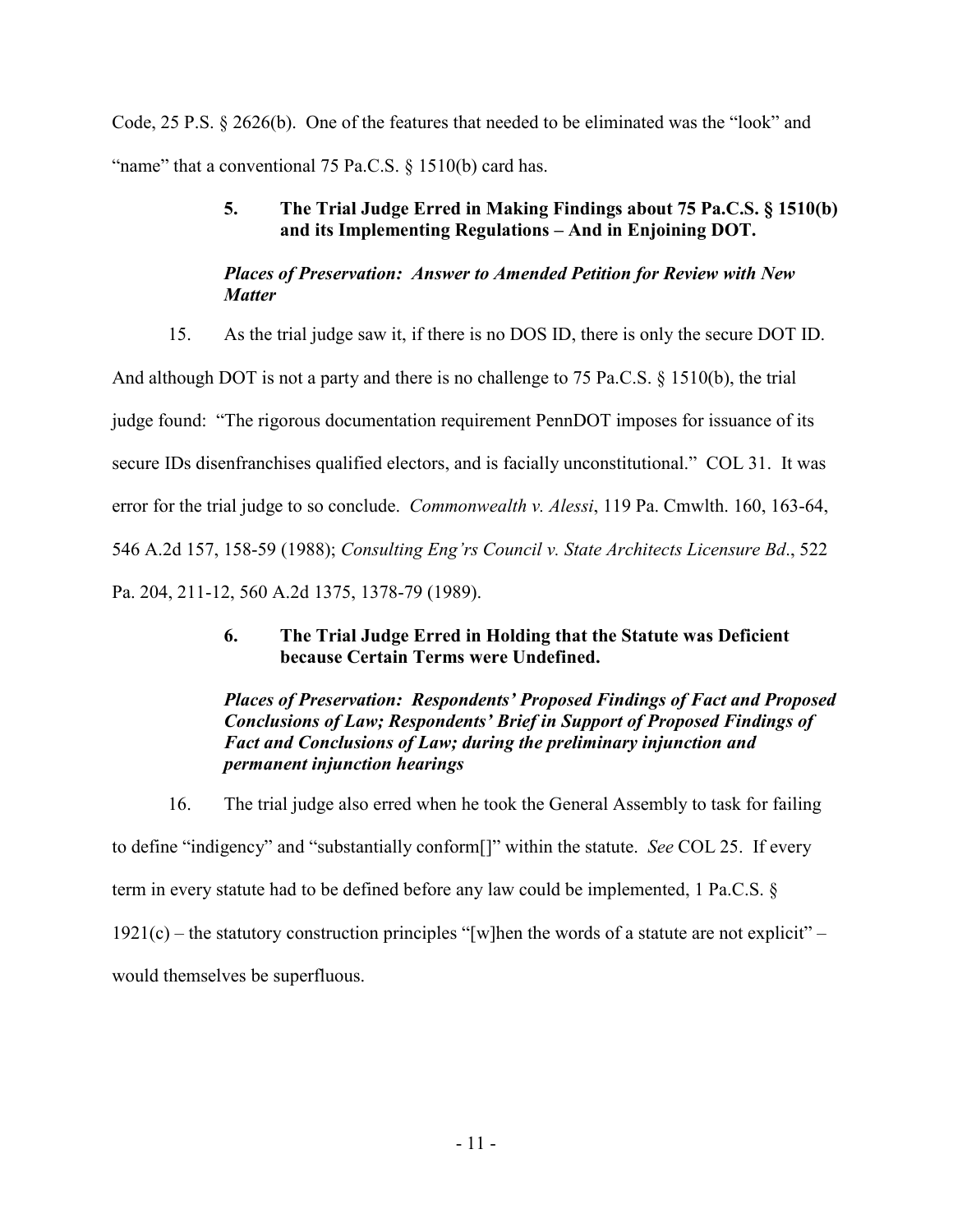**7. The Trial Judge Erred in Holding that the Statute Did Not Provide Safety Nets.** 

*Places of Preservation: Respondents' Answer to Amended Petition for Review with New Matter; Respondents' Proposed Findings of Fact and Conclusions of Law; Respondents' Brief in Support of Proposed Findings of Fact and Conclusions of Law*

17. It was particularly problematic for the trial judge to disregard indigency by using the fact that it was undefined as evidence that the General Assembly had failed to incorporate safety nets, and then to conclude that the lack of such a safety net rendered the statute infirm. *See* COL 25; FOF 112. The judge conceded that the General Assembly included the indigency and provisional ballot provisions, but he considered indigency "a difficult, if not impossible status to profess, much less affirm under criminal penalties, when Respondents ostensibly provide 'free' compliant photo ID." Op. at 43.

18. Indigency has been defined in Pennsylvania law. *Health Care & Ret. Corp. v. Pittas*, 46 A.3d 719, 723-24 (Pa. Super. 2012), *pet. for allowance of appeal denied*, 63 A.3d 1248 (Pa. 2013) (citations omitted); *cf*. 35 P.S. § 449.3 (Health Care Cost Containment Act); *Prudential Prop. & Cas. Ins. Co. v. Sartno*, 588 Pa. 205, 903 A.2d 1170 (2006).

19. The trial judge erred when he faulted the General Assembly for failing to enact safety nets as broad as those in other states. Op. at 42-43. But the trial judge cited only to Indiana for the proposition that there is no provisional ballot. Only there is. *Compare id.*, *and* COL 51, *with* Ind. Code Ann. § 3-10-1-7.2(d) ("If the voter executes a challenged voter's affidavit under section 9 [IC 3-10-1-9] of this chapter or IC 3-11-8-22.1, the voter may: ... *receive a provisional ballot*." (emphasis added)).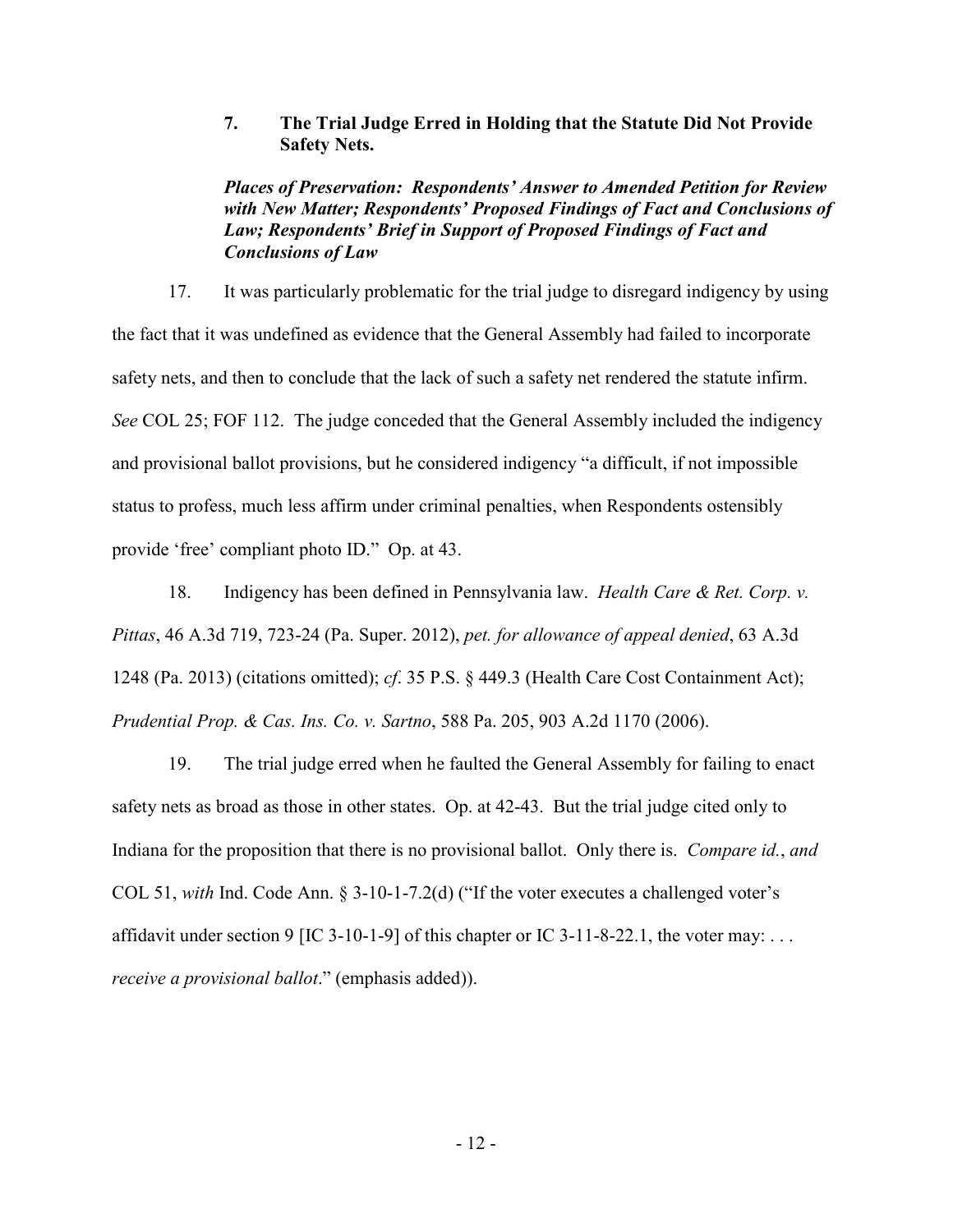### **8. The Trial Judge Erred in Finding that Alternate Forms of Identification Must be Mandatory to be Meaningful.**

*Places of Preservation: Respondents' Pretrial Memorandum; Respondents; Proposed Findings of Fact and Conclusions of Law; Respondents' Brief in Support of Proposed Findings of Fact and Conclusions of Law*

20. The trial judge also found fault in the General Assembly's failure to *mandate* other forms of identification. COL 18, 49; FOF 253. In so doing, however, the trial judge erred as a matter of law. What the judge was asking for here – that even Petitioners did not request – is that the General Assembly require other governmental and private entities to issue forms of identification before they can be counted. But the forms of identification in the prior statute – many of which were carried over into the current statute – were likewise issued by various private and public entities, and *they* were not mandated. Petitioners and the trial judge agreed that there was nothing problematic about that prior statutory provision – indeed, the judge ordered the return to that law. *See* FOF 7; Order & Verdict. If the General Assembly acted within its authority to adopt a list of identification in the prior law without mandating the issuance of the alternate forms, there is no basis to forego that principle here and now require the General Assembly to mandate issuance of alternate forms of identification. *See Everhart v. PMA Ins. Grp.*, 595 Pa. 172, 182, 938 A.2d 301, 307 (2007).

- **B. The Trial Judge Erred in His Constitutional Analysis.** 
	- **1. The Trial Judge Erred by Using Implementation as a Proxy for Facial Constitutionality.**

*Places of Preservation: Respondents' Answer to Amended Petition for Review with New Matter; Respondents' Pretrial Memorandum; Respondents' Proposed Conclusions of Law; Respondents' Brief in Support of Proposed Findings of Fact and Conclusions of Law*

21. In his analysis, the trial judge concluded that the statute was unconstitutional, but he did so by conflating an analysis of the constitutionality of implementation with the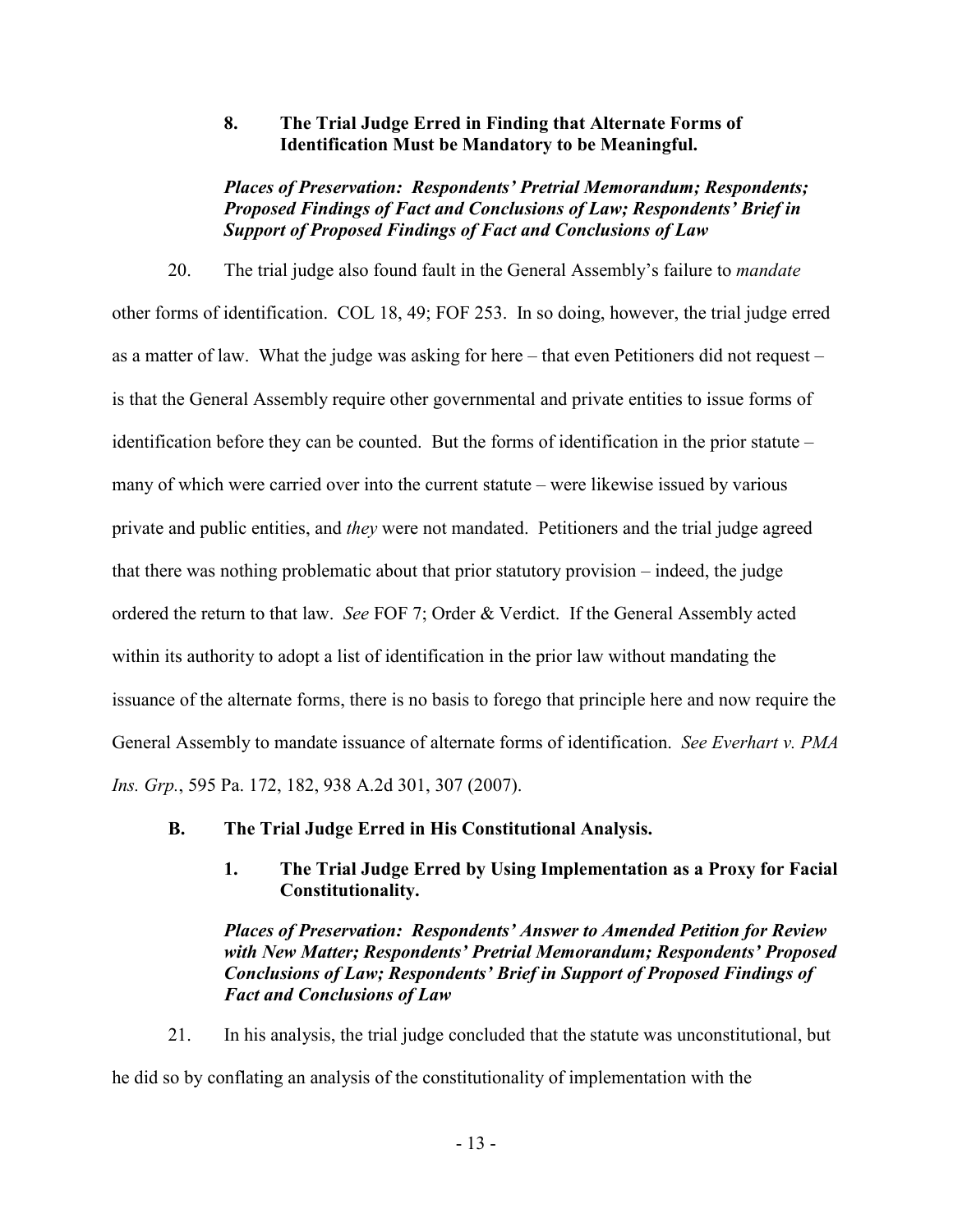constitutionality of the statute itself. This was legal error that this Court reviews *de novo*. *See In re F.C. III*, 607 Pa. 45, 66 n.8, 2 A.3d 1201, 1213 n.8 (2010).

22. The constitutionality of a statute is measured against legislative authority; the constitutionality of implementation is measured by legislative intent and administrative action.

23. The trial judge appears to have misread what the Supreme Court said when it explained that because "there is no constitutional impediment to the Commonwealth's implementation of a voter identification requirement, at least in the abstract . . . the gravamen of [Petitioners'] challenge lies *solely* in the implementation." *Applewhite II*, 54 A.3d at 4-5 (emphasis added). The trial judge also misread the Supreme Court's opinion when he determined it was appropriate to apply a "no voter disenfranchisement" standard at this stage of the litigation. COL 37, FOF 148. The Supreme Court expressly limited that standard to the "upcoming election," *i.e.*, the November 2012 General Election. *See id.* 54 A.3d at 5; *Applewhite v. Commonwealth*, No. 330 M.D. 2012, 2012 Pa. Commw. Unpub. LEXIS 749, at \*19-20 (Oct. 2, 2012) (*Applewhite III*).

24. The Supreme Court thus presupposed that a constitutional enactment might have unconstitutional aspects or be implemented unconstitutionally – and that the question of which would become clearer when measured against the implementation while the preliminary injunction was in place. That was certainly what prompted the Supreme Court to explain that, at the least, the exhaustion requirement needed to change – a message that the Department of State heeded immediately. Rather than focus on how any issues of implementation might be cured, the trial judge simply declared the underlying requirement to show photographic identification at the polls facially unconstitutional. That was an error of law.

- 14 -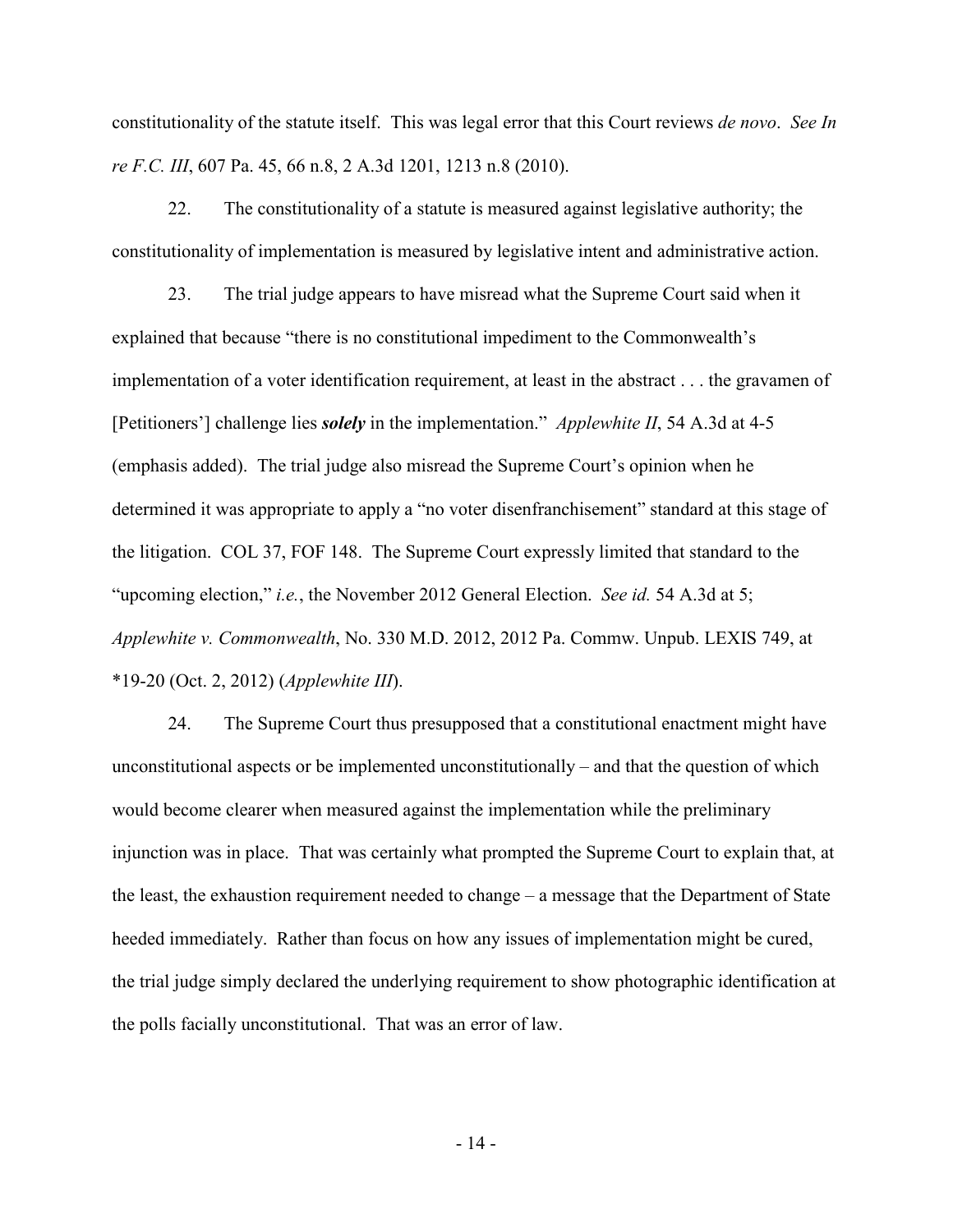25. Nowhere is the conflation clearer than at page 44 of the Opinion: "The statute as intended assures entitlement to ID so that no one will be disenfranchised if they complete a simple, two-point self-effectuating affirmation. The statute as implemented, imperfectly and inaccurately, does not assure the franchise, it *de facto* denies it." Likewise, at page 37, the trial judge found that "[t]hese electors are subjected to the burdens *Respondents erected* to obtaining it at limited locations and during limited times, and run the real risk of improper denial of free voting ID given database inconsistencies and deficiencies." (Emphasis added).

26. The trial judge here found that the *legislative enactment* was unconstitutional, but he did so by evaluating the *implementation*. In so doing, the judge ignored basic principles of jurisprudence.

# **2. The Trial Judge Erred in Failing to Accord Deference to the General Assembly.**

## *Places of Preservation: Respondents' Preliminary Objections to Amended Petition for Review; Respondents' Pretrial Memorandum; Respondents' Proposed Conclusions of Law; Respondents' Brief in Support of Proposed Findings of Fact and Conclusions of Law*

27. The trial judge erred in holding the statute to be facially unconstitutional because

he failed to accord proper deference to the General Assembly.

28. In analyzing a statute's constitutionality, courts begin with the presumption that

legislation is constitutional.

When faced with any constitutional challenge to legislation, we proceed to our task by presuming constitutionality in part because there exists a judicial presumption that our sister branches take seriously their constitutional oaths. *See*  1 Pa.C.S. § 1922(3) ("In ascertaining the intention of the General Assembly in the enactment of a statute . . . the presumption [is] [t]hat the General Assembly does not intend to violate the Constitution of the United States or of this Commonwealth."[).] Indeed, a legislative enactment will not be deemed unconstitutional unless it clearly, palpably, and plainly violates the Constitution. "Any doubts are to be resolved in favor of a finding of constitutionality."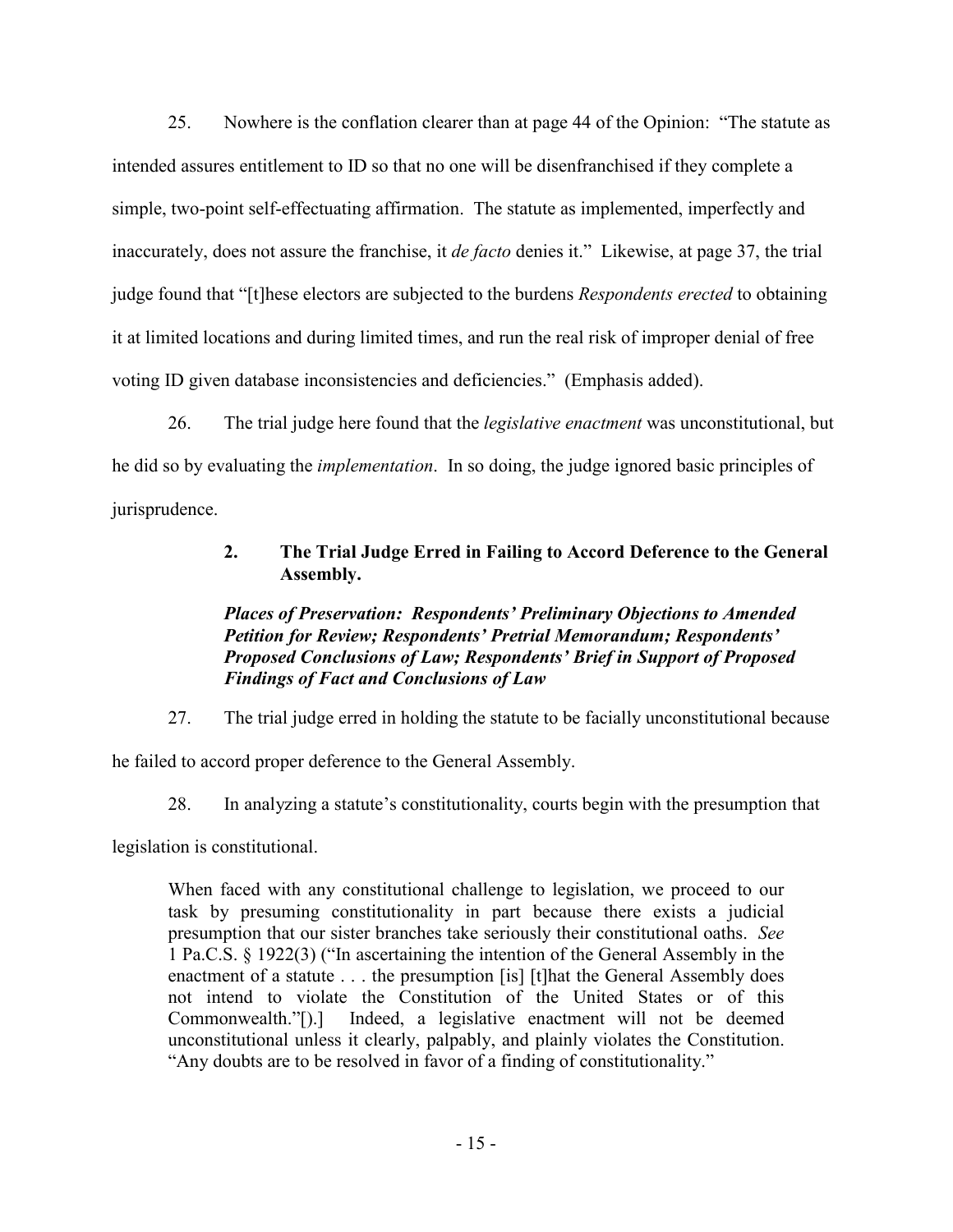*Pa. State Ass'n of Jury Comm'rs v. Commonwealth*, 78 A.3d 1020, 1031-32 (Pa. 2013) (quoting *Stilp v. Commonwealth*, 588 Pa. 539, 573-74, 905 A.2d 918, 938-39 (2006)) (additional citations omitted).

29. From this presumption, the first question is whether the language of the statute itself violates the Constitution (and, if so, whether that language is severable). If it is not, the court looks at whether the construction of the statute and the conduct that results from that conduct is unconstitutional. The remedy in the latter case is to correct the construction of the statute and to direct the course of those charged with its implementation.

30. In addition, of course, both injunctive and declaratory relief by their nature need to be tailored so that only an actual controversy (declaratory relief) or offending conduct (injunction) is constrained. *Big Bass Lake Cmty. Ass'n v. Warren*, 23 A.3d 619, 626 (Pa. Cmwlth. 2011); *Kozlowski v. Dep't of Corr.*, No. 691 M.D. 2004, 2008 Pa. Commw. Unpub. LEXIS 492, at \*15-16 (Sept. 24, 2008).

#### **3. The Trial Judge Erred In Applying Strict Scrutiny.**

## *Places of Preservation: Respondents' Answer to Amended Petition for Review with New Matter; Respondents' Pretrial Memorandum; Respondents' Proposed Conclusions of Law; Respondents' Brief in Support of Proposed Findings of Fact and Conclusions of Law*

31. In evaluating the constitutionality of this statute, it is telling the trial judge found that the state equal protection claim was not established because (a) the equal protection right is coterminous with the federal right; and (b) the U.S. Supreme Court has rejected a federal Equal Protection Clause challenge on very similar facts. In the case that established those principles, *Erfer v. Commonwealth*, 568 Pa. 128, 794 A.2d 325 (2002) – indeed, in the very next paragraph – the Pennsylvania Supreme Court held that the Free and Equal Elections analysis is at the least bounded, if not controlled, by the Equal Protection Clause analysis. Specifically, the Court held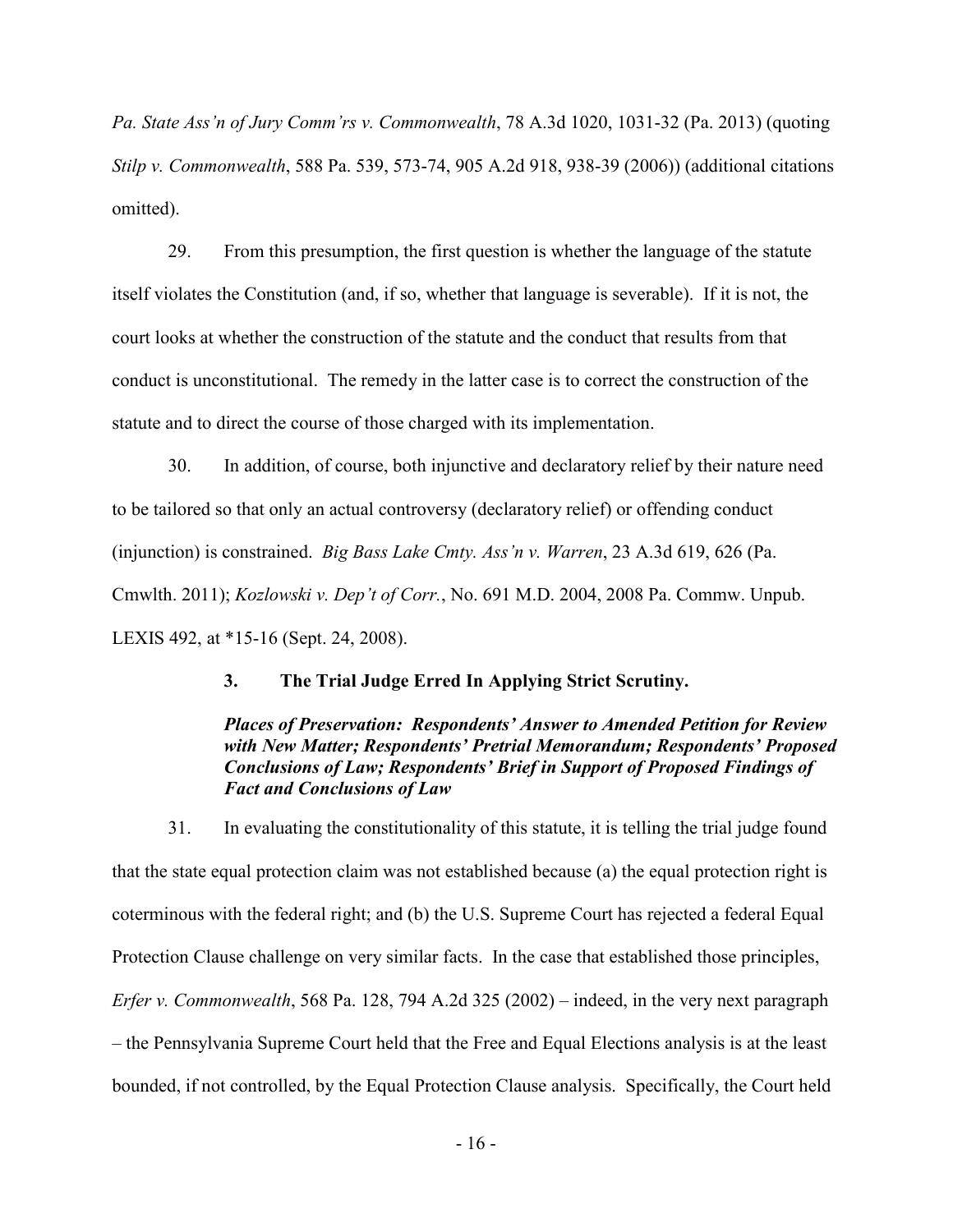that there is no greater protection under the Free and Equal Elections Clause than under the state equal protection clause. *Erfer*, 568 Pa. at 139, 794 A.2d at 332.

32. The trial judge erred as a matter of law in applying a strict scrutiny standard here. In note 25 of his decision, the trial judge construed the test applied in *Crawford v. Marion County Election Board*, 553 U.S. 181 (2008), as a rational basis test applied by the U.S. Supreme Court to measure a voter identification statute. Op. at 37 n.25. In fact, however, the lead plurality applied the balancing test set forth in *Anderson v. Celebrezze*, 460 U.S. 780 (1983), which affirms the legitimacy of "evenhanded restrictions that protect the integrity and reliability of the electoral process itself." *Marion Cnty.*, 553 U.S. at 189-90 (quoting *Anderson*, 460 U.S. at 788 n.9). Assuming that under *Erfer* the state constitutional analysis follows the standard of scrutiny applicable under the Fourteenth Amendment, then this case should have been considered and decided under the same level of scrutiny as the U.S. Supreme Court applied in *Marion County*.

33. The authorities on which the trial judge relied did not allow for, much less compel, a finding of strict scrutiny. *See* COL 33 (citing *In re Petition of Berg*, 712 A.2d 340 (Pa. Cmwlth. 1998) (a single-judge opinion by Doyle, J.)). Neither the opinion cited by the trial judge nor the Supreme Court opinion in that case applied strict scrutiny. *In re Berg*, 552 Pa. 126, 133, 713 A.2d 1106, 1109 (1998).

34. That said, Pennsylvania has been reluctant to apply federal levels of scrutiny to purely state constitutional claims, instead using terms for its evaluation of voting regulations such as "gross abuse" review, which gives substantial deference to legislative judgments. *See In re Nomination Petition of Rogers*, 908 A.2d 948, 954 (Pa. Cmwlth. 2006) (a single-judge opinion by Colins, P.J.) (citing, *inter alia*, *Winston v. Moore*, 244 Pa. 447, 91 A. 520 (1914)). Although

- 17 -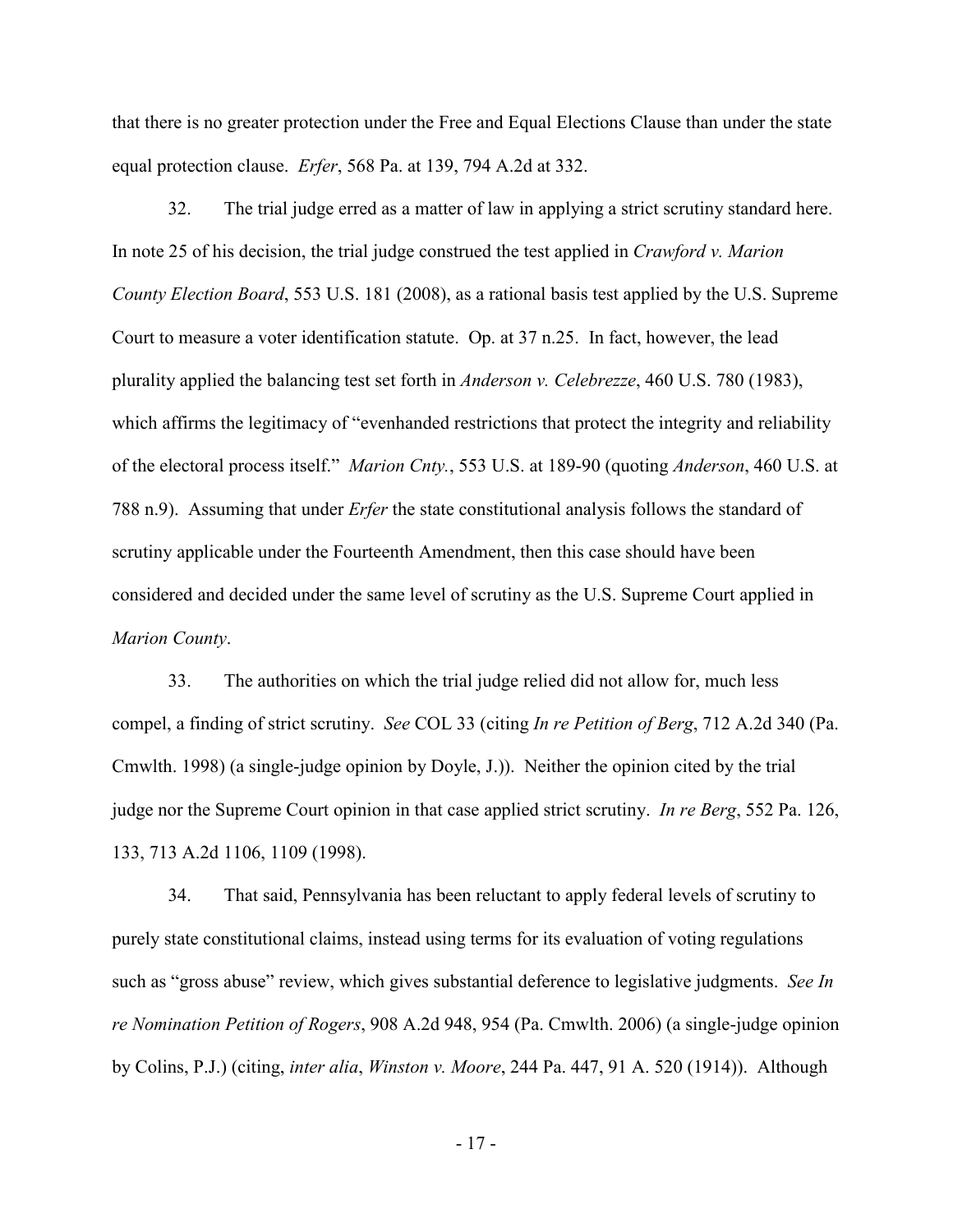not labeled as such, the Pennsylvania Supreme Court employed this sort of weighing of circumstances and interests. *See Ray v. Commonwealth*, 442 Pa. 606, 609, 276 A.2d 509, 510 (1971); *Jubelirer v. Singel*, 162 Pa. Cmwlth. 55, 68, 638 A.2d 352, 359 (1994).

#### **4. Act 18 is an Election Regulation Entitled to Deference.**

## *Places of Preservation: Respondents' Pretrial Memorandum; Respondents' Proposed Conclusions of Law; Respondents' Brief in Support of Proposed Findings of Fact and Conclusions of Law*

35. The trial judge erred in his assessment of the statute, which is an election regulation, and which should have been evaluated as such.

36. Petitioners conceded that a request to show identification at the polls is a regulation. H.T. (Pet'rs' Closing) at 1975:23-1976:13.

37. Given that "[t]he power to regulate elections is legislative, and has always been exercised by the lawmaking branch of the government," *Mixon v. Commonwealth*, it became critical to determine whether a legislative enactment was directed at the exercise of the franchise or at eliminating access to it. 759 A.2d 442, 449 (Pa. Cmwlth. 2000), *aff'd*, 566 Pa. 616, 783 A.2d 763 (2001). To ascertain the level of interests and circumstances, Pennsylvania courts then ask whether the legislation is a regulation – *i.e*., whether it is a means of "ascertaining who are and who are not the qualified electors, and . . . designat[ing] the evidence which shall identify and prove to this tribunal the persons and the qualifications of the electors." *Patterson v. Barlow*, 60 Pa. 54, 75 (1869).

38. Typical regulations affect registration, qualifications of voters, the selection and eligibility of candidates, and the voting process itself – all of which "inevitably affect[], at least to some degree, the individual's right to vote." *Anderson*, 460 U.S. at 788; *Democratic Cnty. Comm. Appeal*, 415 Pa. 327, 339-40, 203 A.2d 212, 218-19 (1964); *cf. Caba v. Commonwealth*, 64 A.3d 39, 59 (Pa. Cmwlth. 2013). This is just such a regulation, despite the trial judge's

- 18 -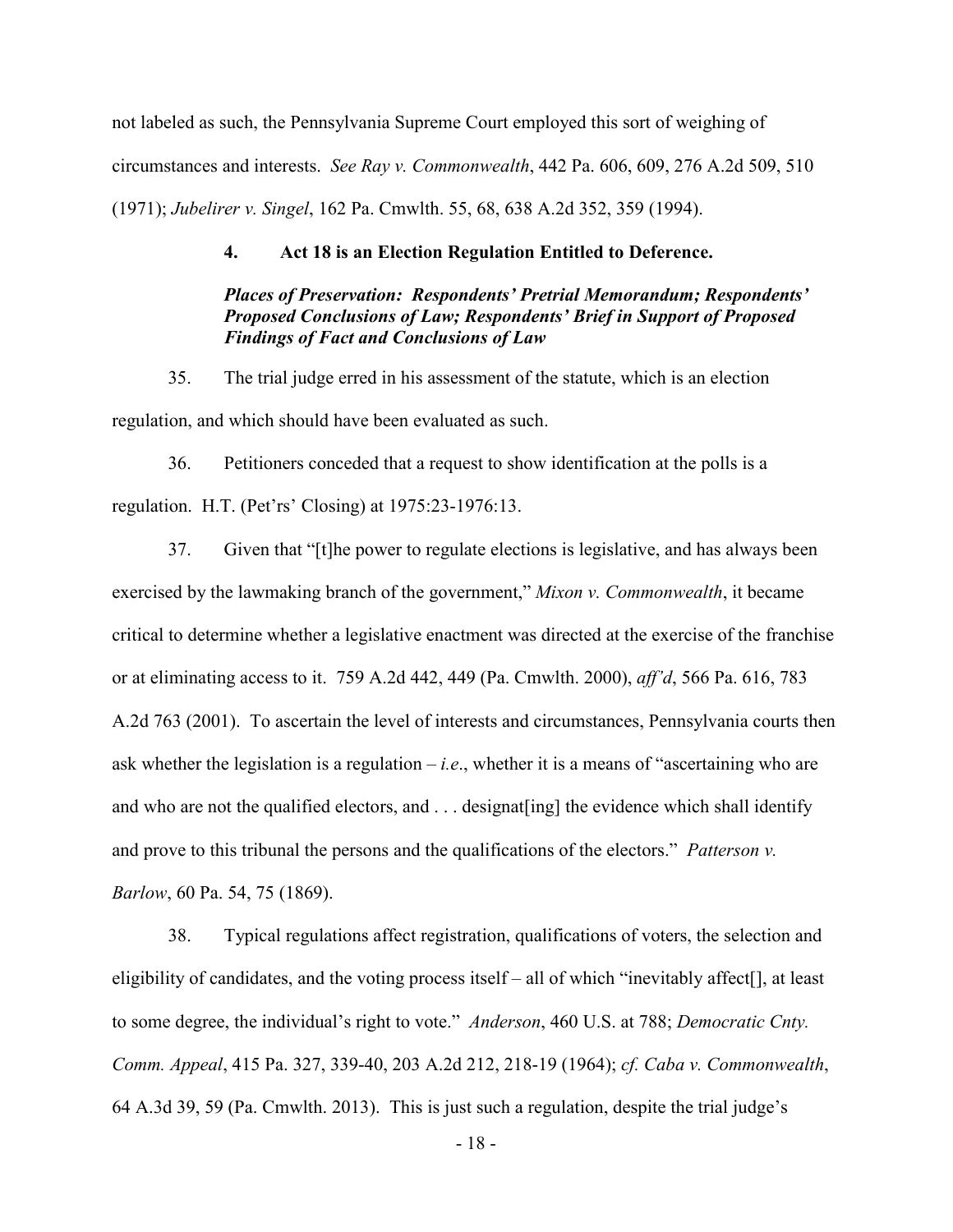conclusions to the contrary. Op. at 36 (quoting *Winston*, 244 Pa. at 457, 91 A. at 523); COL 44.

In support, however, the trial judge relied on a case that discusses invalidating ballots after they

have been validly cast. *Perles v. Northumberland Cnty. Return Bd*., 415 Pa. 154, 158, 202 A.2d

538, 540 (1964).

39. Moreover, and as the Supreme Court has recognized, in cases such as this, the questions are complicated because the right to vote is at issue on both sides. *Kuznik*, 588 Pa. at 116, 902 A.2d at 488.

## **5. The Trial Judge Erred by Applying an Incorrect Interpretation of**  *Clifton v. Allegheny County* **Based on a Truncated Review of the Record.**

## *Places of Preservation: Respondents' Preliminary Objections to the Amended Petition for Review; Respondents' Answer to Amended Petition for Review with New Matter; Respondents' Proposed Conclusions of Law; Respondents' Brief in Support of Proposed Findings of Fact and Conclusions of Law*

40. Oddly, the trial judge also contended that he was applying a "lenient plainly

legitimate sweep standard" under *Clifton v. Allegheny County*, 600 Pa. 662, 705 n.36, 969 A.2d 1197, 1223 n.36 (2009), whereby he needed answer only whether there are a substantial number of applications in which the statute would be unconstitutional. Op. at 36; COL 40. This is not the standard that the Pennsylvania Supreme Court applied in *Clifton*, or the one that the U.S. Supreme Court applied in *Marion County*. It is both a misconstruction of the proper standard under Pennsylvania law and a misstatement of the application of "plainly legitimate sweep." The conclusion the trial judge drew is also factually unsupported in this case.

41. "Plainly legitimate sweep" is a federal constitutional analysis that began with First Amendment jurisprudence but that was also discussed in *Marion County*. 553 U.S. at 202- 03. Read in the context of the *Marion County* decision, it is obvious that the question the U.S. Supreme Court was addressing was simply this: looking at the entirety of the population and the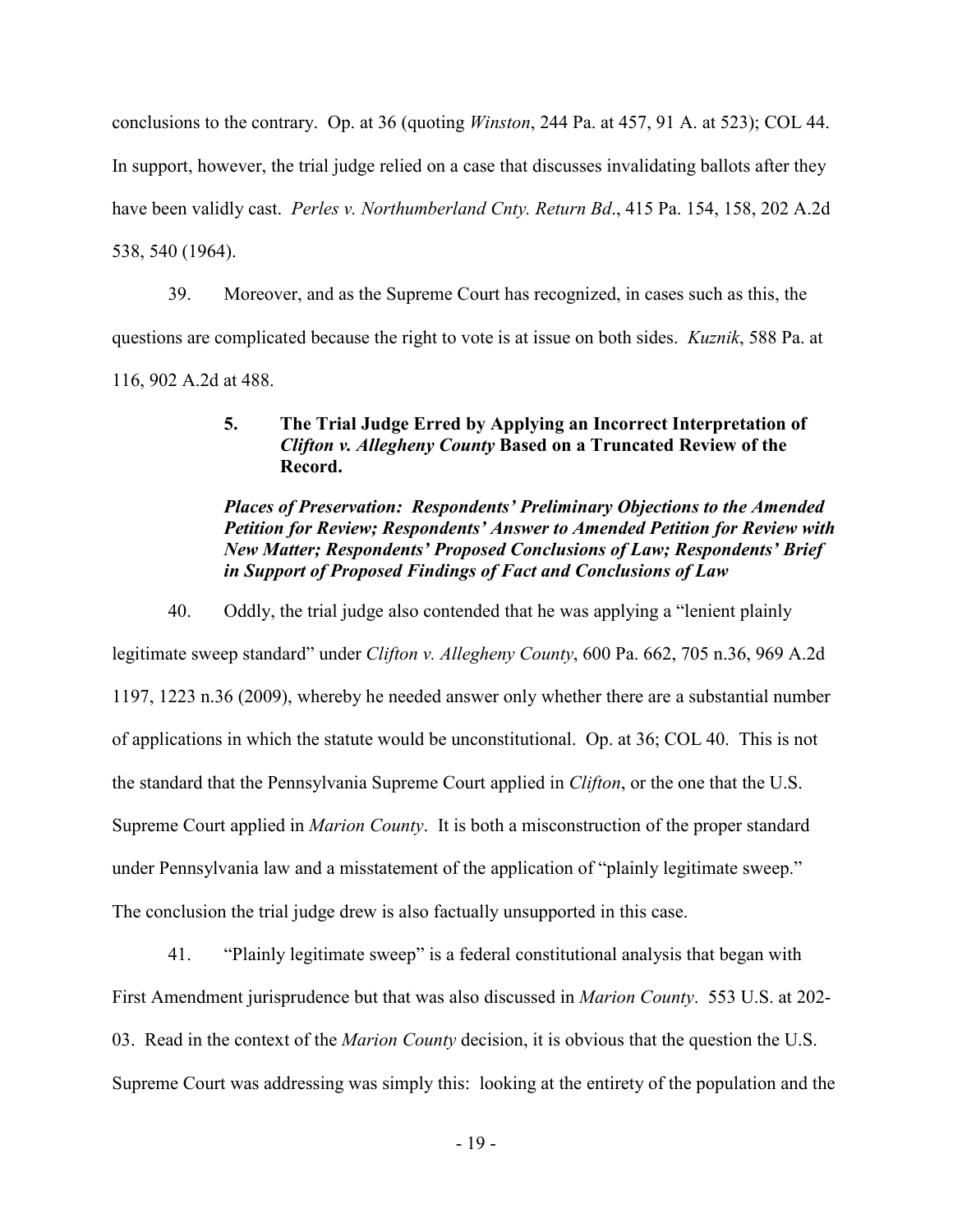persons affected, are we looking at a pervasive invalidity? In *Marion County*, the answer was no, and thus the Court honored the presumption that statutes are valid.

42. For that matter, in *Clifton* itself, the Supreme Court expressly rejected the invitation to declare the statute facially invalid. 600 Pa. at 669-70, 969 A.2d at 1202; *id.* at 703, 969 A.2d at 1222.

43. In this case, the trial judge cited *Clifton* for the incorrect proposition that it could find a statement *facially* invalid merely by finding credible that there was some number in the hundreds of thousands that represented persons who did not have current DOT secure identification for voting. *See* Op. at 36-37; *see also* FOF 255. The numbers do not support this finding. R-233, Election Assistance Commission Report, Tab EAC-F (5,783,621 persons voted in the November 2012 General Election); FOF 263; *see* H.T. (Royer) at 717:11-21; R-229. At the same time, approximately 9.8 million persons hold current and valid secure identification issued by  $DOT.<sup>2</sup>$ 

44. Indeed, in November 2012, roughly five percent of electors voted absentee, *i.e*., almost  $260,000$  persons.<sup>3</sup> The trial judge improperly discounted these numbers and their significance. *See, e.g*., Op. at 43; FOF 230, 232. The trial judge acknowledged that there are only approximately 142,000 people over age 65 that lack current compliant DOT secure ID. FOF 232. But he discounted any significance if those persons are among the 130,000 living in a

-

<sup>2</sup> There are approximately 8.8 million licensed drivers in Pennsylvania with current ID. H.T. (Myers) at 1300:8-10. In addition, DOT has issued approximately 1 million current nondriver's license identification cards in Pennsylvania, for a total of approximately 9.8 million current DOT IDs. *Id*. at 1300:23-25, 1301:12-15.

<sup>3</sup> A total of 241,656 individuals cast domestic civilian absentee ballots, and 18,018 cast overseas ballots under UOCAVA, for a total of 259,674 – or 4.49 percent. An additional 48,711 voted provisionally statewide, 26,953 of whom were in Philadelphia. R-233, Tabs EAC-B, EAC-C, EAC-E.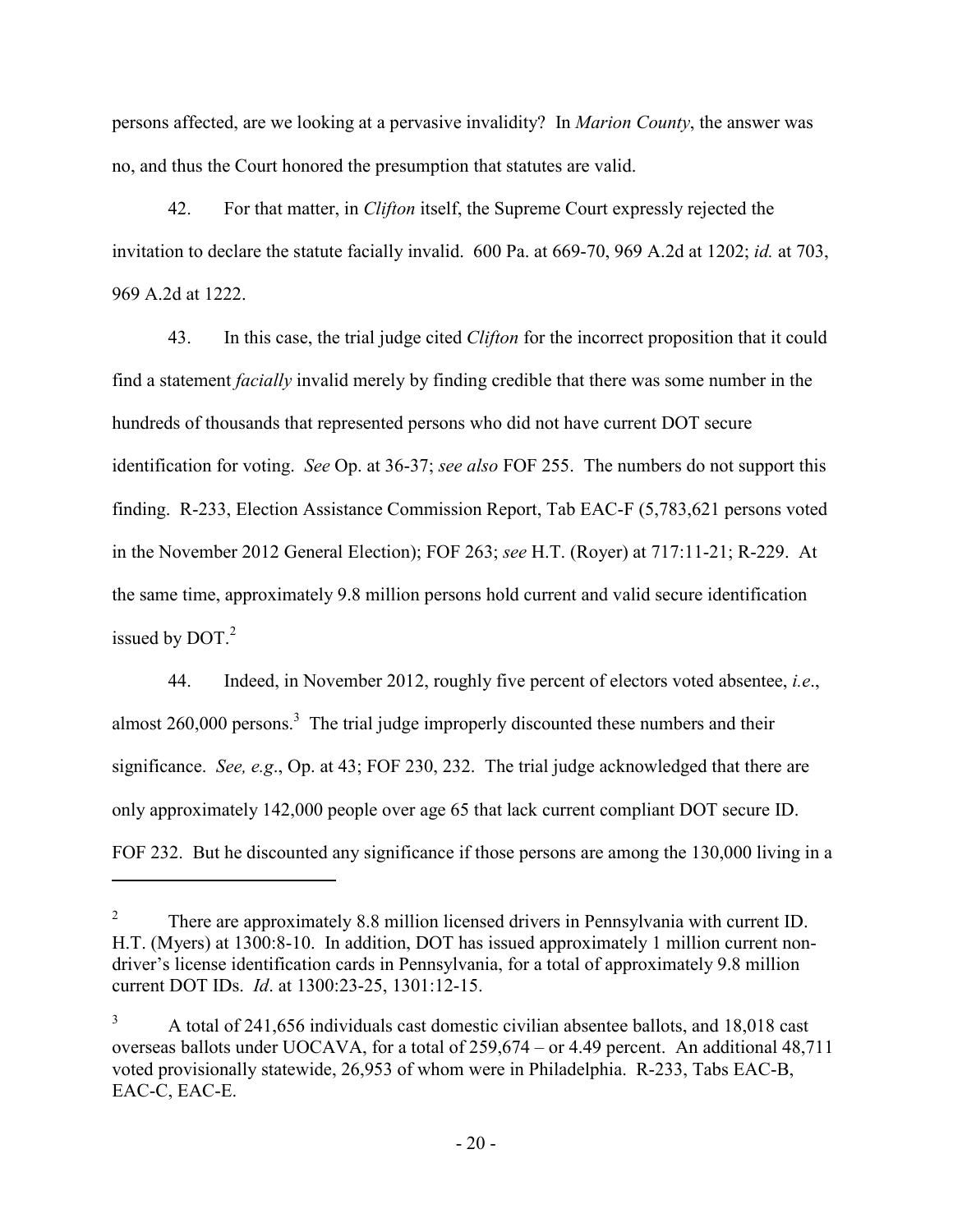care facility authorized to issue ID. FOF 233. And he never considered whether they were likely to be among the 242,000 domestic civilians that voted absentee in the November 2012 General Election. *See* R-233.

45. The trial judge did not place Siskin's testimony in the context of the unrebutted testimony from public officials about whether his "matching" of the DOT and SURE databases at a single point in time could show both who lacked a current and valid DOT proof of identification *and* were persons who still lived in Pennsylvania *and* were eligible to vote *and* were persons who had not voted absentee *and* who did not have another form of compliant ID.

46. The other sources were equally unreliable. *Compare* FOF 57-58, *with* Committee of Seventy, *Voter ID: Philadelphia County Election Day Survey* at 1 (2013), http://www.seventy.org/Downloads/Election\_Report/Voter\_ID\_Exit\_Survey\_1\_22\_13.pdf ("The results of this unscientific survey *should not be used to draw any conclusions* about how the Voter ID law would impact Philadelphians in future elections or how many Philadelphians are with, or without, photo identification." (emphasis added)), *and id.* at 2 ("Seventy cautions against using the results of this survey as a trustworthy indication of whether city voters, *or any particular voting constituencies*, either do or do not have photo identification . . . ." (emphasis added)).

47. In addition, the trial judge erred in shifting the burden to Respondents. In Finding of Fact 64, the judge faulted Respondents for not identifying all persons who might lack compliant identification. Because legislation is presumed to be constitutional, it was not Respondents' burden to demonstrate that every person had compliant ID; it was Petitioners' burden to come forward with persons who are actually aggrieved by the statute and to quantify

- 21 -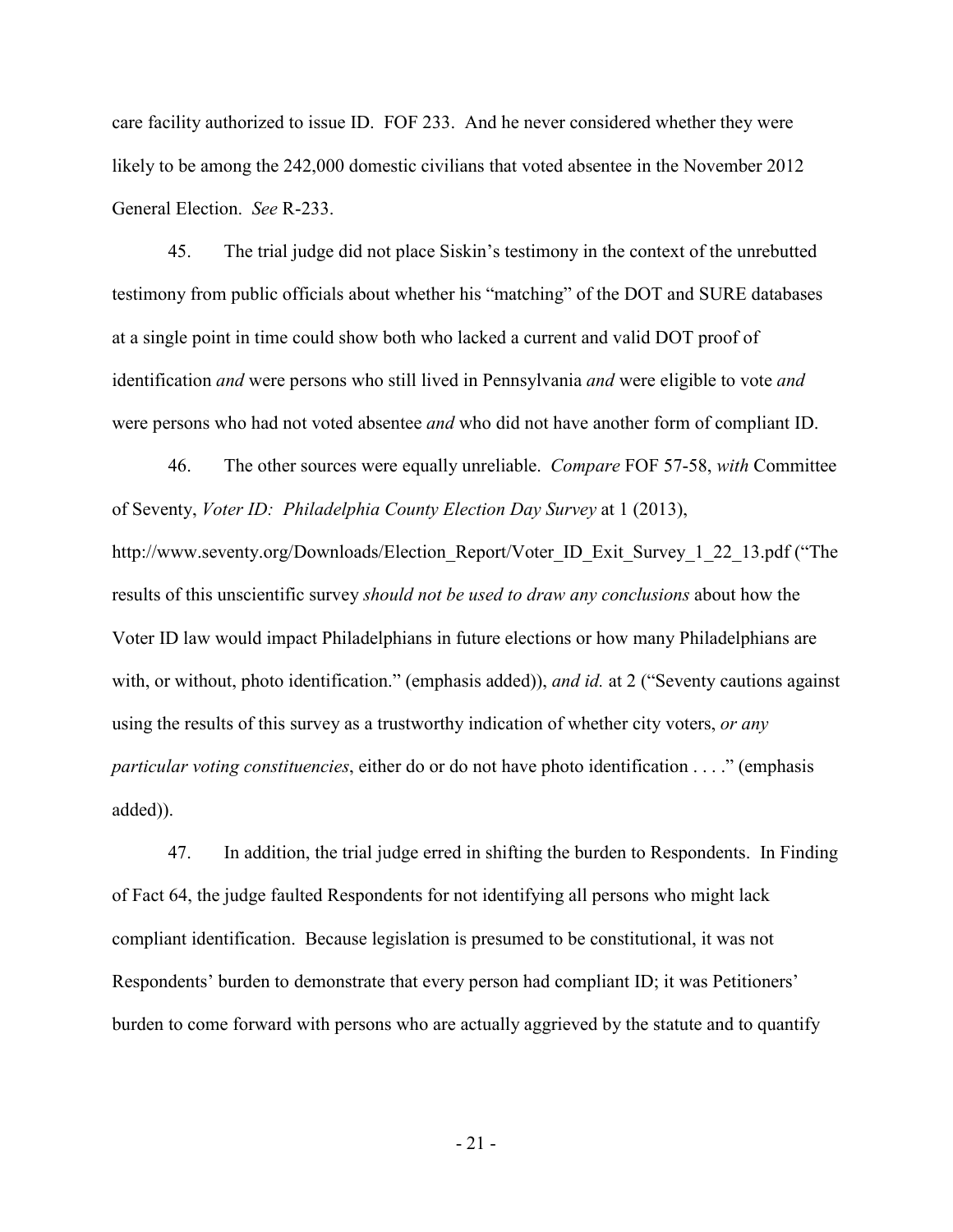that harm. *See Kuznik*, 588 Pa. at 117, 902 A.2d at 489; *Erfer*, 568 Pa. at 137-38, 794 A.2d at 331.

48. Further, despite rejecting the testimony of Petitioners' witness, Bryan Niederbeger, *see* FOF 268, COL 12, the trial judge nonetheless relied on Niederbeger's "report" and analysis throughout the Findings of Fact, *see, e.g.*, FOF 139, 145, 147, 150 (all citing P-2136). This constituted legal error warranting vacating of the Court's Order and Verdict.

49. The trial judge also erred in concluding that it could reach the same result under an as-applied challenge as a facial challenge. *See* Op. at 45 n.31; COL 55. Such a result was rejected in *Clifton*, the very case upon which the judge purports to rely in other areas. And, more importantly, the remedy in an as-applied challenge should be tailored to Petitioners – it should not provide the broad relief the trial judge would have this Court effect. *See Johnson v. Allegheny Intermediate Unit*, 59 A.3d 10, 16 (Pa. Cmwlth. 2012); *Nixon v. Commonwealth*, 789 A.2d 376, 382 (Pa. Cmwlth. 2001), *aff'd*, 576 Pa. 385, 839 A.2d 277 (2003); *Belitskus v. Pizzengrilli*, 343 F.3d 632, 650-51 (3d Cir. 2003). But the trial judge did not even rely on the individual Petitioners to justify the declaratory and injunctive relief; instead, he relied on four witnesses whom he believed would have been disenfranchised if Act 18 had taken effect before the November 2012 General Election. *See* Op. at 43. These four individuals were not Petitioners in this matter, and the only individuals asserting claims did not even appear. It was legal error to void the statute on this basis, as that is not as-applied relief. This warrants vacating the trial judge's Order and Verdict. *See also Applewhite v. Commonwealth*, No. 330 M.D. 2012, 2012 Pa. Commw. Unpub. LEXIS 757, at \*30-31 (Aug. 15, 2012) (*Applewhite I*) ("This legal disconnect is one of the reasons [Judge Simpson] determined that it is unlikely [Petitioners] will prevail on the merits.").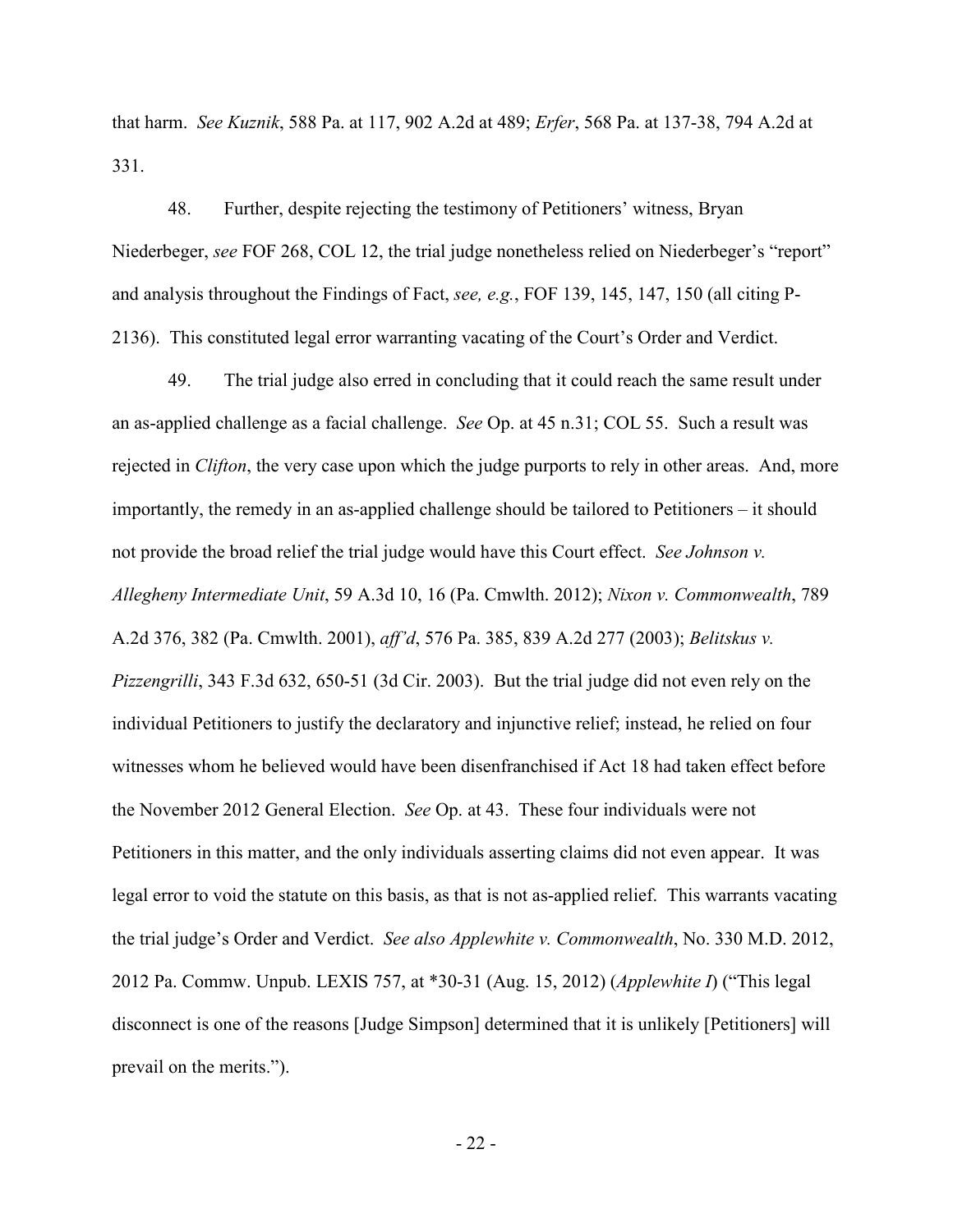- **C. The Trial Judge Erred in Ignoring the History of the Case and Exceeding the Scope of the Record.** 
	- **1. The Trial Judge Ignored Explicit and Implicit Findings and Principles from the Pennsylvania Supreme Court's Opinion in** *Applewhite II* **and this Court's Earlier Decisions.**

*Places of Preservation: Respondents' Answer to Amended Petition for Review with New Matter; Respondents' Pretrial Memorandum; Respondents' Motion in Limine to Exclude Evidence Contrary to That Established by the Law of the Case; Respondents' Proposed Findings of Fact and Conclusions of Law; Respondents' Brief in Support of Proposed Findings of Fact and Conclusions of Law* 

50. When the Pennsylvania Supreme Court heard Petitioners' appeal from this

Court's denial of their application for a preliminary injunction, it did not invalidate the statute outright – which it has done in the past when it has found a statute to be fatally flawed on review of a preliminary injunction order. *See Kremer v. Grant*, 529 Pa. 602, 613, 606 A.2d 433, 439 (1992); *Office of the Lieutenant Governor v. Mohn*, 67 A.3d 123, 138 (Pa. Cmwlth. 2013). This Court on remand from the Supreme Court fully accepted this principle. *See Applewhite III*, 2012 Pa. Commw. Unpub. LEXIS 749, at \*5-6 (expressing concern about *implementation*, not authorization).

51. Contrary to the legal conclusions implicitly expressed by the Supreme Court in

*Applewhite II* and Judge Simpson in *Applewhite III*, Judge McGinley has found that (1) the DOS ID is issued solely by the Department of State; (2) the Department of State is not authorized by law to issue any form of identification; and (3) the only photo ID that a qualified elector is entitled under Act 18 to seek is a secure DOT ID that is not – and cannot legally be – liberally accessible.

52. Respondents have discussed the statutory construction errors that underlie the trial judge's error here. But it was contrary to the law of the case and the coordinate jurisdiction rule for Judge McGinley – the *third* tribunal to consider the question – to disregard the findings and

- 23 -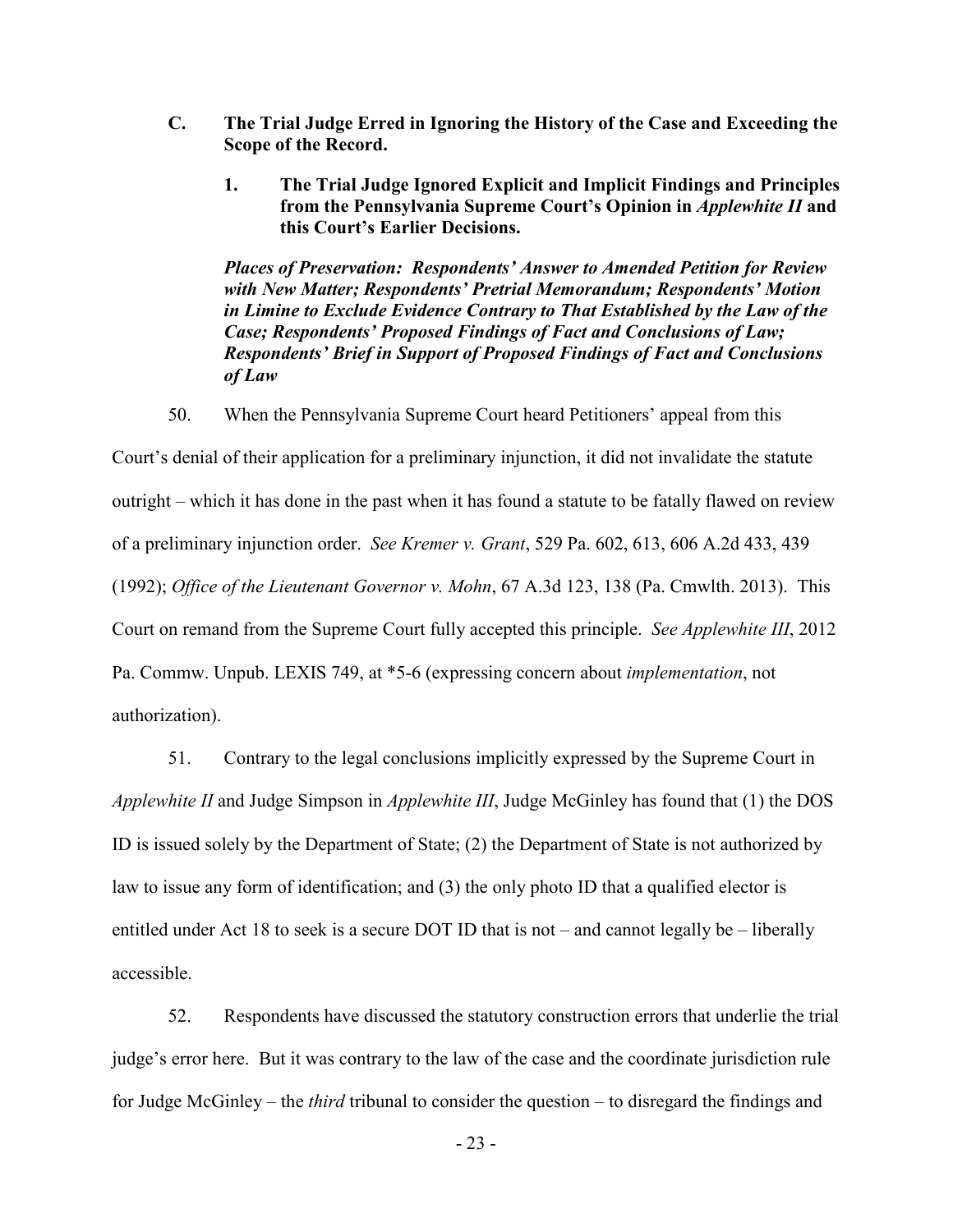conclusions of the Supreme Court made in *Applewhite II* and the findings and conclusions made by Judge Simpson in *Applewhite III* on remand to this Court.

53. The trial judge was not free to interpret the statute *tabula rasa*, ignoring the Supreme Court's expressed understanding of the statute in *Applewhite II*. *See Ario v. Reliance Ins. Co*., 602 Pa. 490, 505, 980 A.2d 588, 597 (2009).

54. The Supreme Court acknowledged in *Applewhite II* that DOT had good reason for not issuing a secure form of identification without requiring compliance with the supporting documentation requirements for a secure identification. 54 A.3d at 3. By contrast, Judge McGinley accused DOT, without any basis, of refusing to comply with its statutory duty because it would not ignore the regulatory requirements and standards of federal law in maintaining the security of its photo identification cards issued under 75 Pa.C.S. § 1510(b). Op. at 34.

55. Along the same lines, the Supreme Court in *Applewhite II* expressed no concern that DOT was issuing the DOS ID at driver's license centers. This statutory requirement is unremarkable, as other courts (including the U.S. Supreme Court) have found it to be. *See, e.g.*, *Marion Cnty.*, 553 U.S. at 203 n.20. The trial judge erred in considering "location" – *i.e*., the locations of the various DOT drivers' license centers – as an unconstitutional barrier to liberal access. Neither the Supreme Court in *Applewhite II* nor Judge Simpson in *Applewhite I* or *Applewhite III* found the number and locations of the DOT driver's license centers to contravene the liberal access to photo ID required by Act 18, or to imperil the constitutional implementation of the statute.

56. Even more fundamentally, the trial judge's conclusion that the photo ID requirement violates the Free and Equal Elections Clause of the Pennsylvania Constitution is predicated upon a statement that was contradicted by the Supreme Court in *Applewhite II* and,

- 24 -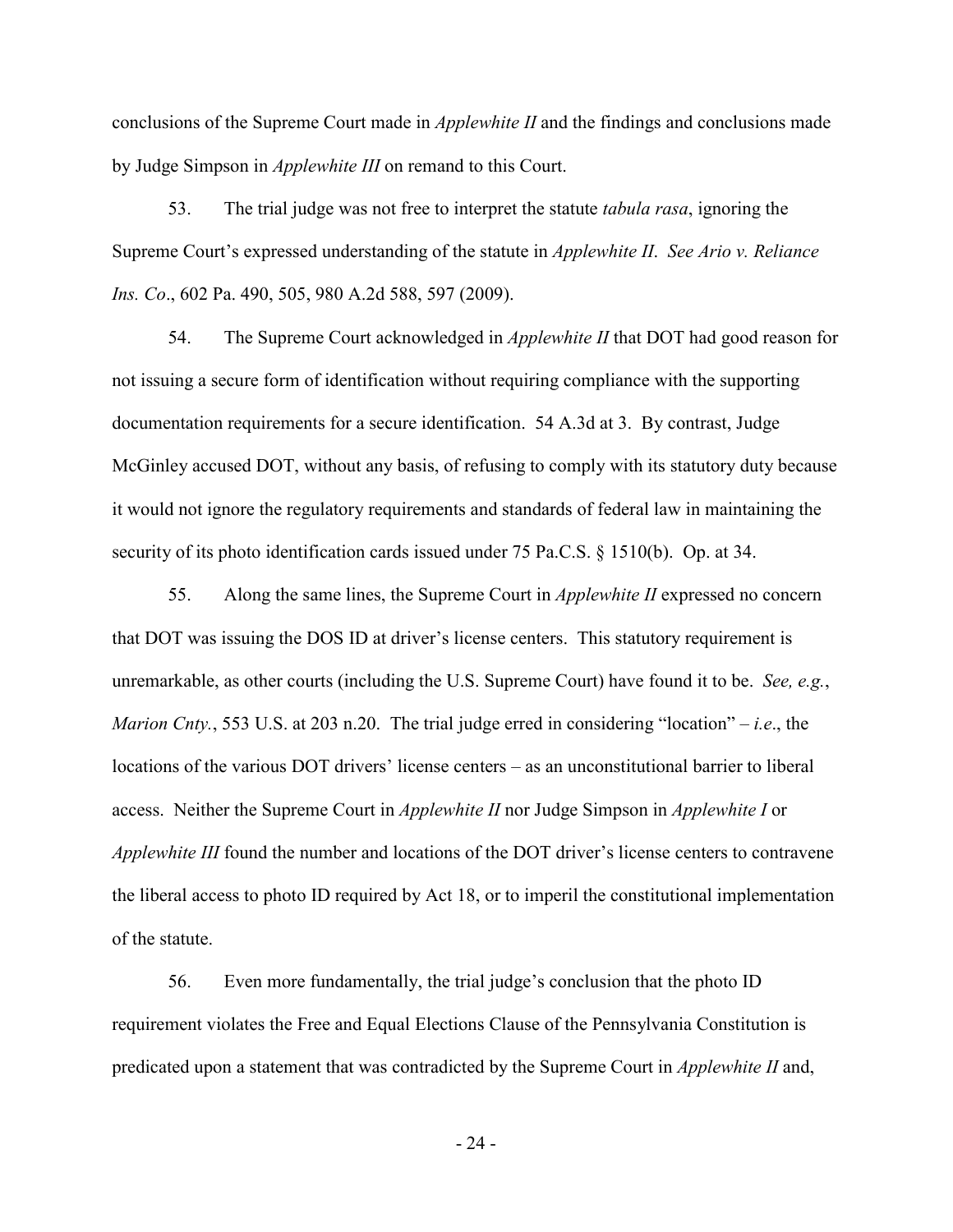indeed, by Petitioners' counsel. 54 A.3d at 4-5; *see also* Determination on Renewed Application for Preliminary Injunction, slip op. at 7 (Pa. Cmwlth. Aug. 16, 2013). As this Court on remand recognized, these statements belie the "underlying assertion that the offending activity is the request to produce photo ID." *Applewhite III*, 2012 Pa. Commw. Unpub. LEXIS 749, at \*8-9. *Contra* Op. 45 n.30.

57. Further, Judge McGinley recognized that Petitioners are not challenging the law as it existed before Act 18. The Court is bound by certain principles attendant to acceptance of the prior law, namely: (1) it is not unconstitutional to ask a qualified elector for identification, including photo identification, at the polls (*see* former 25 P.S. § 3050(a), (a.1)); (2) it is not unconstitutional to prescribe a list of acceptable forms of identification, which are not necessarily readily available to all qualified electors (*see* former 25 P.S. § 3050(a), (a.1)); and (3) it is not unconstitutional that this requirement may have inconvenienced some qualified electors (*i.e.*, those voting in their election district for the first time and required to show identification). The trial judge thus erred in finding that the need to obtain photo identification presents an unconstitutionally inconvenient burden. *See* Op. at 16; FOF 7.

### **2. The Trial Judge Violated the Coordinate Jurisdiction Rule in Reevaluating a Record that was Made Entirely Before Another Judge.**

*Places of Preservation: Respondents' Answer to Amended Petition for Review with New Matter; Respondents' Pretrial Memorandum; Respondents' Proposed Conclusions Law; Respondents' Brief in Support of Proposed Findings of Fact and Conclusions of Law; Respondents' Motion in Limine to Exclude Evidence Contrary to That Established by the Law of the Case; Respondents' Motion in Limine to Exclude Evidence or Argument on the Legislative Process for Act 18; Respondents' Motion in Limine to Exclude Testimony or Other Evidence Regarding the Prevalence of Certain Types of Voter Fraud and the Efficacy of Act 18 in Addressing Them; Respondents' Motion in Limine to Exclude Expert Testimony of David A. Marker, Ph.D.; during permanent injunction hearing*

58. Judge Simpson of this Court presided over the preliminary injunction proceedings and the hearing conducted on remand. Judge Simpson had the opportunity to observe witnesses,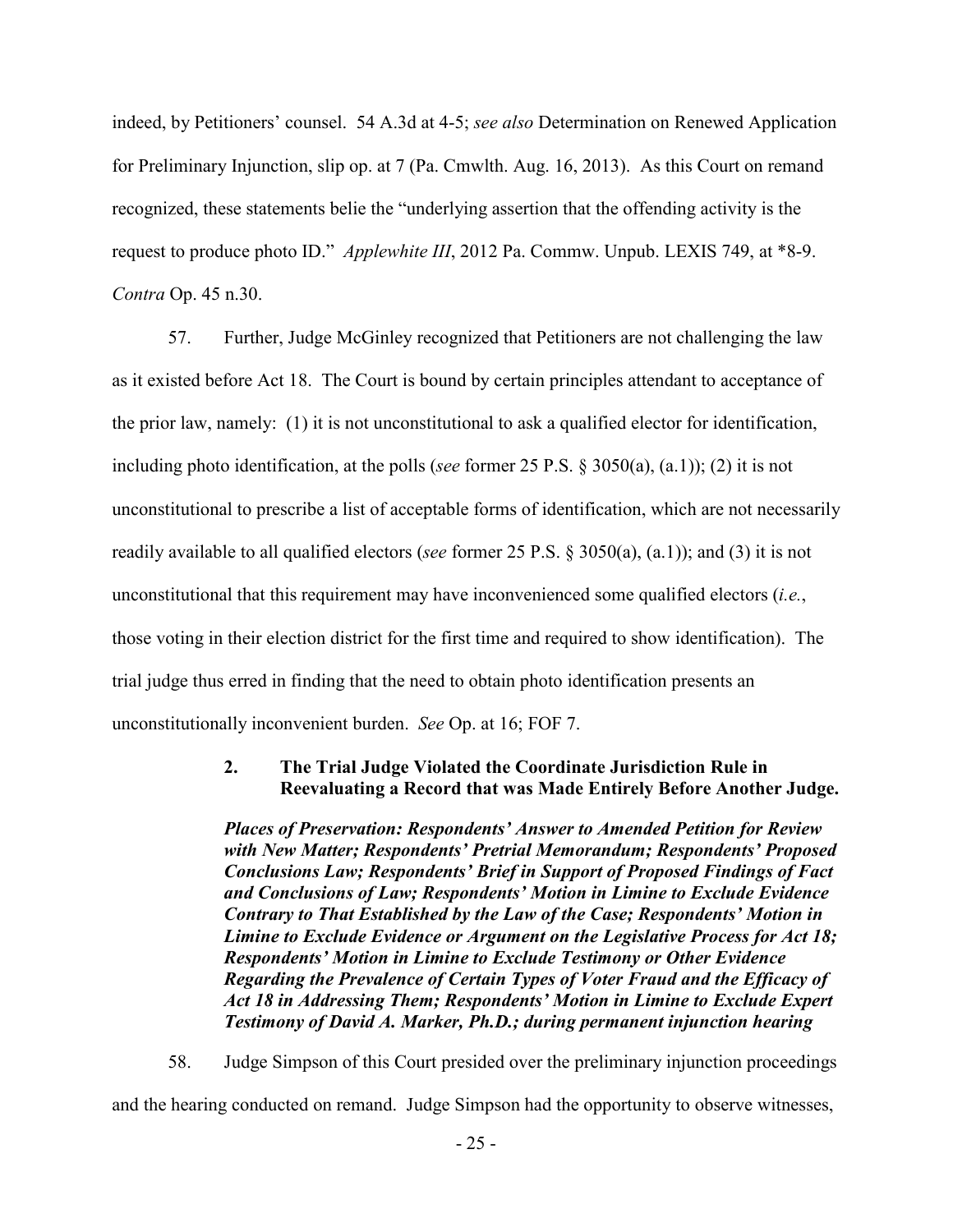listen to their voices, and assess their demeanor. Aside from some witnesses for Respondents, almost none of those witnesses testified at the permanent injunction hearing held before Judge McGinley.

59. In almost every regard, the two hearing judges disagreed as to the proper resolution of the issues that faced the Court. There are many instances in which the evidence on which Judge McGinley relied to reach his conclusions was actually evidence that had been presented through witnesses who testified only in the presence of Judge Simpson. There has been no intervening change in the law. Accordingly, it was abuse of discretion *per se* for Judge McGinley to revise Judge Simpson's resolution of issues of fact based on witness testimony that was presented only to Judge Simpson, and not to Judge McGinley. *See Commonwealth v. Brown*, 485 Pa. 368, 370, 402 A.2d 1007, 1008 (1979). This error affects the Findings of Fact and Conclusions of Law, and the issues relating thereto, described below. In addition, Judge McGinley did not have the freedom to revisit the credibility of witnesses who did not appear before him, including Lorraine Minnite, Matt Barreto, Veronica Ludt, and Michelle Levy, among others. *See, e.g.*, FOF 117, 215 (accepting Ludt testimony); FOF 177 (finding testimony that Judge McGinley never heard credible); FOF 238 (accepting Ludt and Levy testimony); COL 10.

60. The trial judge relied on advertising conducted before September 25, 2012 – advertising that Judge Simpson did not find misleading – to find that the Department of State's education efforts were inaccurate, despite the fact that Judge Simpson refused to enjoin and refused to extend the preliminary injunction respecting the Department of State's outreach and education efforts. *See* FOF 192-197; *Applewhite III*, 2012 Pa. Commw. Unpub. LEXIS 749, at \*8-9; *Applewhite v. Commonwealth*, No. 330 M.D. 2012, 2012 Pa. Commw. Unpub. LEXIS 856 (Nov. 1, 2012) (*Applewhite IV*) (application for supplemental injunction denied).

- 26 -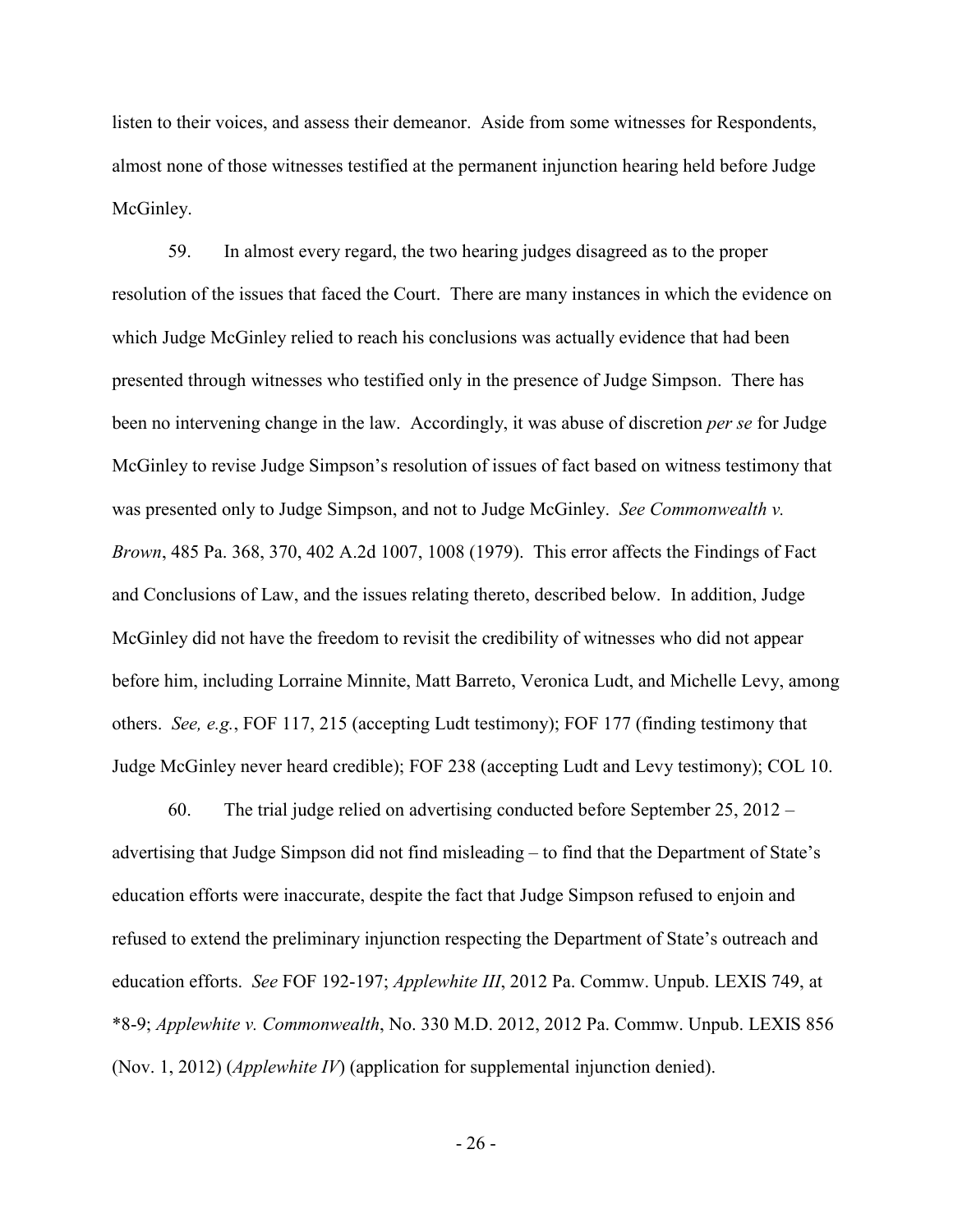61. Judge Simpson found that Respondents' "asserted interests are relevant, neutral and non-discriminatory justifications for Act 18." *Applewhite I*, 2012 Pa. Commw. Unpub. LEXIS 757, at \*85. Further, "the absence of proof of in-person voter fraud in Pennsylvania is not by itself dispositive." *Id.* at \*86. Despite these clear findings, the absence of any new authority, and Petitioners' failure to introduce any new evidence on either of these points, the trial judge purported to reach a different conclusion, rejecting the General Assembly's interests in enacting Act 18 and relying on the supposed absence of voter fraud to reject that interest. *See* COL 35-36.

62. Judge McGinley accorded great weight and credibility to the testimony of Petitioners' expert Lorraine Minnite, whom the trial judge never had the opportunity to observe because the witness did not appear at trial (though she had been listed as a witness). *See* FOF 246-48. But only Judge Simpson had the opportunity to observe Minnite (at the preliminary injunction hearing), and his decision not to rely on her testimony and to resolve the same issue differently demonstrates precisely the reason for the coordinate jurisdiction rule. *See Commonwealth v. Starr*, 541 Pa. 564, 574, 664 A.2d 1326, 1331 (1995). Although Minnite did not testify, the trial judge nevertheless relied on her prior testimony to find that there is only "a vague concern about voter fraud," which was a position Judge Simpson had rejected, to support the General Assembly's interest in enacting Act  $18<sup>4</sup>$ 

 $\overline{a}$ 

<sup>4</sup> The trial judge also faulted Respondents for not introducing evidence of voter fraud to support the enactment of Act 18. Op. at 38; COL 35-36. As Respondents argued in a motion *in limine* before trial, the courts are not the appropriate forum for this type of debate. The General Assembly heard from several witnesses on this issue, and it is the General Assembly that has the prerogative to make these policy decisions. *See Glenn Johnston, Inc. v. Dep't of Revenue*, 556 Pa. 22, 30, 726 A.2d 384, 388 (1999). Moreover, the trial judge admitted into evidence a supplemental interrogatory response by Respondents detailing Respondents' understanding and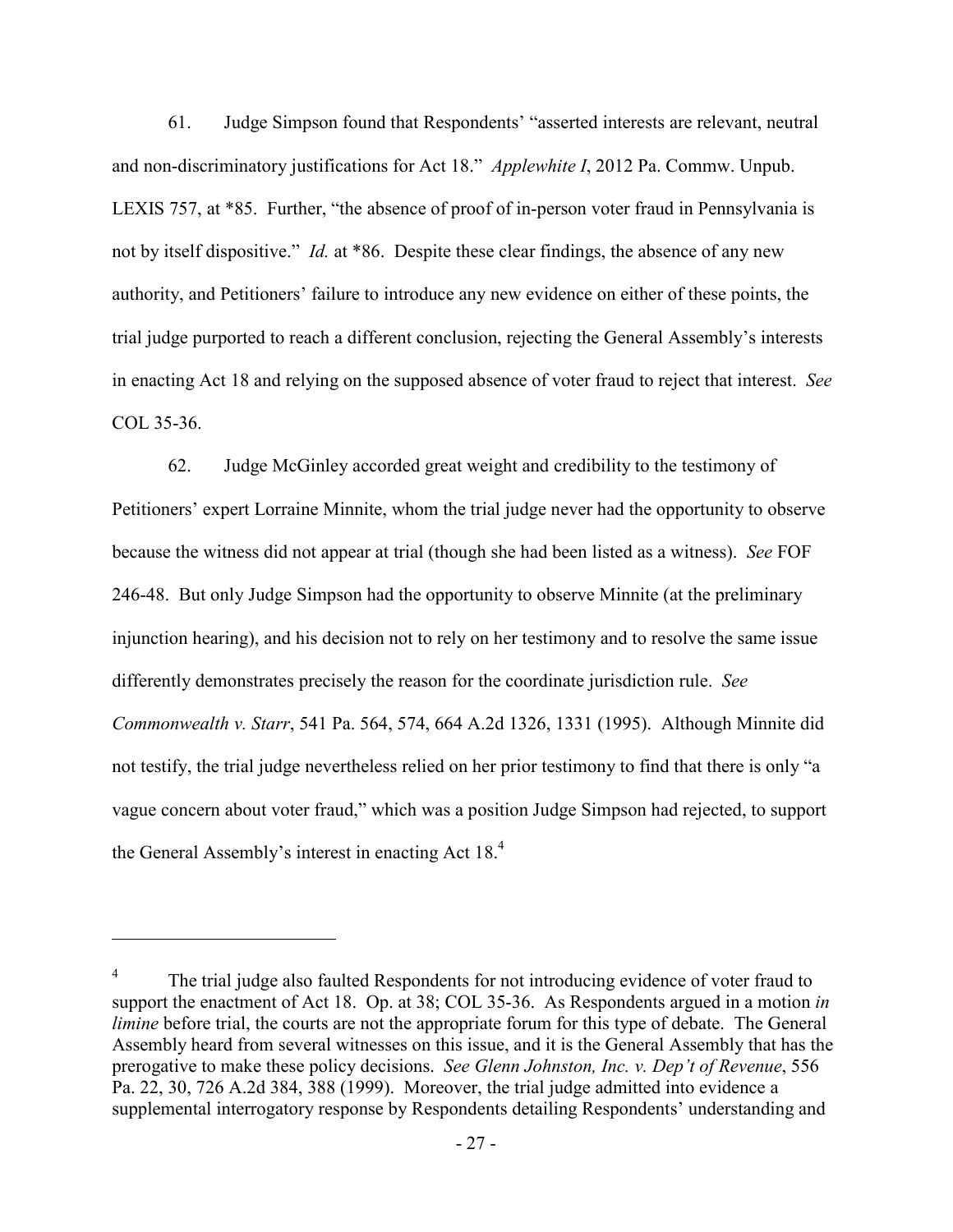63. In a similar vein, the trial judge concluded that the testimony of Dr. David Marker "rehabilitated" the discredited testimony of Professor Matt Barreto. Op. at 9-10, FOF 75-80, COL 11. This was a violation of the coordinate jurisdiction rule because Judge Simpson previously found Barreto not credible for more than just his questionable methodology. Judge Simpson relied on Barreto's demeanor and bias – which Judge Simpson personally observed while Barreto testified during the preliminary injunction hearing – as well as Barreto's lack of knowledge of Pennsylvania law to find that Barreto was not credible. *See Applewhite I*, 2012 Pa. Commw. Unpub. LEXIS 757, at \*16-17. But the trial judge did not have the opportunity to observe Barreto's demeanor or bias, nor did he have the opportunity to assess Barreto's knowledge of Pennsylvania law, because Barreto did not testify at the permanent injunction trial. It was error for the trial judge to supplant Judge Simpson's credibility findings by finding Marker had "rehabilitated" Barreto.<sup>5</sup> In their appeal to the Supreme Court, Petitioners asked the Court to find, *inter alia*, whether there was substantial evidence to justify rejecting Barreto. Brief of Appellants at 4, 71 MAP 2012 (filed Aug. 30, 2012). Under *Gray v. Grunnagle*, 425 Pa. 403, 404, 228 A.2d 735, 735 (1967), it is of no moment that the opinion did not answer this question. The question was before the Court. Accordingly, the supposed rehabilitation of Barreto is barred by law of the case as well as the coordinate jurisdiction doctrine.

64. The trial judge exacerbated these errors by also re-evaluating – and then discrediting – the credibility and good faith conduct of Respondents' witnesses. Judge Simpson

affirmation of the General Assembly's purposes in enacting Act 18. *See* P-1618. The judge erred in failing to consider this evidence. *See Kuznik*, 588 Pa. at 148, 902 A.2d at 507.

<u>.</u>

5 The trial judge also suggested that Barreto's survey of voter knowledge – which Judge Simpson expressly rejected – was credited, albeit "given less weight." *Compare* FOF 222, *with Applewhite I*, 2012 Pa. Commw. Unpub. LEXIS 757, at \*17-18. It was an abuse of discretion to revisit Judge Simpson's decision to reject Barreto's survey and report.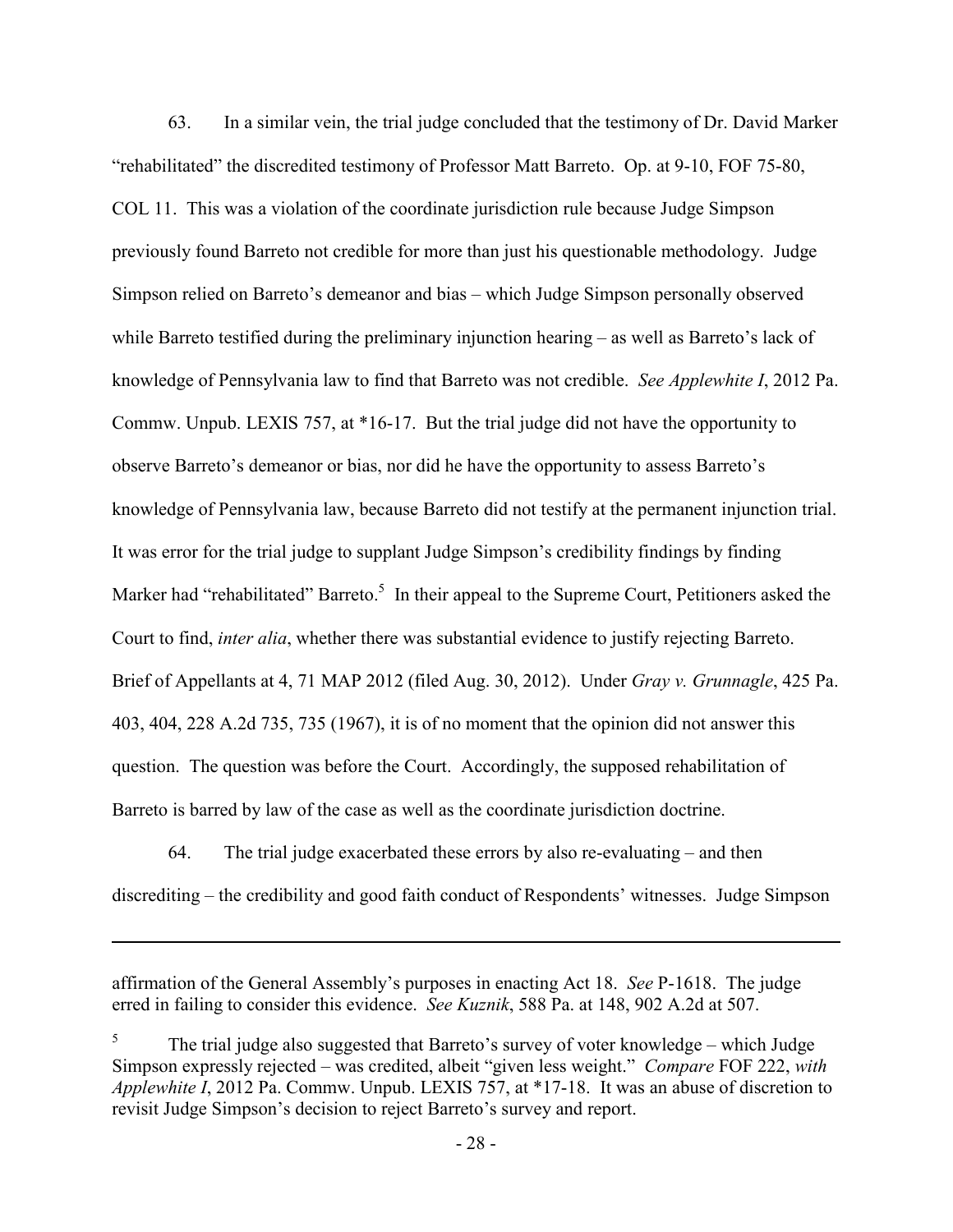found Respondents' witnesses credible at the two prior hearings and found that they had been acting in good faith to implement Act 18. *See, e.g.*, *Applewhite I*, 2012 Pa. Commw. Unpub. LEXIS 757, at \*12-13 & n.16, \*20; *Applewhite III*, 2012 Pa. Commw. Unpub. LEXIS 749, at \*3, \*4-5; *see also Applewhite II*, 54 A.3d at 5 (expressing "no doubt [state officials] are proceeding in good faith"). Judge McGinley rejected those findings and concluded that – throughout the entire implementation period (including periods addressed in Judge Simpson's opinions) – Respondents were not acting in good faith. *See, e.g.*, FOF 40, 126, 152, 205, 214, 219. And the trial judge has relied on testimony previously held credible and supporting good faith to reach a contrary conclusion. *See, e.g.*, FOF 251 (citing, *inter alia*, testimony from preliminary injunction hearing).

## **3. The Court Erred in Not Requiring Petitioners to Establish Aggrievement.**

*Places of Preservation: Respondents' Preliminary Objections to Amended Petition for Review; Respondents' Answer to Amended Petition for Review with New Matter; Respondents' Motion for Compulsory Nonsuit or Directed Verdict; Respondents' Proposed Findings of Fact and Conclusions of Law; Respondents' Brief in Support of Proposed Findings of Fact and Conclusions of Law*

65. On February 5, 2013, Petitioners filed an Amended Petition for Review, the effect of which was to withdraw the original Petition for Review. *See Vetenshtein v. City of Philadelphia*, 755 A.2d 62, 67 (Pa. Cmwlth. 2000). Accordingly, the two remaining individual Petitioners, both of whom changed their personal averments, had to prove the new allegations.

66. "Threshold issues of standing are questions of law; thus, [the] standard of review if *de novo* and [the] scope of review is plenary." *Johnson v. Am. Std.*, 607 Pa. 492, 505, 8 A.3d 318, 326 (2010).

67. Petitioner Lee pleads that she is "eligible to obtain a DOS ID" but that "[t]he demands of caring for her 99-year-old grandmother, who is not well, have prevented her from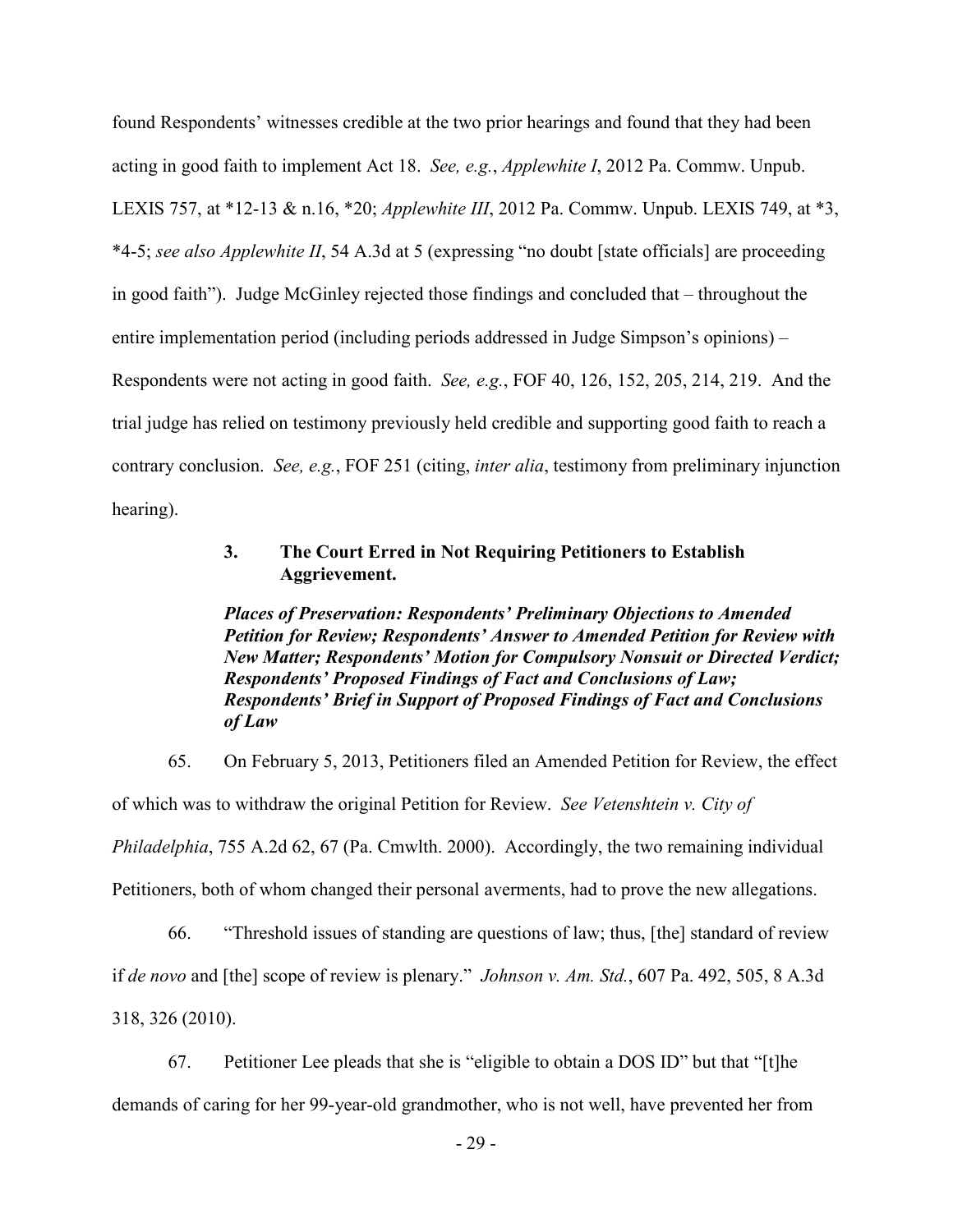travelling to a PennDOT center to obtain the ID." Am. Pet. for Review at ¶ 34. Lee did not appear at trial to testify as to these averments. It follows that there is no basis for finding her aggrieved by the Act 18.

68. Petitioner Bookler's averments changed as well. She admits that she lived in an assisted living facility that "could issue photo IDs to its residents" and admits that she voted absentee in the last election. Am. Pet. for Review at ¶¶ 48-49. Bookler did not appear at trial – by video or otherwise – to support these averments. There was uncontradicted testimony at trial that her care facility was issuing compliant ID, H.T. (Sweeney) at 1826:23-1827:3), but the trial judge rejected that fact, *see* FOF 31; *Kuznik*, 588 Pa. at 148, 902 A.2d at 507. Judge Simpson had found that Bookler undoubtedly would qualify to vote absentee; and she did in fact vote absentee at the November 2012 General Election. *See* H.T. (Marks) at 1659:20-1660:7. Because Bookler did not come to trial, the *only* evidence before the Court is that she voted absentee and lives in a care facility issuing compliant ID.

69. Without evidence to substantiate Petitioners' harm, the Court cannot award relief. *See Mosside Assocs., Ltd. v. Zoning Hearing Bd. of Monroeville*, 70 Pa. Cmwlth. 555, 562, 454 A.2d 199, 203 (1982) (consolidation of cases disapproved in *Kincy v. Petro*, 606 Pa. 524, 2 A.3d 490 (2010)); *Smith v. Commonwealth*, No. 260 M.D. 2008, 2009 Pa. Commw. Unpub. LEXIS 563, at \*9-12 & n.5 (Jan. 13, 2009) (*per curiam*), *aff'd*, 605 Pa. 457, 991 A.2d 306, *cert. denied*, 131 S. Ct. 90 (2010); *cf. Kauffman v. Osser*, 441 Pa. 150, 155, 271 A.2d 236, 239 (1970).

70. The trial judge also erred in finding that the organizational Petitioners could demonstrate aggrievement as a matter of law. As a preliminary point, the trial judge suggested that Respondents waived the issue. Contrary to this conclusion, Op. at 14; COL 9, such challenges may be raised in preliminary objections *or* a responsive answer, *Erie Indem. Co. v.* 

- 30 -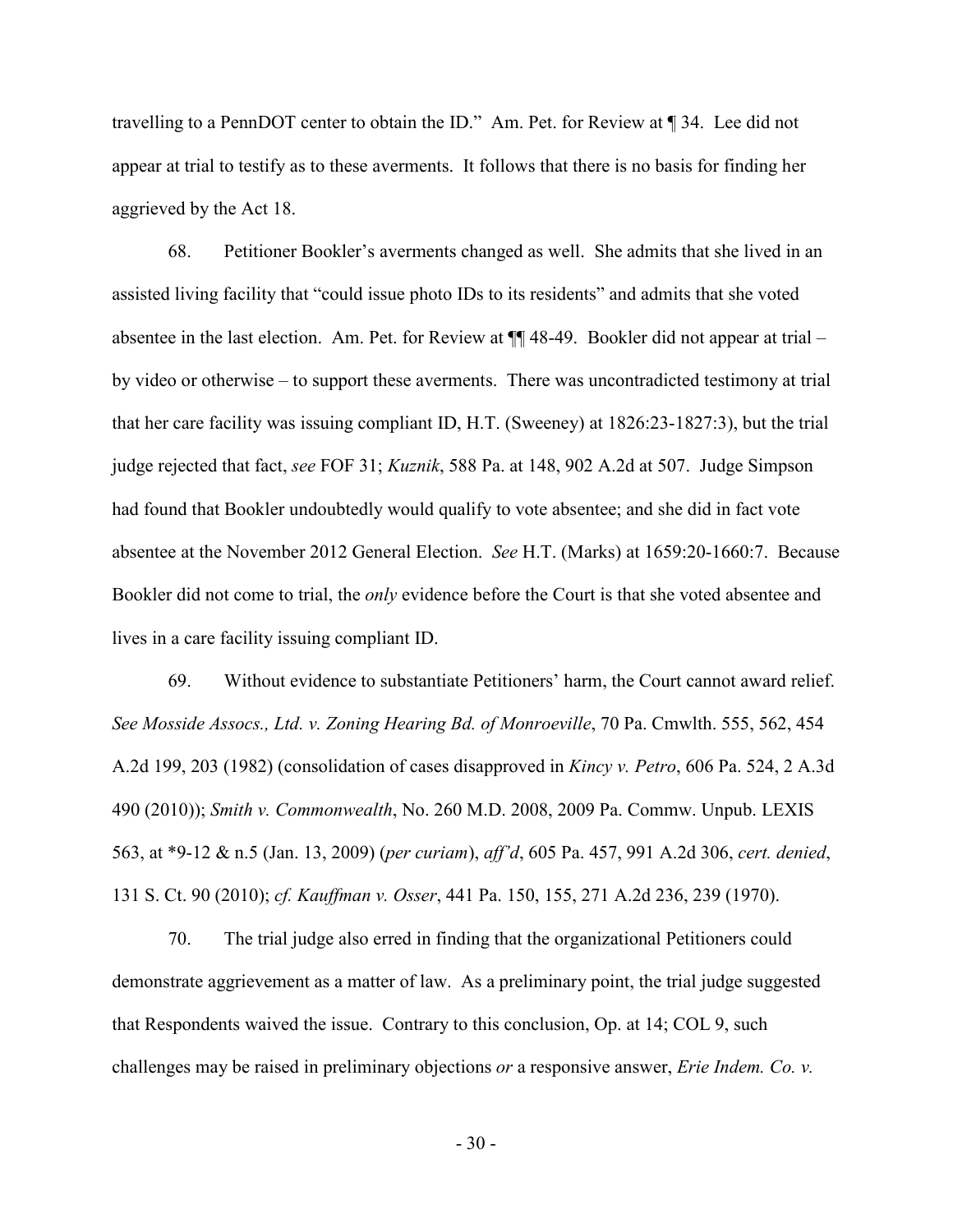*Coal Operators Cas. Co.*, 441 Pa. 261, 265, 272 A.2d 465, 467 (1971). Respondents complied with *Erie* by asserting this affirmative defense in new matter in their answer to the Amended Petition for Review. The judge acknowledged the defense was raised in new matter. *See* Op. at 14; Answer to Am. Pet. for Review with New Matter at ¶ 224. The issue was not waived.

71. The trial judge further erred in basing his conclusion that the League of Women Voters ("LWV), the Homeless Advocacy Project ("HAP"), and the National Association for the Advancement of Colored People, Pennsylvania State Conference ("NAACP") had a sufficient interest in the right to vote to assert these claims. *E.g.*, Op. at 15 ("Both the LWV and the NAACP are organizations concerned with *protecting the right to vote* of Pennsylvanians and maximize their opportunities to exercise that right." (emphasis added)). In Pennsylvania, that is exclusively an *individual* right, and organizations cannot have standing on that basis.<sup>6</sup> See Erfer, 568 Pa. at 135-36, 794 A.2d at 330. That principle is just as true in this case.

72. The importance of having an individual assert and protect his or her own right to vote also addresses the trial judge's alternative finding to standing: that even if these Petitioners obtained compliant ID (and presumably even if they do not need it, given that at least one has been voting absentee from her care facility, itself eligible to issue ID), "the issue is too important

 $\overline{a}$ 

<sup>6</sup> For this reason, it is immaterial that the organizational Petitioners, according to the trial judge, "waste[d]" resources educating electors about Act 18. Op. at 15-16; COL 8. The authority cited for this proposition is inapposite. *See Washington v. Dep't of Pub. Welfare*, 71 A.3d 1070 (Pa. Cmwlth. 2013) (*en banc*). Moreover, these organizations made voluntary choices to allocate resources. *See Clapper v. Amnesty Int'l USA*, 568 U.S. \_\_\_, 133 S. Ct. 1138, 1148-49, 1150-52 (2013); *Nat'l Taxpayers Union, Inc. v. United States*, 68 F.3d 1428, 1434 (D.C. Cir. 1995). For that matter, the trial judge found that the organizational Petitioners had established member standing – but there was no testimony to establish that, as evidenced by the lack of citation to the record. *See* Op. at 14; COL 7. Because the organizational Petitioners' expenditures were made without being traceable to harm that the statute causes their non-existent right to vote, they cannot pursue these claims. *See Clapper*, 133 S. Ct. at 1151.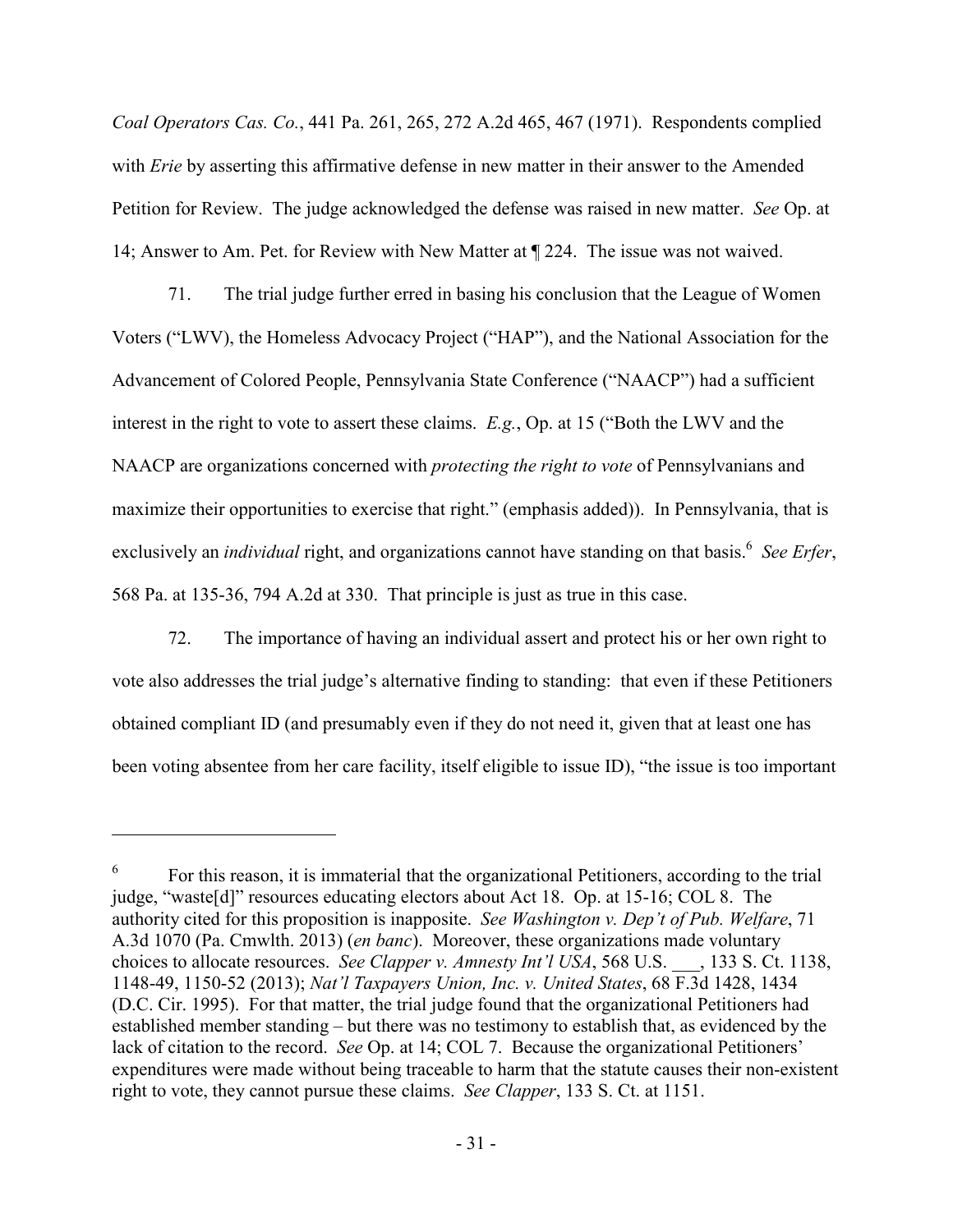to evade review and the controversy remains."<sup>7</sup> Op. at 14 n.16. There is only a controversy if the statute itself causes harm, and for all the "facts" that Judge McGinley found, at the end of the day he did not cite a single person who can get out to manage his or her own affairs without reliance on someone else for transportation, but cannot get to DOT to obtain a photo ID. *See, e.g.*, FOF 30, 170.

73. Contrary to the trial judge's formulation, it is not enough that there be a scenario under which Act 18 "*may* result in disenfranchisement of qualified electors, including Individual Petitioners" and "Individual Petitioners are unable to exercise their right to vote without obtaining a compliant photo ID from a PennDOT DLC located in the Commonwealth." Op. at 13-14 (emphasis added). A court should not invalidate a statute unless someone is *aggrieved. In re Miller*, 611 Pa. 425, 434, 27 A.3d 987, 992 (2011).

### **4. The Court in this Case has Applied Inconsistent Analysis and Reached Inconsistent Conclusions that Should be Corrected.**

## *Places of Preservation: Respondents' Motion in Limine to Exclude Evidence Contrary to That Established by the Law of the Case; Respondents' Proposed Conclusions of Law*

74. A primary reason that Judge Simpson and Judge McGinley differed in their approaches to the issues before them is that Judge Simpson acknowledged that Pennsylvania courts "afford a substantial degree of deference to the judgment of the legislature" in the context of state election laws – including the election regulation at issue here. *See Applewhite I*, 2012 Pa. Commw. Unpub. LEXIS 757, at \*80. Judge McGinley did not. Had the trial judge properly accorded deference to the Legislature, he would have reached the same conclusion that Judge

-

<sup>7</sup> It is not clear why the trial judge believed that mootness – which asks whether a person who is aggrieved must nonetheless stop prosecuting a case if there is nothing further to gain – substitutes for the showing of aggrievement in the first instance. *Rendell v. Pa. State Ethics Comm'n*, 603 Pa. 292, 307-08, 983 A.2d 708, 717 (2009).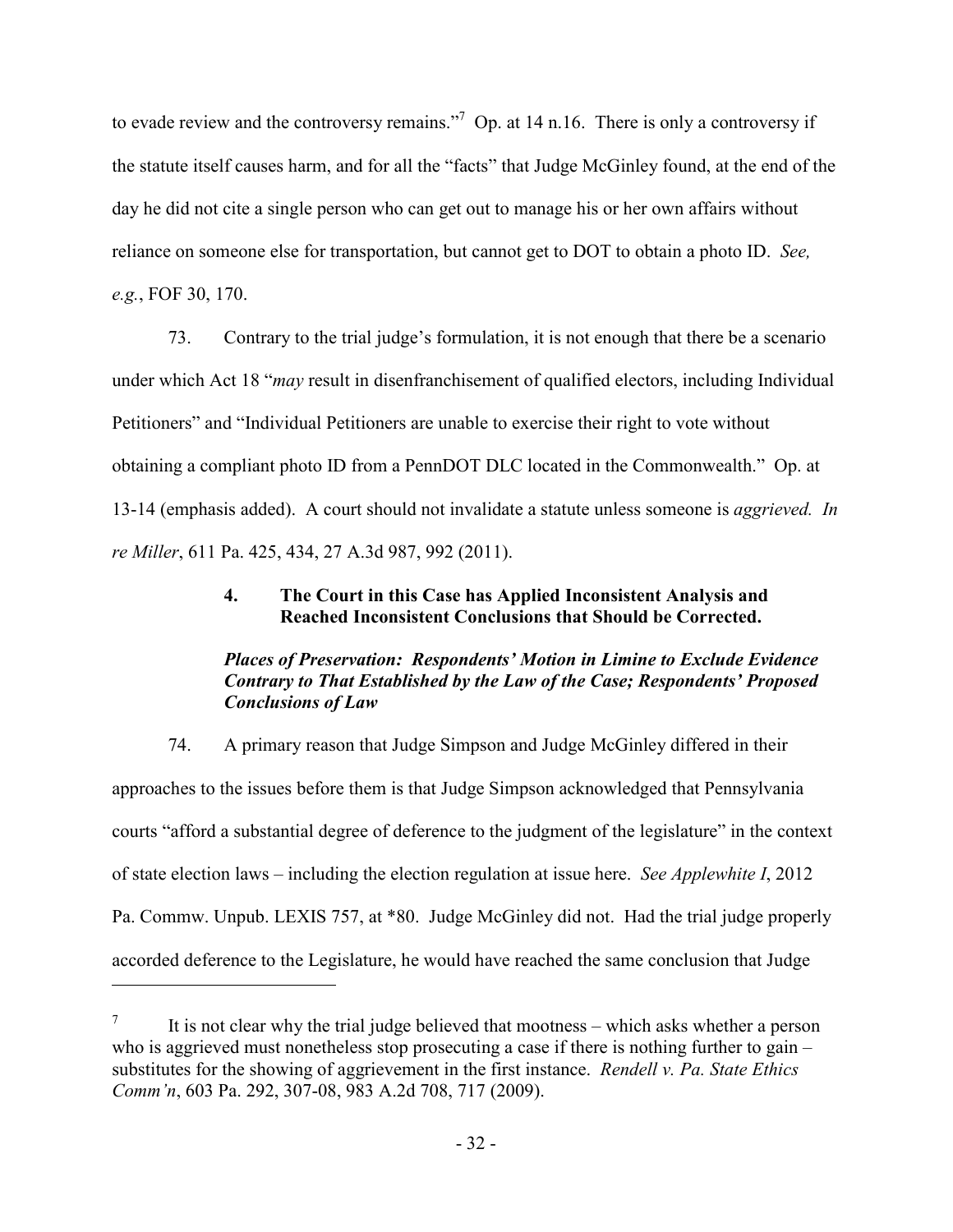Simpson reached in denying Petitioners' request for injunction. *See Erfer*, 568 Pa. at 137-38, 794 A.2d at 331.

75. Moreover, to a large extent, the trial judge relied on the record developed before Judge Simpson to come to the opposite conclusion and to award broader relief. This was error. Where the same issues arise in two proceedings in the same case, they cannot be revisited without new evidence or new authority. *See, e.g.*, *Brown*, 485 Pa. at 370, 402 A.2d at 1008.

## **5. The Trial Judge Erred in Ascribing to the Department of State the Views of Individuals with Limited Knowledge.**

## *Places of Preservation: Respondents' Proposed Findings of Fact and Conclusions of Law*

76. Although extensive testimony by individuals responsible for implementing the DOS ID was presented, the trial judge erroneously relied on testimony from individuals who had left the Department of State and/or were not involved in implementing the DOS ID. For example, the trial judge relied on the testimony of Rebecca Oyler, a legislative liaison at DOS, for, *inter alia*, advertising, experiences at polling places, care facility IDs, and secure DOT IDs. *See, e.g.*, FOF 14, 101, 112, 121, 127, 189, 216, 262. Oyler, however, was no longer involved with implementing Act 18 as of March 2012, well before the DOS ID became available. *See* FOF 37; *see, e.g.*, FOF 133-134, 143. The trial judge acknowledged the limited utility of David Burgess's testimony: "Primarily, his testimony pertained to the data elements in SURE and DOS' intention for implementation *as of summer 2012*." FOF 36 (emphasis added). Accordingly, the trial judge should not have treated these witnesses as the voice of the Department on implementation of Act 18. But he did.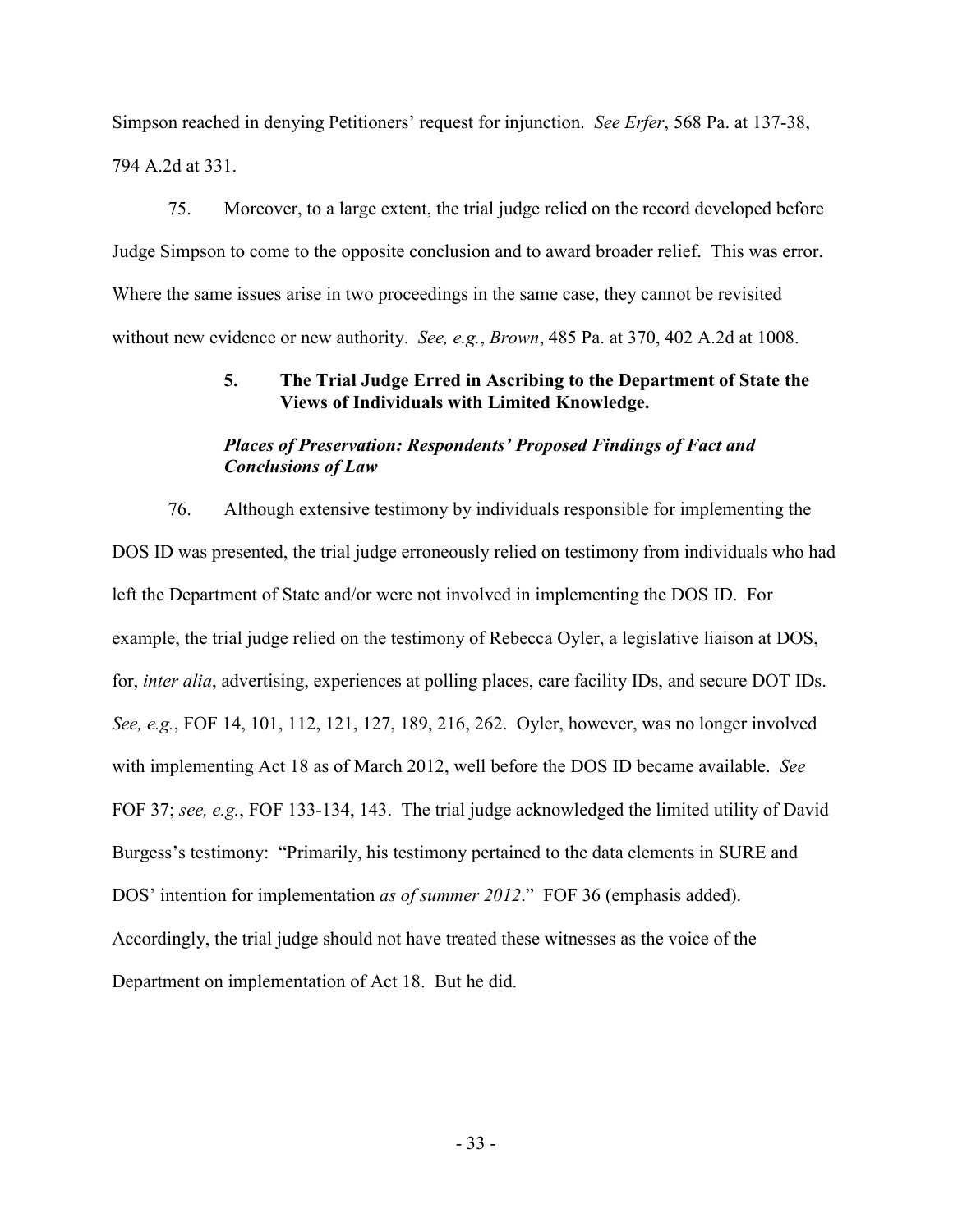**6. The Trial Judge Erred in Admitting Testimony from Persons Contacted in Violation of a Protective Order and State and Federal Law.** 

*Places of Preservation: Respondents' Motion in Limine to Exclude Witnesses Identified by Unauthorized Use of Confidential Data that the Court had Ordered Disclosed for a Specific and Limited Purpose and Not for the Purpose of Assisting Petitioners in Identifying and Contacting Individual Citizens in Hopes of Persuading Them to Testify in this Case; Respondents' Proposed Findings of Fact and Conclusions of Law; during permanent injunction hearing* 

77. The trial judge further erred in admitting and relying on the testimony of several of Petitioners' witnesses who were solicited as the result of Petitioners' violations of privacy interests. *See, e.g.*, FOF 30 (citing testimony of Pripstein, Baker, Pennington, Norton, Howell, and Proctor), 170, 190. Before trial, Petitioners' expert, Bernard Siskin, relied on confidential DOT data obtained pursuant to a strict protective order to identify prospective witnesses for Petitioners. *See* P-2096a at 24-25; *see also* 18 U.S.C. §§ 2721-2725; 75 Pa.C.S. § 6114; *Advancement Project v. Pa. Dep't of Transp.*, 60 A.3d 891, 898 (Pa. Cmwlth. 2013) (concluding existence and non-existence of driver's license or identification card records are not public records and are not subject to disclosure). Siskin's analysis identified individuals with expired DOT IDs, whom Petitioners then contacted using publicly available information to solicit the individuals' participation at trial. H.T. (Wecker) at 1495:25-1497:3 ("That seems like a charade. You are really using the original list of – the confidential list."). The trial judge erred in admitting and relying on testimony that was procured only in violation of a court order and federal and state confidentiality laws.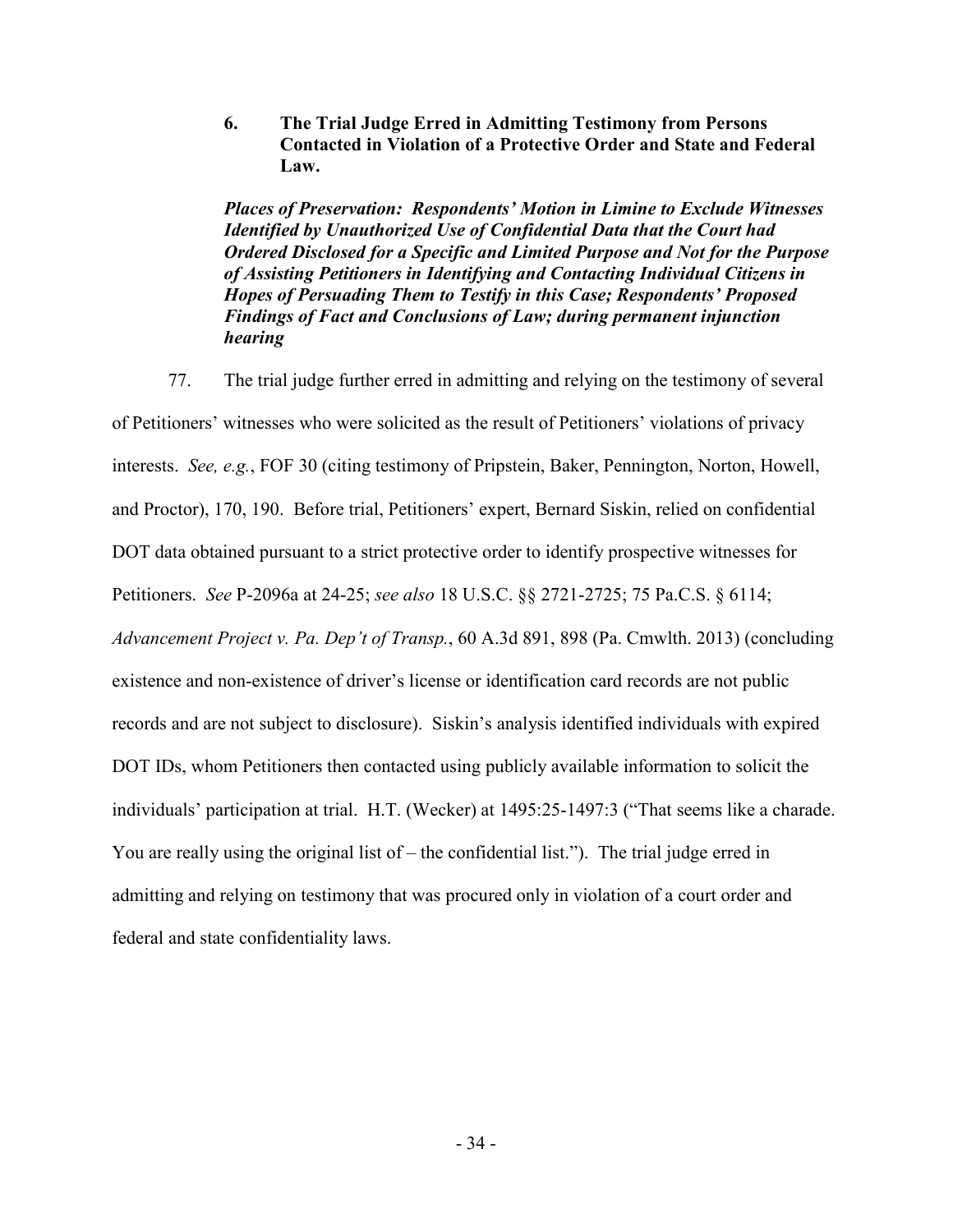**D. In the Alternative, Modification, or Amendment of the Verdict Pursuant to Pa.R.C.P. No. 227.1(a)(4) is Warranted.** 

*Places of Preservation: Respondents' Post-trial Memorandum following Hearing on Remand; Respondents' Pretrial Memorandum; Respondents' Proposed Conclusions of Law; Respondents' Brief in Support of Proposed Findings of Fact and Conclusions of Law* 

78. The Supreme Court in *Applewhite II* instructed this Court as to the proper manner to address problems of implementation. The Supreme Court said that this Court should act equitably to prevent harm in the short term, even as it made clear its view that "the statute might validly be enforced at some time in the future." *Applewhite II*, 54 A.3d at 5. The Supreme Court observed that the "most judicious remedy" in a circumstance where administrative measures have been inadequate to implement a facially constitutional statute as required "is the entry of a preliminary injunction, which may moot further controversy as the constitutional impediments dissipate." *Id.*

79. This Court's trial judge has identified five potential impediments to constitutional enforcement of the statute, four of which the trial judge deemed to be "barriers to liberal access": exhaustion, documentation, verification, and location. Op. at 23. None of these, separately or in combination, warrants invalidation of the statute. *See Applewhite II*, 54 A.3d at 4; *Applewhite IV*, 2012 Pa. Commw. Unpub. LEXIS 856, at  $*5$ -10. In addition, the trial judge concluded that the Department of State had "neglected [its] statutory duties" to educate the public and thereby failed to ensure liberal access. Op. at 21.

80. The exhaustion and documentation requirements were eliminated with the DOS ID, as implemented and then as amended following the remand from the Supreme Court, and reinforced by Judge Simpson's order of October 2, 2012. *See Applewhite III*, 2012 Pa. Commw. Unpub. LEXIS 749, at \*20. Petitioners did not aver – and the trial judge did not find – that

- 35 -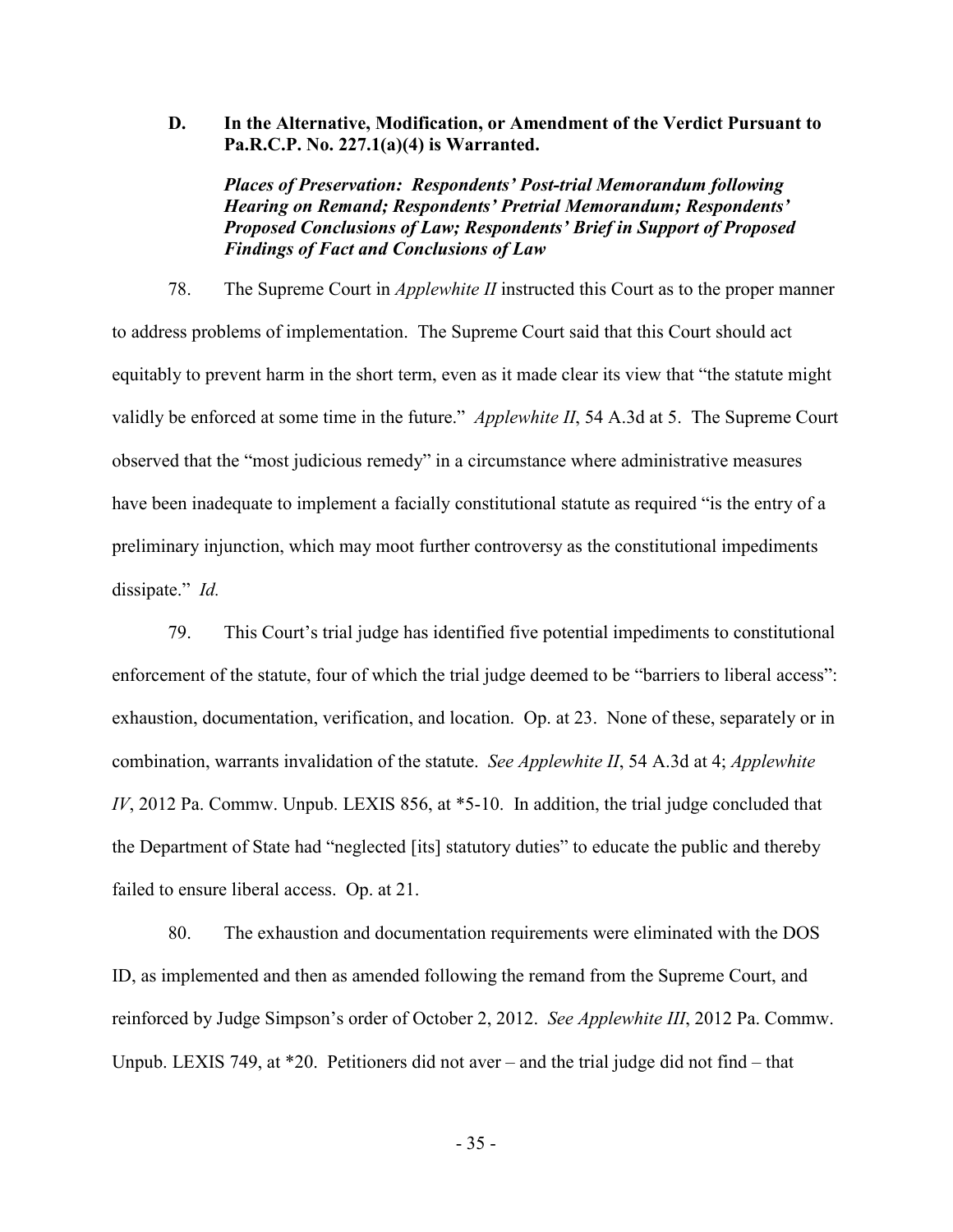Respondents have violated this order. Indeed, the judge himself recognized that the exhaustion process had been discontinued. *See* Op. at 24.

81. Accordingly, the trial judge identified the only two *current* "barriers" as verification and location. Both of these perceived "barriers" are a result of Respondents' reading of Act 18; but neither "barrier" was identified by the Supreme Court as a hindrance to liberal access, even though both were in place at the time of that Court's appellate review. *See Applewhite II*, 54 A.3d at 4.

82. As for those "barriers," Respondents freely acknowledge that while they are charged with the implementation of statutes, the proper construction of a statute is a question of law for the judiciary, examined in accordance with the Statutory Construction Act.

83. An important example of proper statutory construction relevant to this case is *Strawn v. PennDOT*, 609 Pa. 482, 493-94, 17 A.3d 320, 327 (2011). In that case, the Supreme Court applied 1 Pa.C.S. § 1903 and emphasized the need for courts to give effect to the intention of the General Assembly by according words and phrases their plain meaning and construing statutes to give effect to all of their provisions.

84. Respondents submit that the agencies have implemented the statute as they have understood it. Section 206(b) of the Election Code requires DOT to "issue an identification card described in 75 Pa.C.S. § 1510(b) at no cost to any registered elector." 25 P.S. § 2626(b). Electors are registered only after an application for registration has been approved. *See* 25 Pa.C.S. § 1328 (recognizing that voter registration applications may be accepted or rejected); 25 Pa.C.S. § 1323(c)(3) ("No applicant shall be deemed eligible to vote until the commission has received and approved the application."). Just as in *Strawn*, that is one possible reading of the

- 36 -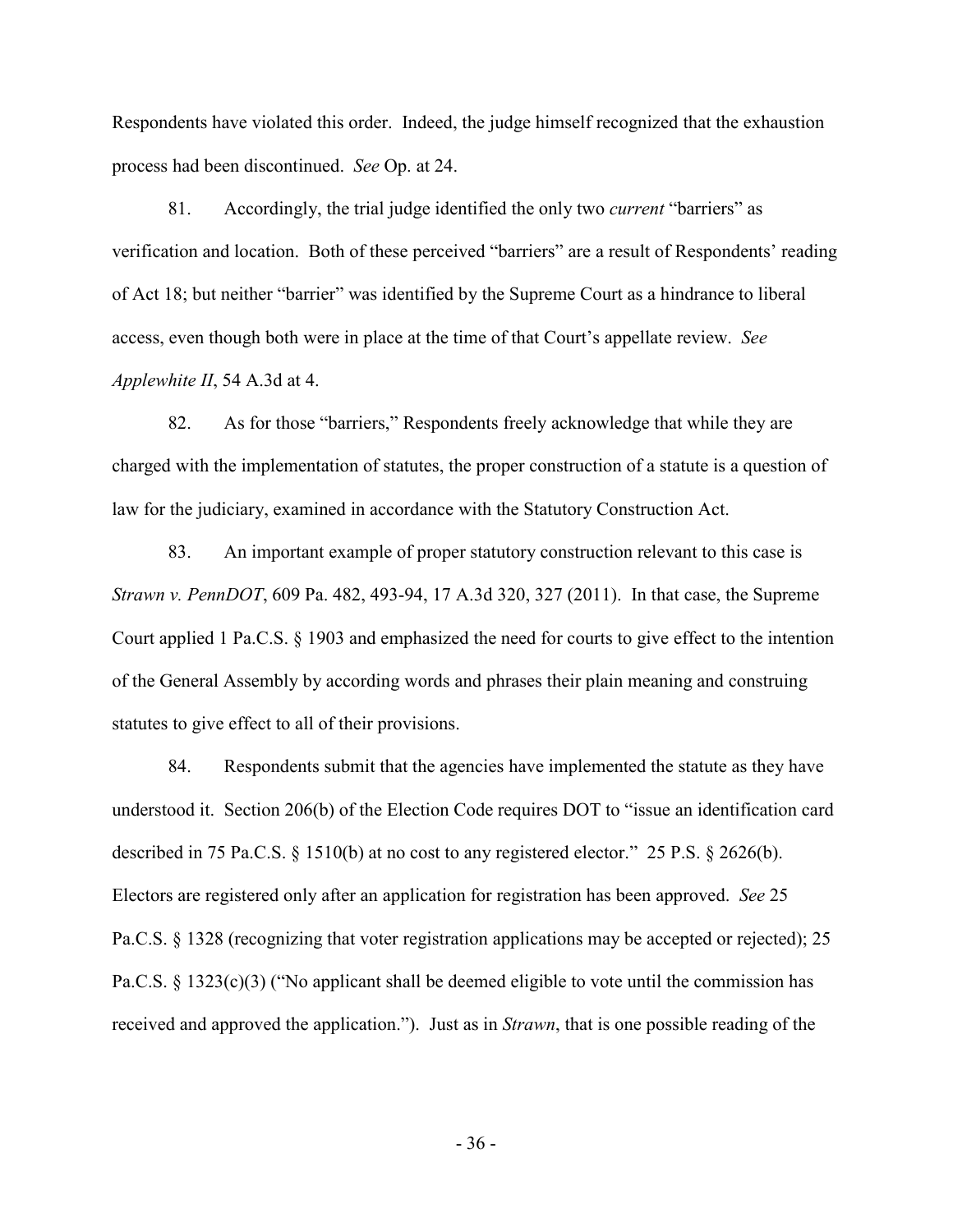statute. But if the Court were to conclude that another construction is more in keeping with statutory intent, Respondents, of course, would follow the law as construed by the Court.

85. DOT undertakes the issuance of photo identification under 75 Pa.C.S. § 1510(b) largely, but not exclusively, through driver's license centers. However, Petitioners at trial presented testimony of a person who mailed in a license for his father-in-law and received a free non-driver's secure identification. H.T. (Rogoff) at 693:2-8, 700:15-18. DOT also has accommodated the elderly and disabled by using photographs on file. *Id.* at 694:2-5; H.T. (Myers) at 1345:12-1346:20. The trial judge, however, found these measures to be inconsequential because they are not publicized. FOF 182.

86. The trial judge erred in not asking whether the exception available to DOT's location requirement for those who are infirm or disabled, taken together with the availability of care facility ID, the indigency provision, provisional ballots, and absentee and alternative ballot provisions under federal and state law, 25 P.S. § 2602(w)(11), (z.5); *id.* § 3050(a.2), *id.* §§ 3146.1-3146.9; 42 U.S.C. §§ 1973ee-1 to -6; 42 U.S.C. §§ 12101-12213; 42 U.S.C. §§ 1973ff to 1973ff-7, adequately address – as the General Assembly believed it would – the needs of those unable to travel to a DOT driver's license center.

87. Moreover, the trial judge heard testimony from persons who are living independently, but who are dependent upon others to transport them for all of their ordinary life functions, such as shopping, trips to the doctors, and trips to the post office. *See, e.g.*, FOF 30, 170. The fact that a person may need to ask for the *same level* of assistance to prepare to vote that he or she does for other essential errands is not constitutionally burdensome.

88. The trial judge likewise misapprehended the Department of State's educational efforts. In reliance on companies that are approved for Commonwealth usage, the Department of

- 37 -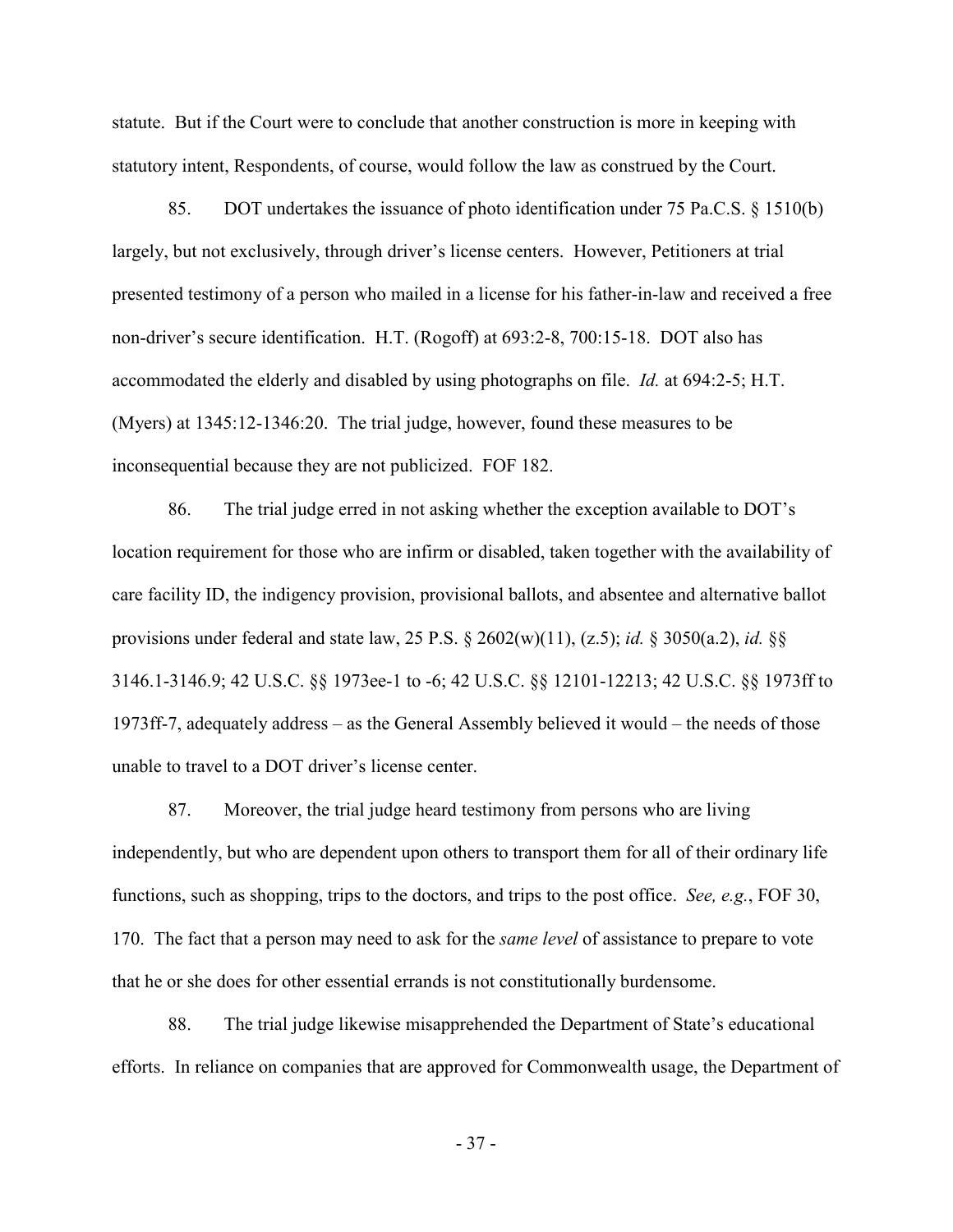State concluded that the best ways to provide individualized and correct information was by having all education and advertising direct people to call a toll-free number and/or visit the website.

89. This is not a circumstance where the legislature lacks the *authority* to enact the statute in question. Rather, the trial judge has invalidated portions of Act 18 based on *implementation*. Thus, there is no suggestion that this Court needs to provide an "alternative for the scheme fashioned by the legislature . . . which may pass constitutional muster." *See Heller v. Frankston*, 504 Pa. 528, 537, 475 A.2d 1291, 1296 (1984).

90. However, if the efforts at implementing the statute were in any way legally insufficient, or if the Department misconstrued its obligations under section 206(a) of the Election Code, 25 P.S. § 2626(a), the remedy would not be to invalidate the statute as facially unconstitutional, but to declare the Secretary's statutory duty and to provide guidance in its execution. In this regard, it is an important principle of injunctive relief that the restriction extend only to the extent of the harm to be abated, which would also limit the scope of declaratory relief. *See Big Bass*, 23 A.3d at 626; *Kozlowski*, 2008 Pa. Commw. Unpub. LEXIS 492, at \*15-16.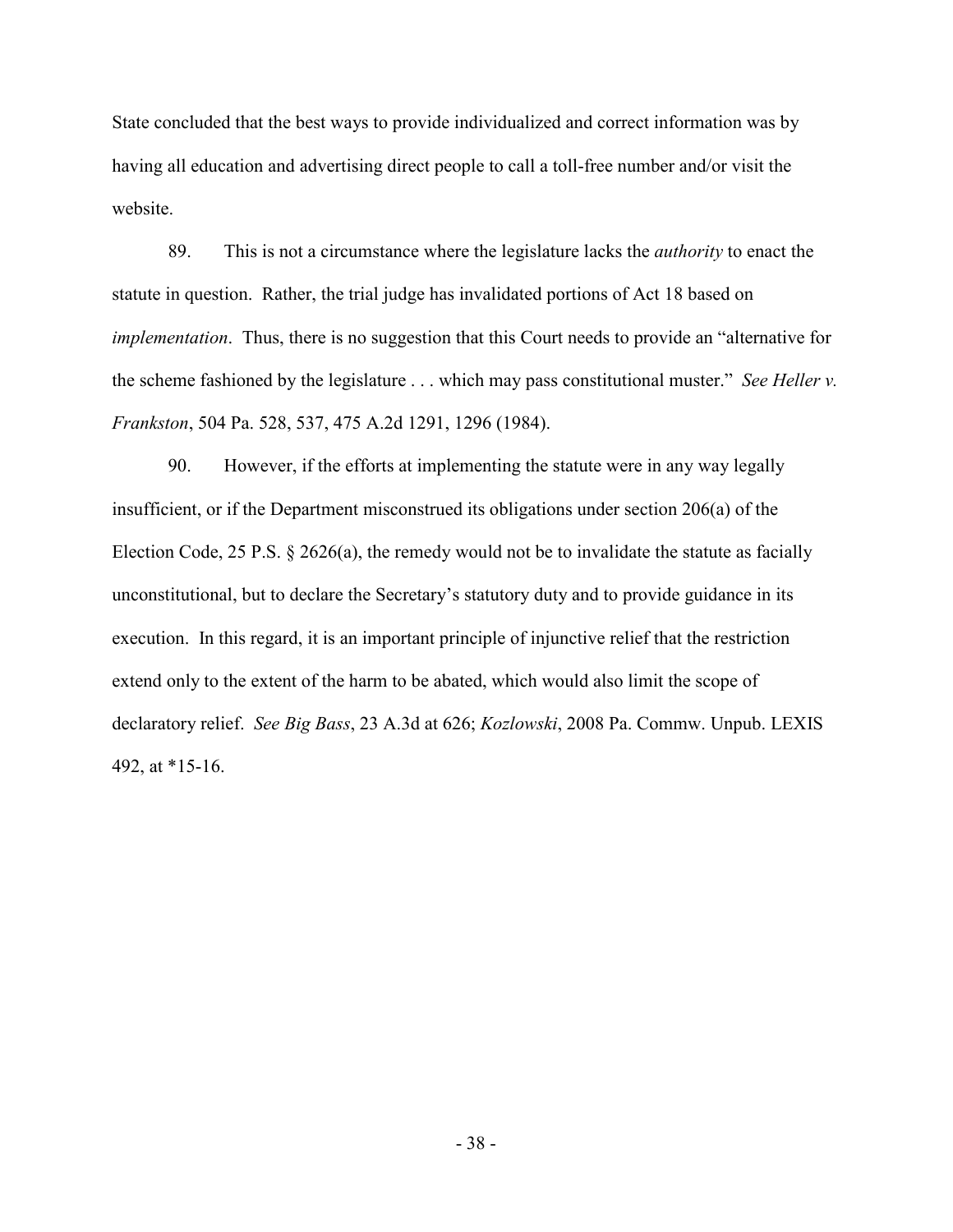#### **III. CONCLUSION**

For the foregoing reasons, Respondents respectfully request that this Court set aside the verdict and direct judgment in favor of Respondents and against Petitioners on all causes of action pursuant to Rule  $227.1(a)(2)$ . In the alternative, Respondents respectfully request the Court to modify or change the verdict as set forth above pursuant to Rule 227.1(a)(4), or to order a new trial if necessary pursuant to Rule 227.1(a)(1).

Dated: January 27, 2014 Respectfully submitted,

## DRINKER BIDDLE & REATH LLP

 By:/s/ D. Alicia Hickok Alfred W. Putnam, Jr. D. Alicia Hickok Todd N. Hutchison One Logan Square, Suite 2000 Philadelphia, PA 19103 (215) 988-2700 alfred.putnam@dbr.com alicia.hickok@dbr.com todd.hutchison@dbr.com

> KATHLEEN G. KANE Attorney General TIMOTHY P. KEATING Senior Deputy Attorney General Office of the Attorney General Strawberry Square, 15th Floor Harrisburg, PA 17120 (717) 705-8580 tkeating@attorneygeneral.gov